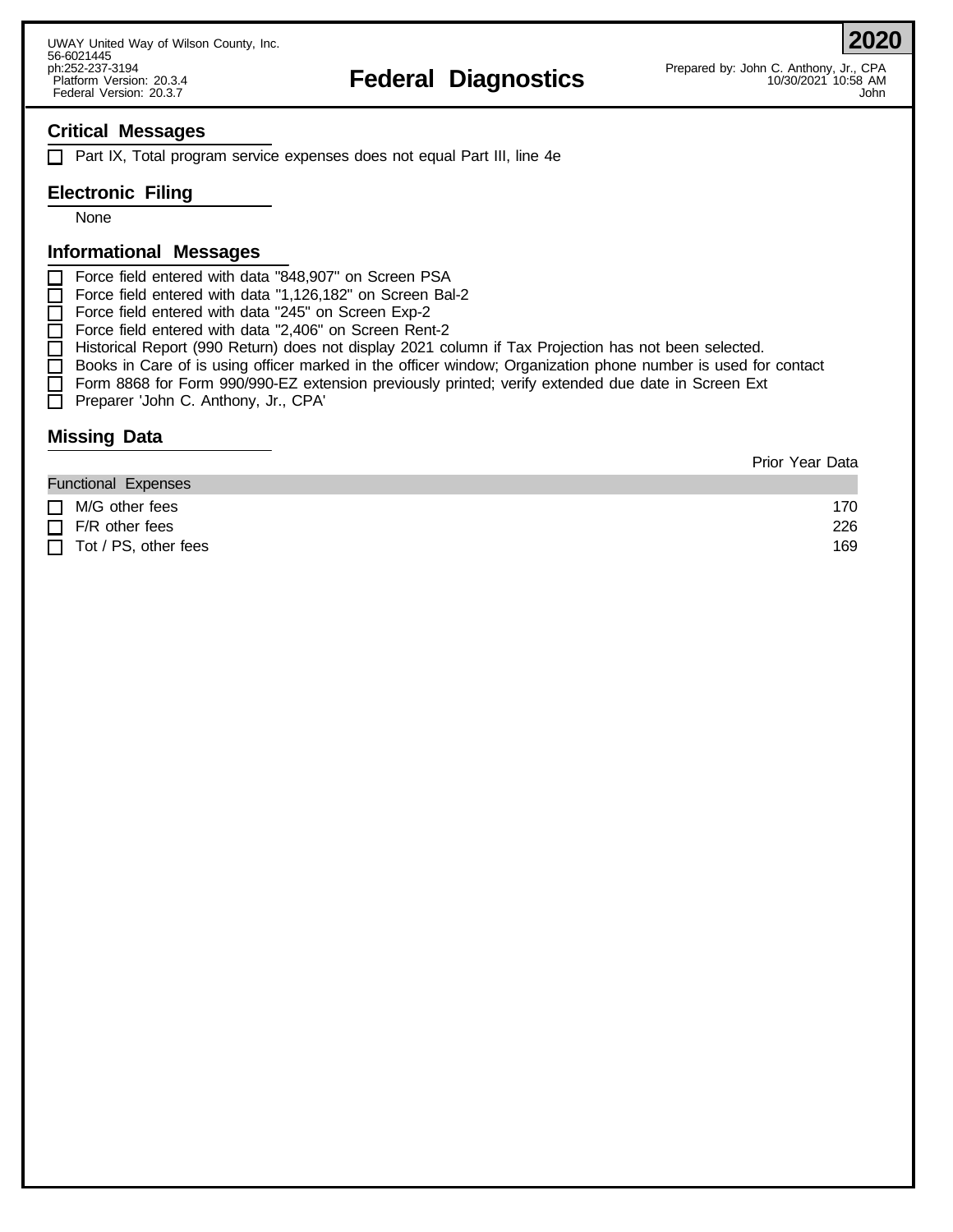|                                                                    |                         |                            | Forms 990 / 990-EZ Return Summary |                        |                                         |                        |
|--------------------------------------------------------------------|-------------------------|----------------------------|-----------------------------------|------------------------|-----------------------------------------|------------------------|
| For calendar year 2020, or tax year beginning                      |                         |                            |                                   | , and ending           |                                         |                        |
|                                                                    |                         |                            |                                   |                        | 56-6021445                              |                        |
|                                                                    |                         |                            | United Way of Wilson County, Inc. |                        |                                         |                        |
| Net Asset / Fund Balance at Beginning of Year                      |                         |                            |                                   |                        |                                         | 2,339,473              |
| Revenue                                                            |                         |                            |                                   |                        |                                         |                        |
| Contributions<br>Program service revenue                           |                         |                            | 1,077,942                         |                        |                                         |                        |
| Investment income                                                  |                         |                            | 3,065                             |                        |                                         |                        |
| Capital gain / loss<br>Fundraising / Gaming:                       |                         |                            |                                   |                        |                                         |                        |
| Gross revenue                                                      |                         |                            |                                   |                        |                                         |                        |
| Direct expenses                                                    |                         |                            |                                   |                        |                                         |                        |
| Net income                                                         |                         |                            |                                   |                        |                                         |                        |
| Other income                                                       |                         |                            | $-11,505$                         |                        |                                         |                        |
| Total revenue                                                      |                         |                            |                                   |                        | 1,069,502                               |                        |
| <b>Expenses</b>                                                    |                         |                            |                                   |                        |                                         |                        |
| Program services                                                   |                         |                            | 980,082                           |                        |                                         |                        |
| Management and general                                             |                         |                            | 104,551                           |                        |                                         |                        |
| Fundraising                                                        |                         |                            | 140,707                           |                        |                                         |                        |
| <b>Total expenses</b><br>Excess / (deficit)                        |                         |                            |                                   |                        | 1,225,340                               | $-155,838$             |
| Changes<br>Net Asset / Fund Balance at End of Year                 |                         |                            |                                   |                        |                                         | <u>2,183,635</u>       |
|                                                                    |                         |                            |                                   |                        |                                         |                        |
| <b>Reconciliation of Revenue</b>                                   |                         |                            |                                   |                        | <b>Reconciliation of Expenses</b>       |                        |
|                                                                    |                         |                            |                                   |                        | Total expenses per financial statements |                        |
|                                                                    |                         |                            | Less:                             |                        |                                         |                        |
| Unrealized gains                                                   |                         |                            |                                   | Donated services       |                                         |                        |
| Donated services<br><b>Recoveries</b>                              |                         |                            |                                   | Prior year adjustments |                                         |                        |
| Other                                                              |                         |                            |                                   | Losses<br>Other        |                                         |                        |
|                                                                    |                         |                            | Plus:                             |                        |                                         |                        |
| Investment expenses                                                |                         |                            |                                   | Investment expenses    |                                         |                        |
| Other                                                              |                         |                            |                                   | Other                  |                                         |                        |
| Total revenue per return                                           |                         | 1,069,502                  |                                   |                        | Total expenses per return               |                        |
|                                                                    |                         |                            |                                   |                        |                                         |                        |
|                                                                    |                         |                            | <b>Balance Sheet</b>              |                        |                                         |                        |
|                                                                    | <b>Beginning</b>        |                            | Ending                            |                        | <b>Differences</b>                      |                        |
| Assets<br>Liabilities                                              |                         | 2,366,506<br>27,033        | 2,191,339                         | 7,704                  |                                         |                        |
| Net assets                                                         |                         | 2,339,473                  | 2,183,635                         |                        | $-155,838$                              |                        |
|                                                                    |                         |                            |                                   |                        |                                         |                        |
|                                                                    |                         |                            | Miscellaneous Information         |                        |                                         |                        |
|                                                                    | Amended return          |                            |                                   |                        |                                         |                        |
| Total revenue per financial statements 1,069,502<br>Less:<br>Plus: | Failure to file penalty | Return / extended due date |                                   | 11/16/21               |                                         | 1,225,340<br>1,225,340 |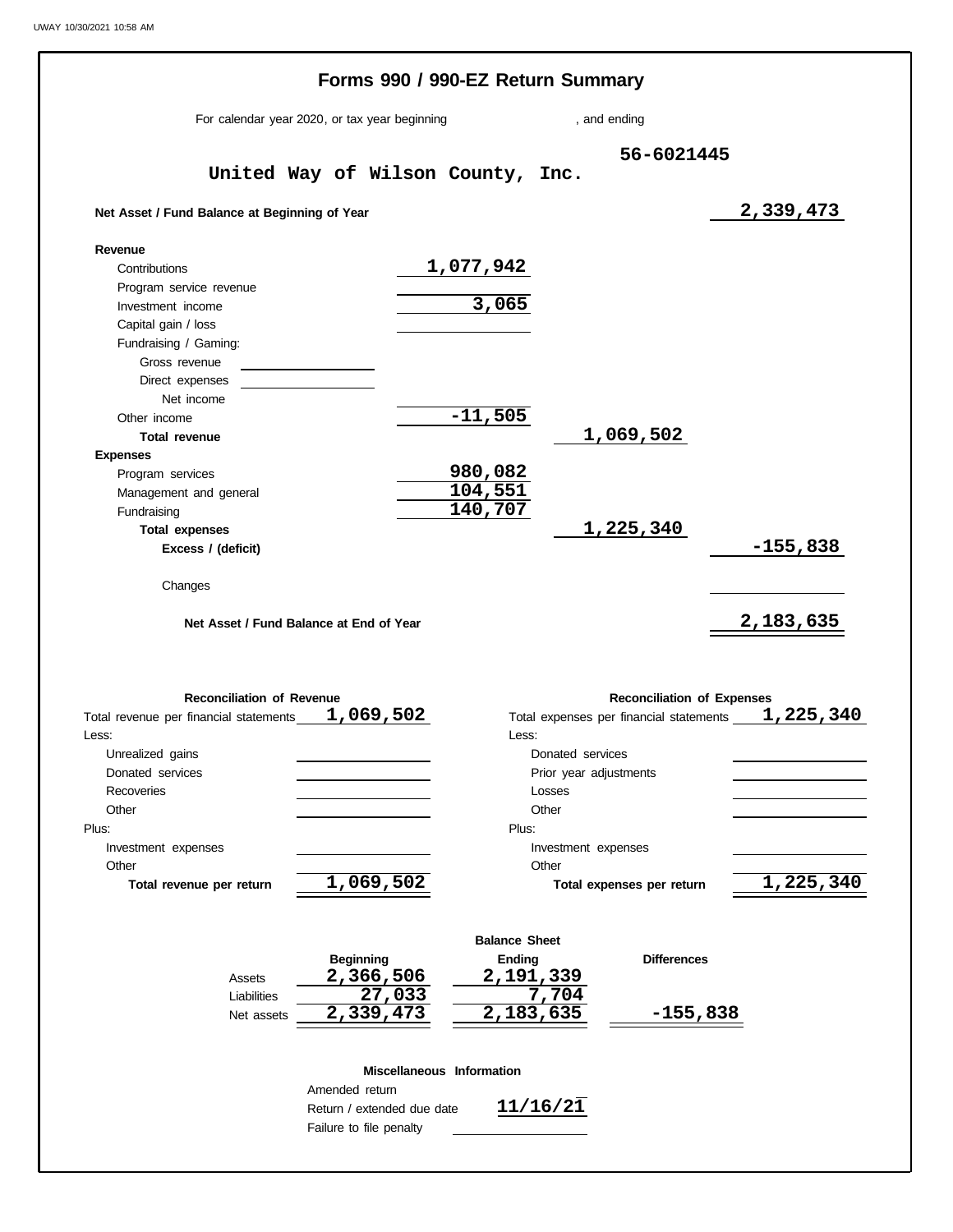**Anthony & Tabb, P.A. 2536 Ward Boulevard Wilson, NC 27893-1649 252-237-0784**

October 30, 2021

#### **CONFIDENTIAL**

United Way of Wilson County, Inc. PO Box 1147 Wilson, NC 27894-1147

Dear Judi:

We have prepared the following returns from information provided by you without verification or audit.

Return of Organization Exempt From Income Tax (Form 990)

We suggest that you examine these returns carefully to fully acquaint yourself with all items contained therein to ensure that there are no omissions or misstatements. Attached are instructions for signing and filing each return. Please follow those instructions carefully.

Enclosed is any material you furnished for use in preparing the returns. If the returns are examined, requests may be made for supporting documentation. Therefore, we recommend that you retain all pertinent records for at least seven years.

In order that we may properly advise you of tax considerations, please keep us informed of any significant changes in your financial affairs or of any correspondence received from taxing authorities.

If you have any questions, or if we can be of assistance in any way, please call.

Sincerely,

Anthony & Tabb, P.A.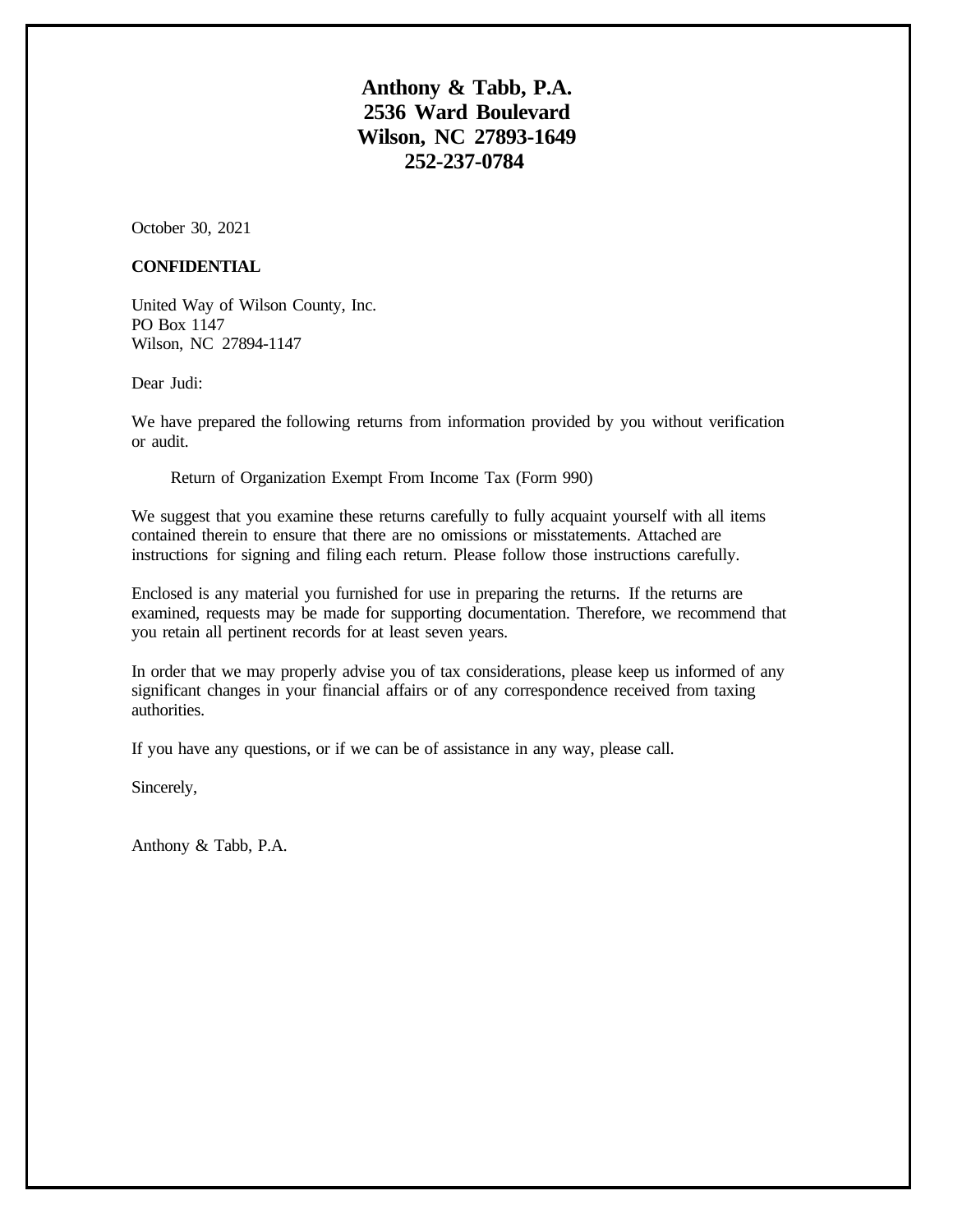# **Filing Instructions**

# **United Way of Wilson County, Inc.**

# **Exempt Organization Tax Return**

# **Taxable Year Ended December 31, 2020**

**Date Due:** November 16, 2021

**Remittance:** None is required. Your Form 990 for the tax year ended 12/31/20 shows no balance due.

**Signature:** You are using a Personal Identification Number (PIN) for signing your return electronically. Form 8879-EO, IRS *e-file* Signature Authorization for an Exempt Organization should be signed and dated by an authorized officer of the organization and returned to us by one of the options below:

> **Mail:** Anthony & Tabb, P.A. 2536 Ward Boulevard Wilson, NC 27893-1649

**Fax: 252-243-7101**

**Email: angie@anthonytabb.com**

*Important:* **Your return will not be filed with the IRS until the signed Form 8879-EO has been received by this office.**

**Other:** Your return is being filed electronically with the IRS and is not required to be mailed. If you Mail a paper copy of your return to the IRS it will delay the processing of your return.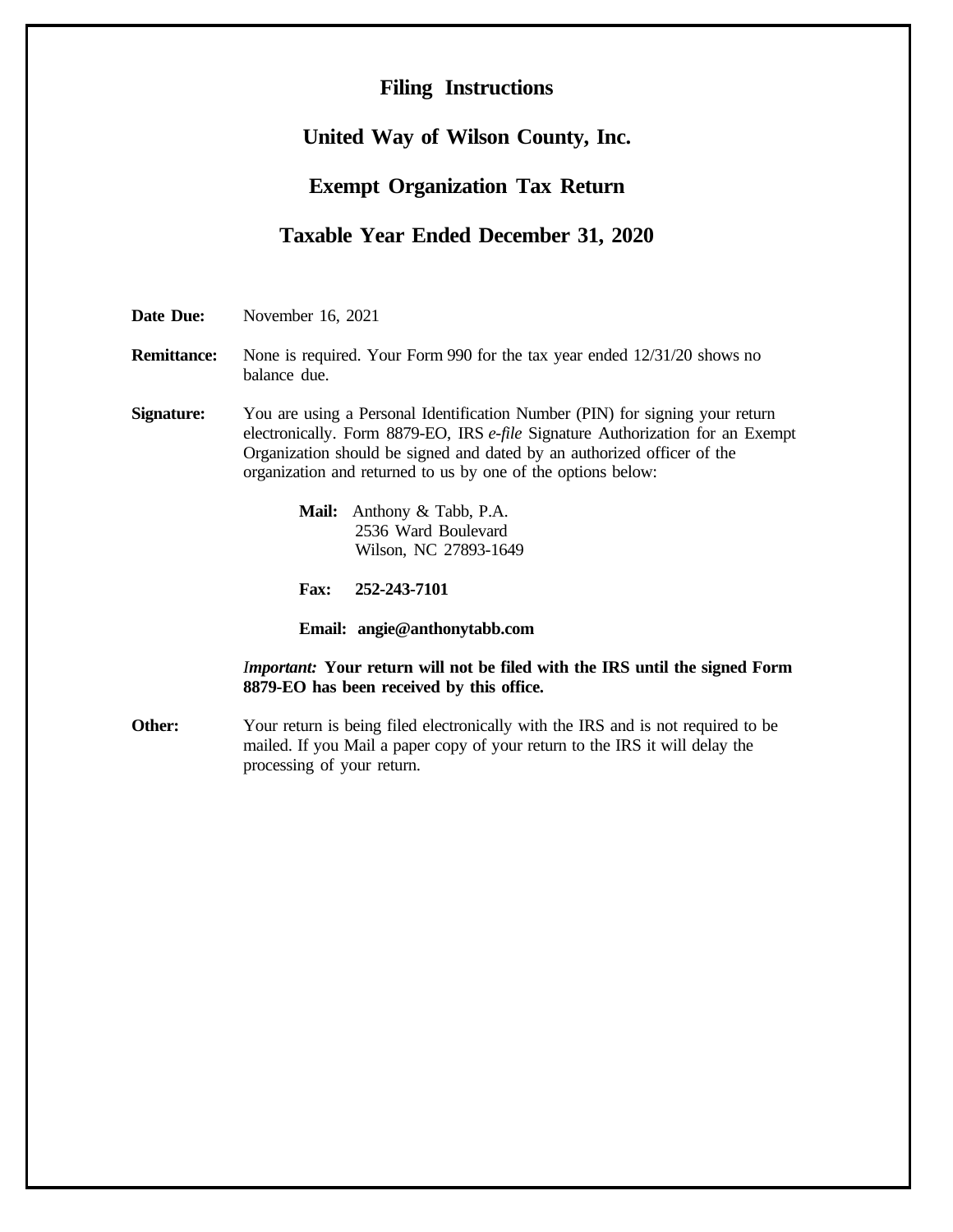| 8879-EO<br>Form                                                                                                                                                                                                                                                                       |                                                                                                                                          |               | <b>IRS</b> e-file Signature Authorization<br>for an Exempt Organization                                        |                 |                                | OMB No. 1545-0047                       |
|---------------------------------------------------------------------------------------------------------------------------------------------------------------------------------------------------------------------------------------------------------------------------------------|------------------------------------------------------------------------------------------------------------------------------------------|---------------|----------------------------------------------------------------------------------------------------------------|-----------------|--------------------------------|-----------------------------------------|
| Department of the Treasury<br>Internal Revenue Service                                                                                                                                                                                                                                |                                                                                                                                          |               | u Do not send to the IRS. Keep for your records.<br>u Go to www.irs.gov/Form8879EO for the latest information. |                 |                                | 2020                                    |
| Name of exempt organization or person subject to tax                                                                                                                                                                                                                                  |                                                                                                                                          |               |                                                                                                                |                 | Taxpayer identification number |                                         |
|                                                                                                                                                                                                                                                                                       |                                                                                                                                          |               | United Way of Wilson County, Inc.                                                                              |                 | 56-6021445                     |                                         |
| Name and title of officer or person subject to tax                                                                                                                                                                                                                                    | Judith Thurston                                                                                                                          |               |                                                                                                                |                 |                                |                                         |
|                                                                                                                                                                                                                                                                                       | Executive Director                                                                                                                       |               |                                                                                                                |                 |                                |                                         |
| Part I                                                                                                                                                                                                                                                                                | Type of Return and Return Information (Whole Dollars Only)                                                                               |               |                                                                                                                |                 |                                |                                         |
| Check the box for the return for which you are using this Form 8879-EO and enter the applicable amount, if any, from the return. If you                                                                                                                                               |                                                                                                                                          |               |                                                                                                                |                 |                                |                                         |
| check the box on line 1a, 2a, 3a, 4a, 5a, 6a, or 7a below, and the amount on that line for the return being filed with this form was                                                                                                                                                  |                                                                                                                                          |               |                                                                                                                |                 |                                |                                         |
| blank, then leave line 1b, 2b, 3b, 4b, 5b, 6b, or 7b, whichever is applicable, blank (do not enter -0-). But, if you entered -0- on the                                                                                                                                               |                                                                                                                                          |               |                                                                                                                |                 |                                |                                         |
| return, then enter -0- on the applicable line below. Do not complete more than one line in Part I.<br>1a Form 990 check here $\blacktriangleright$                                                                                                                                    | $ {\bf X} $                                                                                                                              |               | $\mathbf{b}$ Total revenue, if any (Form 990, Part VIII, column (A), line 12) $\ldots$                         |                 |                                | $1b$ 1,069,502                          |
| 2a Form 990-EZ check here $\blacktriangleright$                                                                                                                                                                                                                                       |                                                                                                                                          |               | <b>b</b> Total revenue, if any (Form 990-EZ, line 9) $\ldots$ $\ldots$ $\ldots$ $\ldots$ $\ldots$ $\ldots$     |                 | 2 <sub>b</sub>                 |                                         |
| 3a Form 1120-POL check here                                                                                                                                                                                                                                                           |                                                                                                                                          |               |                                                                                                                |                 |                                |                                         |
| 4a Form 990-PF check here ▶                                                                                                                                                                                                                                                           |                                                                                                                                          |               | <b>b</b> Tax based on investment income (Form 990-PF, Part VI, line 5)                                         |                 | 4b.                            | <u> 1989 - Johann Barbara, martin a</u> |
| 5a Form 8868 check here $\blacktriangleright$                                                                                                                                                                                                                                         |                                                                                                                                          |               |                                                                                                                |                 | 5b                             |                                         |
| 6a Form 990-T check here $\blacktriangleright$                                                                                                                                                                                                                                        |                                                                                                                                          |               |                                                                                                                |                 | 6b                             |                                         |
| 7a Form 4720 check here $\blacktriangleright$                                                                                                                                                                                                                                         |                                                                                                                                          |               |                                                                                                                |                 | 7b.                            |                                         |
| Part II                                                                                                                                                                                                                                                                               | Declaration and Signature Authorization of Officer or Person Subject to Tax                                                              |               |                                                                                                                |                 |                                |                                         |
| Under penalties of perjury, I declare that $ \mathbf{X} $ I am an officer of the above organization or     I am a person subject to tax with respect to                                                                                                                               |                                                                                                                                          |               |                                                                                                                |                 |                                |                                         |
| (name of organization)                                                                                                                                                                                                                                                                |                                                                                                                                          |               | , $(EIN)$                                                                                                      |                 |                                | and that I have examined a copy         |
| of the 2020 electronic return and accompanying schedules and statements, and, to the best of my knowledge and belief, they are                                                                                                                                                        |                                                                                                                                          |               |                                                                                                                |                 |                                |                                         |
| true, correct, and complete. I further declare that the amount in Part I above is the amount shown on the copy of the electronic return.<br>I consent to allow my intermediate service provider, transmitter, or electronic return originator (ERO) to send the return to the IRS and |                                                                                                                                          |               |                                                                                                                |                 |                                |                                         |
| to receive from the IRS (a) an acknowledgement of receipt or reason for rejection of the transmission, (b) the reason for any delay in                                                                                                                                                |                                                                                                                                          |               |                                                                                                                |                 |                                |                                         |
| processing the return or refund, and (c) the date of any refund. If applicable, I authorize the U.S. Treasury and its designated Financial                                                                                                                                            |                                                                                                                                          |               |                                                                                                                |                 |                                |                                         |
| Agent to initiate an electronic funds withdrawal (direct debit) entry to the financial institution account indicated in the tax preparation                                                                                                                                           |                                                                                                                                          |               |                                                                                                                |                 |                                |                                         |
| software for payment of the federal taxes owed on this return, and the financial institution to debit the entry to this account. To revoke                                                                                                                                            |                                                                                                                                          |               |                                                                                                                |                 |                                |                                         |
| a payment, I must contact the U.S. Treasury Financial Agent at 1-888-353-4537 no later than 2 business days prior to the payment                                                                                                                                                      |                                                                                                                                          |               |                                                                                                                |                 |                                |                                         |
| (settlement) date. I also authorize the financial institutions involved in the processing of the electronic payment of taxes to receive                                                                                                                                               |                                                                                                                                          |               |                                                                                                                |                 |                                |                                         |
| confidential information necessary to answer inquiries and resolve issues related to the payment. I have selected a personal<br>identification number (PIN) as my signature for the electronic return and, if applicable, the consent to electronic funds withdrawal.                 |                                                                                                                                          |               |                                                                                                                |                 |                                |                                         |
|                                                                                                                                                                                                                                                                                       |                                                                                                                                          |               |                                                                                                                |                 |                                |                                         |
| PIN: check one box only                                                                                                                                                                                                                                                               |                                                                                                                                          |               |                                                                                                                |                 |                                |                                         |
| x <br>I authorize                                                                                                                                                                                                                                                                     | Anthony & Tabb, P.A.                                                                                                                     |               |                                                                                                                | to enter my PIN | 11445                          | as my signature                         |
|                                                                                                                                                                                                                                                                                       |                                                                                                                                          | ERO firm name |                                                                                                                |                 | Enter five numbers, but        |                                         |
|                                                                                                                                                                                                                                                                                       |                                                                                                                                          |               |                                                                                                                |                 | do not enter all zeros         |                                         |
|                                                                                                                                                                                                                                                                                       | on the tax year 2020 electronically filed return. If I have indicated within this return that a copy of the return is being filed with a |               |                                                                                                                |                 |                                |                                         |
|                                                                                                                                                                                                                                                                                       | state agency(ies) regulating charities as part of the IRS Fed/State program, I also authorize the aforementioned ERO to enter my         |               |                                                                                                                |                 |                                |                                         |
|                                                                                                                                                                                                                                                                                       | PIN on the return's disclosure consent screen.                                                                                           |               |                                                                                                                |                 |                                |                                         |
|                                                                                                                                                                                                                                                                                       | As an officer or person subject to tax with respect to the organization, I will enter my PIN as my signature on the tax year 2020        |               |                                                                                                                |                 |                                |                                         |
|                                                                                                                                                                                                                                                                                       | electronically filed return. If I have indicated within this return that a copy of the return is being filed with a state agency(ies)    |               |                                                                                                                |                 |                                |                                         |
|                                                                                                                                                                                                                                                                                       | regulating charities as part of the IRS Fed/State program, I will enter my PIN on the return's disclosure consent screen.                |               |                                                                                                                |                 |                                |                                         |
| Signature of officer or person subject to tax }                                                                                                                                                                                                                                       |                                                                                                                                          |               |                                                                                                                | Date            | 10/30/21                       |                                         |
| Part III                                                                                                                                                                                                                                                                              | <b>Certification and Authentication</b>                                                                                                  |               |                                                                                                                |                 |                                |                                         |
| <b>ERO's EFIN/PIN.</b> Enter your six-digit electronic filing identification                                                                                                                                                                                                          |                                                                                                                                          |               |                                                                                                                |                 |                                |                                         |
| number (EFIN) followed by your five-digit self-selected PIN.                                                                                                                                                                                                                          |                                                                                                                                          |               |                                                                                                                |                 |                                | 56983517557                             |
|                                                                                                                                                                                                                                                                                       |                                                                                                                                          |               |                                                                                                                |                 |                                | Do not enter all zeros                  |
|                                                                                                                                                                                                                                                                                       |                                                                                                                                          |               |                                                                                                                |                 |                                |                                         |
| I certify that the above numeric entry is my PIN, which is my signature on the 2020 electronically filed return indicated above. I confirm<br>that I am submitting this return in accordance with the requirements of Pub. 4163, Modernized e-File (MeF) Information for Authorized   |                                                                                                                                          |               |                                                                                                                |                 |                                |                                         |
| IRS e-file Providers for Business Returns.                                                                                                                                                                                                                                            |                                                                                                                                          |               |                                                                                                                |                 |                                |                                         |
|                                                                                                                                                                                                                                                                                       | John C. Anthony, Jr., CPA                                                                                                                |               |                                                                                                                |                 | 10/30/21                       |                                         |
| ERO's signature                                                                                                                                                                                                                                                                       |                                                                                                                                          |               |                                                                                                                | Date }          |                                |                                         |
|                                                                                                                                                                                                                                                                                       |                                                                                                                                          |               | <b>ERO Must Retain This Form - See Instructions</b>                                                            |                 |                                |                                         |
|                                                                                                                                                                                                                                                                                       |                                                                                                                                          |               | Do Not Submit This Form to the IRS Unless Requested To Do So                                                   |                 |                                |                                         |
| For Paperwork Reduction Act Notice, see back of form.                                                                                                                                                                                                                                 |                                                                                                                                          |               |                                                                                                                |                 |                                | Form 8879-EO (2020)                     |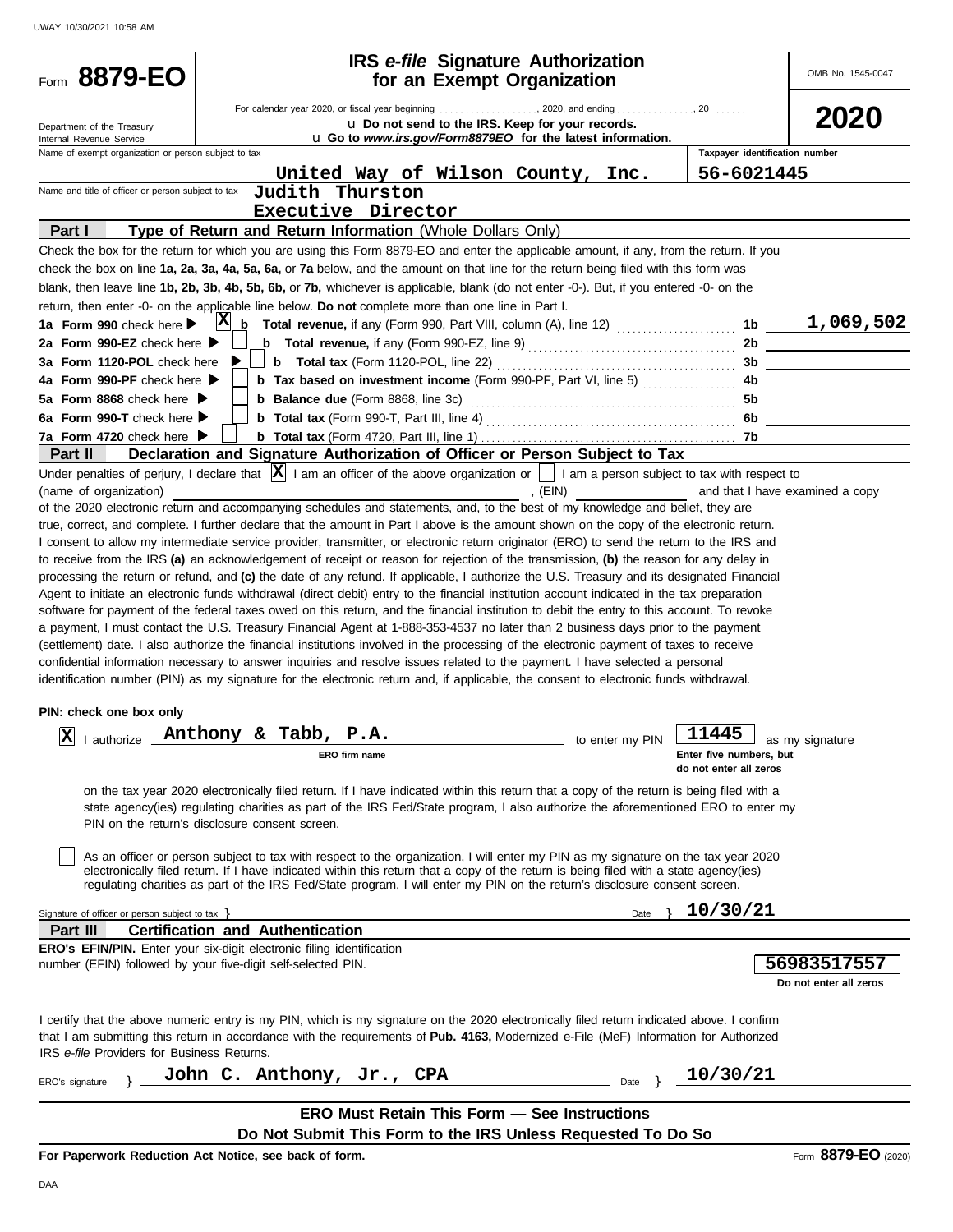Form

# **990 2000 2020 Return of Organization Exempt From Income Tax**

Internal Revenue Service u **Go to** *www.irs.gov/Form990* **for instructions and the latest information. u** Do not enter social security numbers on this form as it may be made public. **Under section 501(c), 527, or 4947(a)(1) of the Internal Revenue Code (except private foundations)** OMB No. 1545-0047

| ZUZU                  |
|-----------------------|
| <b>Open to Public</b> |
| <b>Inspection</b>     |

|                           | Department of the Treasury<br>Internal Revenue Service | <b>Let</b> Do not enter social security numbers on this form as it may be made public.<br><b>u</b> Go to www.irs.gov/Form990 for instructions and the latest information.  |                           | <b>Open to Public</b><br><b>Inspection</b> |
|---------------------------|--------------------------------------------------------|----------------------------------------------------------------------------------------------------------------------------------------------------------------------------|---------------------------|--------------------------------------------|
|                           |                                                        | For the 2020 calendar year, or tax year beginning<br>, and ending                                                                                                          |                           |                                            |
| в                         | Check if applicable:                                   | C Name of organization                                                                                                                                                     |                           | D Employer identification number           |
|                           | $ \mathbf{X} $ Address change                          | United Way of Wilson County, Inc.                                                                                                                                          |                           |                                            |
|                           |                                                        | Doing business as                                                                                                                                                          |                           | 56-6021445                                 |
|                           | Name change                                            | Number and street (or P.O. box if mail is not delivered to street address)<br>Room/suite                                                                                   |                           | E Telephone number                         |
|                           | Initial return                                         | PO Box 1147                                                                                                                                                                |                           | 252-237-3194                               |
|                           | Final return/<br>terminated                            | City or town, state or province, country, and ZIP or foreign postal code                                                                                                   |                           |                                            |
|                           | Amended return                                         | Wilson<br>NC 27894-1147                                                                                                                                                    | G Gross receipts \$       | 1,094,676                                  |
|                           |                                                        | F Name and address of principal officer:<br>H(a) Is this a group return for subordinates?                                                                                  |                           | $ \mathbf{X} $ No<br>Yes                   |
|                           | Application pending                                    | Judith Thurston                                                                                                                                                            |                           |                                            |
|                           |                                                        | 2113 Hermitage Road NW<br>H(b) Are all subordinates included?                                                                                                              |                           | No<br>Yes                                  |
|                           |                                                        | Wilson<br>NC 27896                                                                                                                                                         |                           | If "No," attach a list. See instructions   |
|                           | Tax-exempt status:                                     | $ \mathbf{X} $ 501(c)(3)<br>) $t$ (insert no.)<br>$501(c)$ (<br>4947(a)(1) or<br>527                                                                                       |                           |                                            |
|                           | Website: U                                             | www.unitedwayofwilson.org<br>H(c) Group exemption number U                                                                                                                 |                           |                                            |
|                           | Form of organization:                                  | X Corporation<br>L Year of formation: 1959<br>Trust<br>Association<br>Other <b>u</b>                                                                                       |                           | M State of legal domicile: NC              |
|                           | Part I                                                 | Summary                                                                                                                                                                    |                           |                                            |
|                           |                                                        | See Schedule O                                                                                                                                                             |                           |                                            |
| Governance                |                                                        |                                                                                                                                                                            |                           |                                            |
|                           |                                                        |                                                                                                                                                                            |                           |                                            |
|                           |                                                        | 2 Check this box $\mathbf{u}$   if the organization discontinued its operations or disposed of more than 25% of its net assets.                                            |                           |                                            |
|                           |                                                        | 3 Number of voting members of the governing body (Part VI, line 1a)                                                                                                        | 3                         | 19                                         |
| ళ                         |                                                        |                                                                                                                                                                            | 4                         | 19                                         |
| <b>Activities</b>         |                                                        |                                                                                                                                                                            | 5                         | $\overline{\mathbf{4}}$                    |
|                           |                                                        | 6 Total number of volunteers (estimate if necessary)                                                                                                                       | 6                         | 125                                        |
|                           |                                                        |                                                                                                                                                                            | 7a                        | 0                                          |
|                           |                                                        |                                                                                                                                                                            | 7b                        | 0                                          |
|                           |                                                        | Prior Year                                                                                                                                                                 |                           | Current Year                               |
|                           |                                                        |                                                                                                                                                                            | 1,190,323                 | 1,077,942                                  |
| Revenue                   |                                                        |                                                                                                                                                                            |                           |                                            |
|                           |                                                        |                                                                                                                                                                            | 9,497                     | 3,065                                      |
|                           |                                                        | 11 Other revenue (Part VIII, column (A), lines 5, 6d, 8c, 9c, 10c, and 11e)                                                                                                | $-14,029$                 | $-11,505$                                  |
|                           |                                                        | 12 Total revenue – add lines 8 through 11 (must equal Part VIII, column (A), line 12)                                                                                      | 1,185,791                 | 1,069,502                                  |
|                           |                                                        | 13 Grants and similar amounts paid (Part IX, column (A), lines 1-3)                                                                                                        |                           | 0                                          |
|                           |                                                        | 14 Benefits paid to or for members (Part IX, column (A), line 4)                                                                                                           |                           |                                            |
| nses                      |                                                        | 15 Salaries, other compensation, employee benefits (Part IX, column (A), lines 5-10)                                                                                       | 282,206                   | 301,696                                    |
|                           |                                                        | 16a Professional fundraising fees (Part IX, column (A), line 11e)                                                                                                          |                           | 0                                          |
| Exper                     |                                                        | 140,707<br><b>b</b> Total fundraising expenses (Part IX, column (D), line 25) $\mathbf{u}$                                                                                 | 1,050,887                 |                                            |
|                           |                                                        |                                                                                                                                                                            | $\overline{1}$ , 333, 093 | 923,644<br>1,225,340                       |
|                           |                                                        | 18 Total expenses. Add lines 13-17 (must equal Part IX, column (A), line 25)                                                                                               | $-147,302$                | $-155,838$                                 |
| à g                       |                                                        | 19 Revenue less expenses. Subtract line 18 from line 12<br>Beginning of Current Year                                                                                       |                           | End of Year                                |
| Assets<br>1 Balanc        |                                                        |                                                                                                                                                                            | $\overline{2,366,506}$    | 2,191,339                                  |
|                           |                                                        | 21 Total liabilities (Part X, line 26)                                                                                                                                     | 27,033                    | 7,704                                      |
| $\mathbb{Z}^{\text{tot}}$ |                                                        |                                                                                                                                                                            | 2,339,473                 | 2,183,635                                  |
|                           | Part II                                                | <b>Signature Block</b>                                                                                                                                                     |                           |                                            |
|                           |                                                        | Under penalties of perjury, I declare that I have examined this return, including accompanying schedules and statements, and to the best of my knowledge and belief, it is |                           |                                            |
|                           |                                                        | true, correct, and complete. Declaration of preparer (other than officer) is based on all information of which preparer has any knowledge.                                 |                           |                                            |
|                           |                                                        |                                                                                                                                                                            |                           |                                            |
|                           | Sign                                                   | Signature of officer                                                                                                                                                       | Date                      |                                            |
|                           | Here                                                   | Executive Director<br>Judith<br>Thurston                                                                                                                                   |                           |                                            |
|                           |                                                        | Type or print name and title<br>Print/Type preparer's name<br>Preparer's signature<br>Date                                                                                 |                           | PTIN                                       |
| Paid                      |                                                        |                                                                                                                                                                            | Check                     | if                                         |
|                           | Preparer                                               | John C. Anthony, Jr., CPA<br>John C. Anthony, Jr., CPA<br>Anthony & Tabb, P.A.                                                                                             | $10/30/21$ self-employed  | P00234474<br>56-1717557                    |
|                           | Firm's name<br><b>Use Only</b>                         | 2536 Ward Boulevard                                                                                                                                                        | Firm's EIN }              |                                            |
|                           | Firm's address                                         | 27893-1649<br>Wilson, NC                                                                                                                                                   | Phone no.                 | 252-237-0784                               |
|                           |                                                        |                                                                                                                                                                            |                           | $ X $ Yes<br>No                            |
|                           |                                                        |                                                                                                                                                                            |                           |                                            |

| Sign<br>Here                                                                                                                                                                                           | Signature of officer<br>Judith<br>Thurston<br>Type or print name and title | <b>Executive</b>                                                | Director  | Date                                                                                               |  |  |  |  |
|--------------------------------------------------------------------------------------------------------------------------------------------------------------------------------------------------------|----------------------------------------------------------------------------|-----------------------------------------------------------------|-----------|----------------------------------------------------------------------------------------------------|--|--|--|--|
| Paid<br>Preparer                                                                                                                                                                                       | Print/Type preparer's name<br>John C. Anthony, Jr., CPA<br>Anthony<br>&.   | Preparer's signature<br>John C. Anthony, Jr., CPA<br>Tabb, P.A. | Date      | PTIN<br>if.<br><b>Check</b><br>$10/30/21$ self-employed<br>P00234474<br>56-1717557<br>Firm's EIN Y |  |  |  |  |
| Use Only                                                                                                                                                                                               | Firm's name<br>2536 Ward Boulevard<br>Wilson, NC<br>Firm's address         | 27893-1649                                                      | Phone no. | 252-237-0784                                                                                       |  |  |  |  |
| X  Yes<br>May the IRS discuss this return with the preparer shown above? See instructions<br><b>No</b><br>Form 990 (2020)<br>For Paperwork Reduction Act Notice, see the separate instructions.<br>DAA |                                                                            |                                                                 |           |                                                                                                    |  |  |  |  |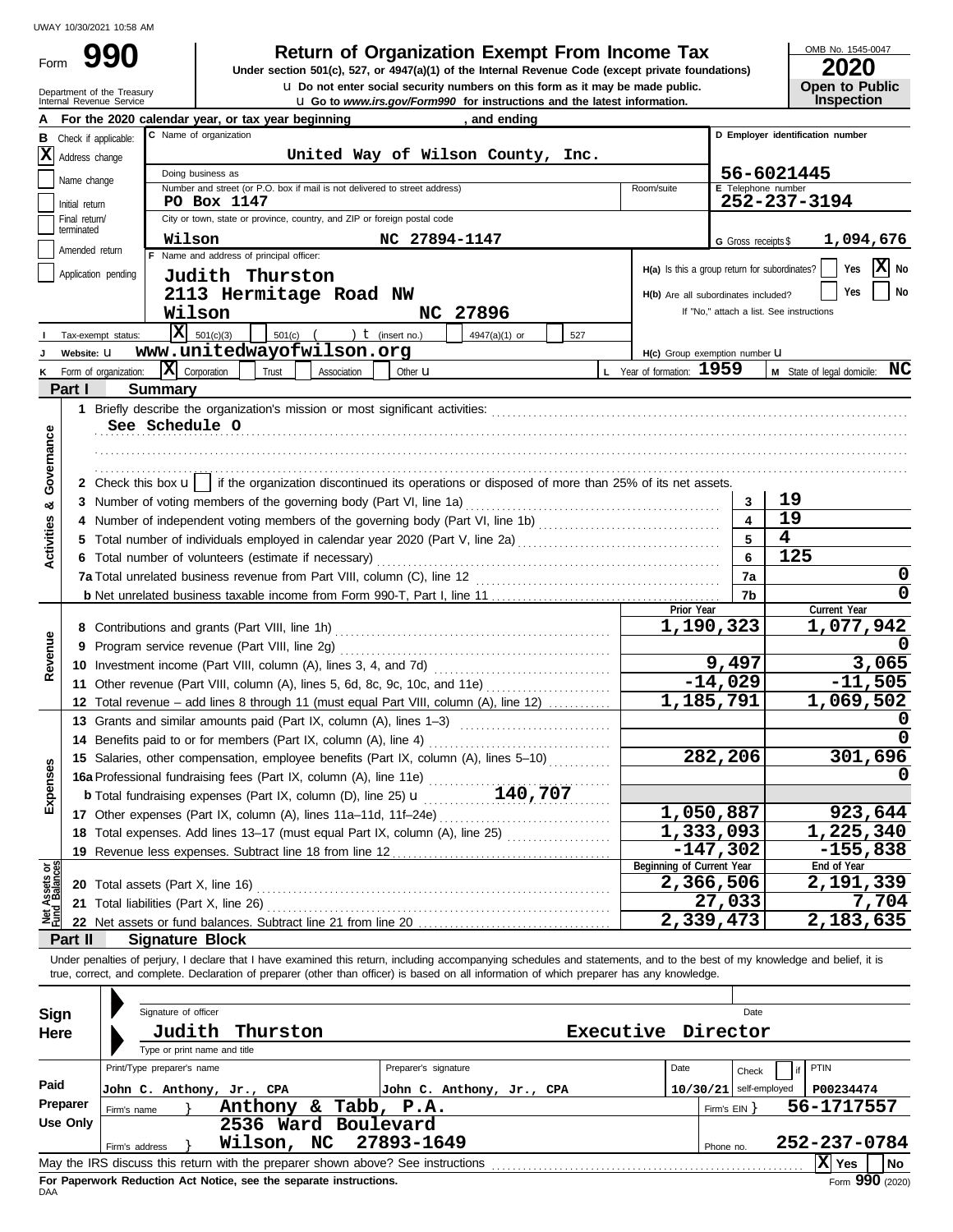|              | 56-6021445<br>Form 990 (2020) United Way of Wilson County, Inc.                                                                                                                                               | Page 2                                            |
|--------------|---------------------------------------------------------------------------------------------------------------------------------------------------------------------------------------------------------------|---------------------------------------------------|
|              | <b>Statement of Program Service Accomplishments</b><br>Part III                                                                                                                                               |                                                   |
|              |                                                                                                                                                                                                               | $ \mathbf{x} $                                    |
| 1.           | Briefly describe the organization's mission:<br>See Schedule O                                                                                                                                                |                                                   |
|              |                                                                                                                                                                                                               |                                                   |
|              |                                                                                                                                                                                                               |                                                   |
|              |                                                                                                                                                                                                               |                                                   |
| $\mathbf{2}$ | Did the organization undertake any significant program services during the year which were not listed on the                                                                                                  |                                                   |
|              |                                                                                                                                                                                                               | Yes $\overline{X}$ No<br>$\Box$                   |
|              | If "Yes," describe these new services on Schedule O.                                                                                                                                                          |                                                   |
| 3            | Did the organization cease conducting, or make significant changes in how it conducts, any program                                                                                                            |                                                   |
|              | services?                                                                                                                                                                                                     | $\boxed{\phantom{1}}$ Yes $\boxed{\textbf{X}}$ No |
|              | If "Yes," describe these changes on Schedule O.                                                                                                                                                               |                                                   |
| 4            | Describe the organization's program service accomplishments for each of its three largest program services, as measured by                                                                                    |                                                   |
|              | expenses. Section 501(c)(3) and 501(c)(4) organizations are required to report the amount of grants and allocations to others,<br>the total expenses, and revenue, if any, for each program service reported. |                                                   |
|              |                                                                                                                                                                                                               |                                                   |
|              |                                                                                                                                                                                                               |                                                   |
|              | 4a (Code: ) (Expenses \$1,828,989 including grants of \$848,907 ) (Revenue \$9,907 Support of the various United Way agencies in Wilson County, NC.                                                           |                                                   |
|              |                                                                                                                                                                                                               |                                                   |
|              |                                                                                                                                                                                                               |                                                   |
|              |                                                                                                                                                                                                               |                                                   |
|              |                                                                                                                                                                                                               |                                                   |
|              |                                                                                                                                                                                                               |                                                   |
|              |                                                                                                                                                                                                               |                                                   |
|              |                                                                                                                                                                                                               |                                                   |
|              |                                                                                                                                                                                                               |                                                   |
|              |                                                                                                                                                                                                               |                                                   |
|              |                                                                                                                                                                                                               |                                                   |
|              |                                                                                                                                                                                                               |                                                   |
|              | N/A                                                                                                                                                                                                           |                                                   |
|              |                                                                                                                                                                                                               |                                                   |
|              |                                                                                                                                                                                                               |                                                   |
|              |                                                                                                                                                                                                               |                                                   |
|              |                                                                                                                                                                                                               |                                                   |
|              |                                                                                                                                                                                                               |                                                   |
|              |                                                                                                                                                                                                               |                                                   |
|              |                                                                                                                                                                                                               |                                                   |
|              |                                                                                                                                                                                                               |                                                   |
|              |                                                                                                                                                                                                               |                                                   |
|              |                                                                                                                                                                                                               |                                                   |
|              | including grants of \$<br>4c (Code:<br>) (Revenue \$<br>) (Expenses \$                                                                                                                                        |                                                   |
|              | N/A                                                                                                                                                                                                           |                                                   |
|              |                                                                                                                                                                                                               |                                                   |
|              |                                                                                                                                                                                                               |                                                   |
|              |                                                                                                                                                                                                               |                                                   |
|              |                                                                                                                                                                                                               |                                                   |
|              |                                                                                                                                                                                                               |                                                   |
|              |                                                                                                                                                                                                               |                                                   |
|              |                                                                                                                                                                                                               |                                                   |
|              |                                                                                                                                                                                                               |                                                   |
|              |                                                                                                                                                                                                               |                                                   |
|              |                                                                                                                                                                                                               |                                                   |
|              | 4d Other program services (Describe on Schedule O.)                                                                                                                                                           |                                                   |
|              | (Expenses \$<br>(Revenue \$<br>including grants of \$                                                                                                                                                         |                                                   |
|              | 1,828,989<br>4e Total program service expenses u                                                                                                                                                              |                                                   |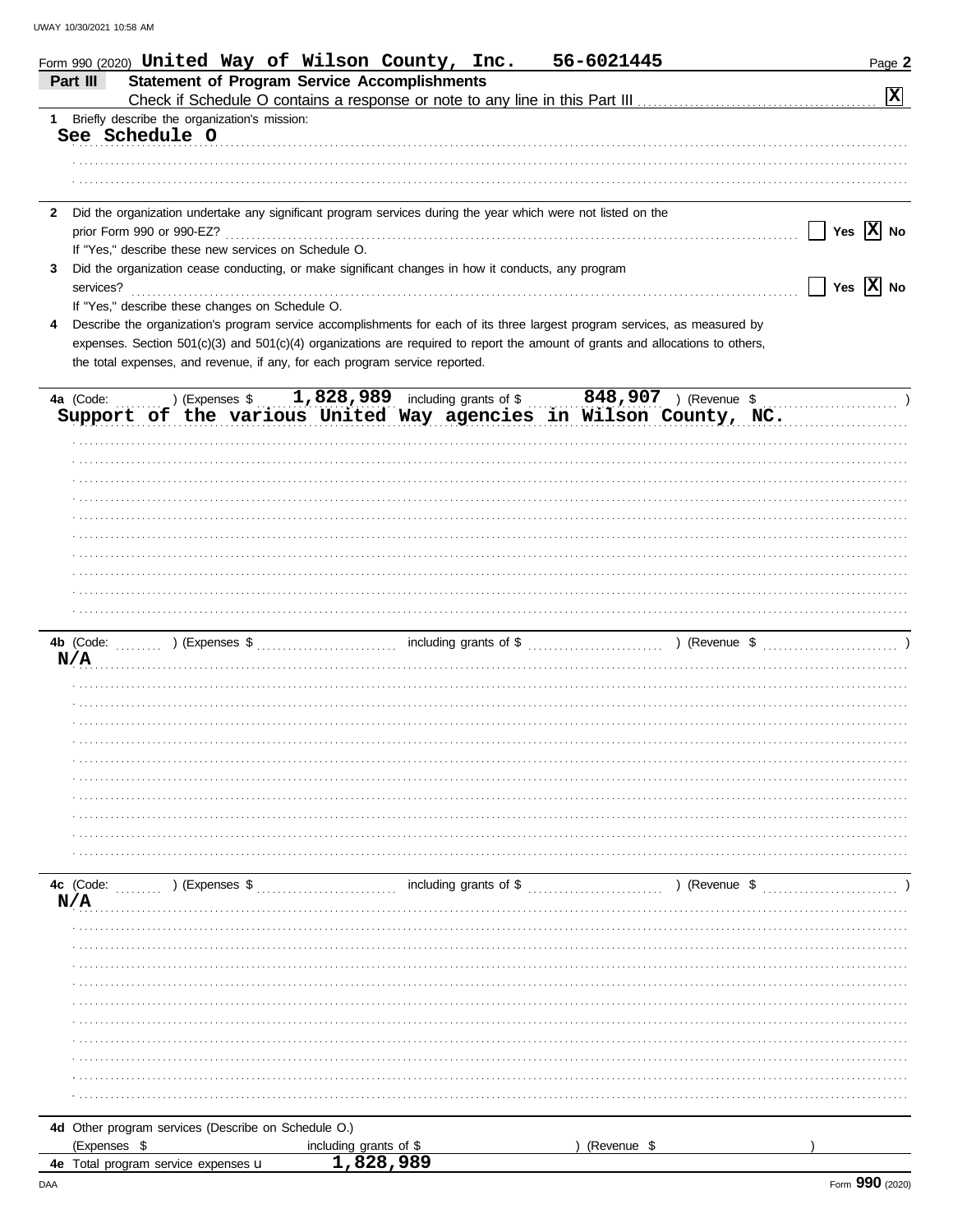| Form 990 (2020) United Way of Wilson County, Inc. |  |  |  | 56-6021445 | Page 3 |
|---------------------------------------------------|--|--|--|------------|--------|
| <b>Part IV Checklist of Required Schedules</b>    |  |  |  |            |        |

| 1   | Is the organization described in section $501(c)(3)$ or $4947(a)(1)$ (other than a private foundation)? If "Yes,"<br>complete Schedule A                                                                       | 1               | Yes<br>X | No          |
|-----|----------------------------------------------------------------------------------------------------------------------------------------------------------------------------------------------------------------|-----------------|----------|-------------|
| 2   | Is the organization required to complete Schedule B, Schedule of Contributors (see instructions)?                                                                                                              | $\mathbf{2}$    |          | X           |
| 3   | Did the organization engage in direct or indirect political campaign activities on behalf of or in opposition to                                                                                               |                 |          |             |
|     | candidates for public office? If "Yes," complete Schedule C, Part I                                                                                                                                            | 3               |          | x           |
| 4   | Section 501(c)(3) organizations. Did the organization engage in lobbying activities, or have a section 501(h)                                                                                                  |                 |          |             |
|     | election in effect during the tax year? If "Yes," complete Schedule C, Part II                                                                                                                                 | 4               |          | x           |
| 5   | Is the organization a section $501(c)(4)$ , $501(c)(5)$ , or $501(c)(6)$ organization that receives membership dues,                                                                                           |                 |          |             |
|     | assessments, or similar amounts as defined in Revenue Procedure 98-19? If "Yes," complete Schedule C, Part III                                                                                                 | 5               |          | X           |
| 6   | Did the organization maintain any donor advised funds or any similar funds or accounts for which donors                                                                                                        |                 |          |             |
|     | have the right to provide advice on the distribution or investment of amounts in such funds or accounts? If                                                                                                    |                 |          |             |
|     | "Yes," complete Schedule D, Part I                                                                                                                                                                             | 6               |          | x           |
| 7   | Did the organization receive or hold a conservation easement, including easements to preserve open space,                                                                                                      |                 |          |             |
|     | the environment, historic land areas, or historic structures? If "Yes," complete Schedule D, Part II                                                                                                           | 7               |          | x           |
| 8   | Did the organization maintain collections of works of art, historical treasures, or other similar assets? If "Yes,"<br>complete Schedule D, Part III                                                           | 8               |          | x           |
| 9   | Did the organization report an amount in Part X, line 21, for escrow or custodial account liability, serve as a                                                                                                |                 |          |             |
|     | custodian for amounts not listed in Part X; or provide credit counseling, debt management, credit repair, or                                                                                                   |                 |          |             |
|     | debt negotiation services? If "Yes," complete Schedule D, Part IV                                                                                                                                              | 9               |          | X           |
| 10  | Did the organization, directly or through a related organization, hold assets in donor-restricted endowments                                                                                                   |                 |          |             |
|     | or in quasi endowments? If "Yes," complete Schedule D, Part V                                                                                                                                                  | 10              | x        |             |
| 11  | If the organization's answer to any of the following questions is "Yes," then complete Schedule D, Parts VI,                                                                                                   |                 |          |             |
|     | VII, VIII, IX, or X as applicable.                                                                                                                                                                             |                 |          |             |
| а   | Did the organization report an amount for land, buildings, and equipment in Part X, line 10? If "Yes,"                                                                                                         |                 |          |             |
|     | complete Schedule D, Part VI                                                                                                                                                                                   | 11a             | x        |             |
| b   | Did the organization report an amount for investments—other securities in Part X, line 12, that is 5% or more                                                                                                  |                 |          |             |
|     | of its total assets reported in Part X, line 16? If "Yes," complete Schedule D, Part VII                                                                                                                       | 11b             |          | X           |
| с   | Did the organization report an amount for investments-program related in Part X, line 13, that is 5% or more                                                                                                   |                 |          | x           |
|     | of its total assets reported in Part X, line 16? If "Yes," complete Schedule D, Part VIII<br>Did the organization report an amount for other assets in Part X, line 15, that is 5% or more of its total assets | 11c             |          |             |
| d   | reported in Part X, line 16? If "Yes," complete Schedule D, Part IX                                                                                                                                            | 11d             |          | X           |
| е   | Did the organization report an amount for other liabilities in Part X, line 25? If "Yes," complete Schedule D, Part X                                                                                          | 11e             |          | $\mathbf x$ |
| f   | Did the organization's separate or consolidated financial statements for the tax year include a footnote that addresses                                                                                        |                 |          |             |
|     | the organization's liability for uncertain tax positions under FIN 48 (ASC 740)? If "Yes," complete Schedule D, Part X                                                                                         | 11f             |          | x           |
|     | 12a Did the organization obtain separate, independent audited financial statements for the tax year? If "Yes," complete                                                                                        |                 |          |             |
|     |                                                                                                                                                                                                                | 12a             | x        |             |
| b   | Was the organization included in consolidated, independent audited financial statements for the tax year? If                                                                                                   |                 |          |             |
|     | "Yes," and if the organization answered "No" to line 12a, then completing Schedule D, Parts XI and XII is optional                                                                                             | 12 <sub>b</sub> |          | X           |
| 13  |                                                                                                                                                                                                                | 13              |          | $\mathbf x$ |
| 14a | Did the organization maintain an office, employees, or agents outside of the United States?                                                                                                                    | 14a             |          | X           |
| b   | Did the organization have aggregate revenues or expenses of more than \$10,000 from grantmaking,                                                                                                               |                 |          |             |
|     | fundraising, business, investment, and program service activities outside the United States, or aggregate                                                                                                      |                 |          |             |
|     |                                                                                                                                                                                                                | 14b             |          | X,          |
| 15  | Did the organization report on Part IX, column (A), line 3, more than \$5,000 of grants or other assistance to or                                                                                              |                 |          |             |
|     | for any foreign organization? If "Yes," complete Schedule F, Parts II and IV                                                                                                                                   | 15              |          | X,          |
| 16  | Did the organization report on Part IX, column (A), line 3, more than \$5,000 of aggregate grants or other                                                                                                     |                 |          |             |
|     | assistance to or for foreign individuals? If "Yes," complete Schedule F, Parts III and IV                                                                                                                      | 16              |          | X,          |
| 17  | Did the organization report a total of more than \$15,000 of expenses for professional fundraising services on                                                                                                 |                 |          |             |
|     |                                                                                                                                                                                                                | 17              |          | X,          |
| 18  | Did the organization report more than \$15,000 total of fundraising event gross income and contributions on                                                                                                    |                 |          |             |
|     | Part VIII, lines 1c and 8a? If "Yes," complete Schedule G, Part II                                                                                                                                             | 18              |          | X,          |
| 19  | Did the organization report more than \$15,000 of gross income from gaming activities on Part VIII, line 9a?                                                                                                   |                 |          |             |
|     |                                                                                                                                                                                                                | 19              |          | X           |
| 20a |                                                                                                                                                                                                                | 20a             |          | X           |
| b   |                                                                                                                                                                                                                | 20b             |          |             |
| 21  | Did the organization report more than \$5,000 of grants or other assistance to any domestic organization or                                                                                                    |                 |          |             |
|     |                                                                                                                                                                                                                | 21              |          | x           |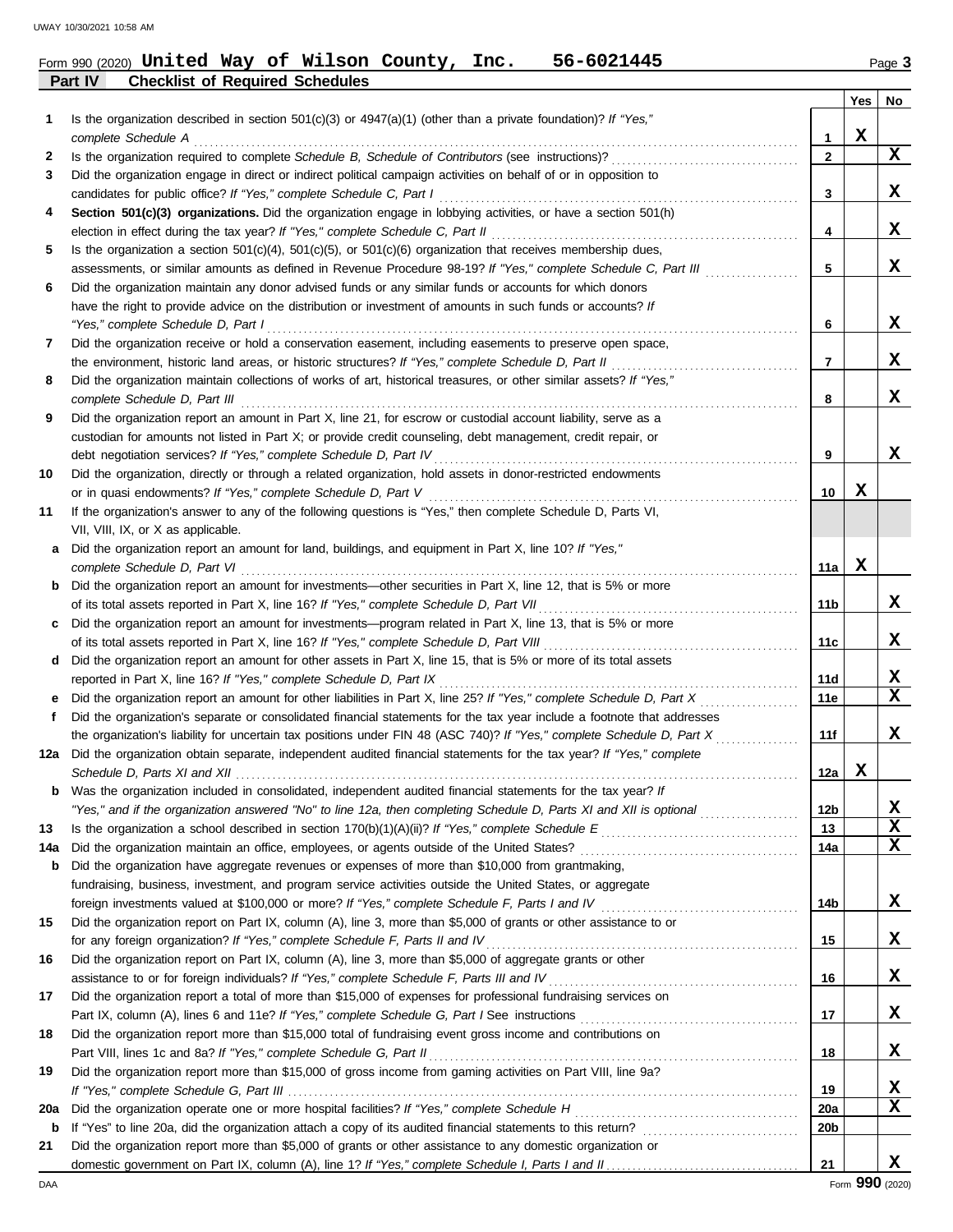**Part IV Checklist of Required Schedules** *(continued)*

|        |                                                                                                                                                                                  |                 | Yes | No          |
|--------|----------------------------------------------------------------------------------------------------------------------------------------------------------------------------------|-----------------|-----|-------------|
| 22     | Did the organization report more than \$5,000 of grants or other assistance to or for domestic individuals on                                                                    |                 |     |             |
|        | Part IX, column (A), line 2? If "Yes," complete Schedule I, Parts I and III                                                                                                      | 22              |     | x           |
| 23     | Did the organization answer "Yes" to Part VII, Section A, line 3, 4, or 5 about compensation of the                                                                              |                 |     |             |
|        | organization's current and former officers, directors, trustees, key employees, and highest compensated                                                                          |                 |     |             |
|        | employees? If "Yes," complete Schedule J                                                                                                                                         | 23              |     | x           |
|        | 24a Did the organization have a tax-exempt bond issue with an outstanding principal amount of more than                                                                          |                 |     |             |
|        | \$100,000 as of the last day of the year, that was issued after December 31, 2002? If "Yes," answer lines 24b<br>through 24d and complete Schedule K. If "No," go to line 25a    | 24a             |     | x           |
| b      | Did the organization invest any proceeds of tax-exempt bonds beyond a temporary period exception?                                                                                | 24b             |     |             |
| c      | Did the organization maintain an escrow account other than a refunding escrow at any time during the year                                                                        |                 |     |             |
|        | to defease any tax-exempt bonds?                                                                                                                                                 | 24c             |     |             |
| d      | Did the organization act as an "on behalf of" issuer for bonds outstanding at any time during the year?                                                                          | 24d             |     |             |
|        | 25a Section 501(c)(3), 501(c)(4), and 501(c)(29) organizations. Did the organization engage in an excess benefit                                                                 |                 |     |             |
|        | transaction with a disqualified person during the year? If "Yes," complete Schedule L, Part I                                                                                    | 25a             |     | x           |
| b      | Is the organization aware that it engaged in an excess benefit transaction with a disqualified person in a prior                                                                 |                 |     |             |
|        | year, and that the transaction has not been reported on any of the organization's prior Forms 990 or 990-EZ?                                                                     |                 |     |             |
|        | If "Yes," complete Schedule L, Part I                                                                                                                                            | 25 <sub>b</sub> |     | x           |
| 26     | Did the organization report any amount on Part X, line 5 or 22, for receivables from or payables to any current                                                                  |                 |     |             |
|        | or former officer, director, trustee, key employee, creator or founder, substantial contributor, or 35%                                                                          |                 |     |             |
|        | controlled entity or family member of any of these persons? If "Yes," complete Schedule L, Part II                                                                               | 26              |     | X           |
| 27     | Did the organization provide a grant or other assistance to any current or former officer, director, trustee, key                                                                |                 |     |             |
|        | employee, creator or founder, substantial contributor or employee thereof, a grant selection committee                                                                           |                 |     |             |
|        | member, or to a 35% controlled entity (including an employee thereof) or family member of any of these                                                                           |                 |     |             |
|        | persons? If "Yes," complete Schedule L, Part III                                                                                                                                 | 27              |     | X           |
| 28     | Was the organization a party to a business transaction with one of the following parties (see Schedule L, Part                                                                   |                 |     |             |
|        | IV instructions, for applicable filing thresholds, conditions, and exceptions):                                                                                                  |                 |     |             |
| a      | A current or former officer, director, trustee, key employee, creator or founder, or substantial contributor? If                                                                 |                 |     | X           |
|        | "Yes," complete Schedule L, Part IV<br>A family member of any individual described in line 28a? If "Yes," complete Schedule L, Part IV                                           | 28a<br>28b      |     | $\mathbf x$ |
| b<br>c | A 35% controlled entity of one or more individuals and/or organizations described in lines 28a or 28b? If                                                                        |                 |     |             |
|        | "Yes," complete Schedule L, Part IV                                                                                                                                              | 28c             |     | х           |
| 29     | Did the organization receive more than \$25,000 in non-cash contributions? If "Yes," complete Schedule M                                                                         | 29              |     | $\mathbf x$ |
| 30     | Did the organization receive contributions of art, historical treasures, or other similar assets, or qualified                                                                   |                 |     |             |
|        | conservation contributions? If "Yes," complete Schedule M                                                                                                                        | 30              |     | x           |
| 31     | Did the organization liquidate, terminate, or dissolve and cease operations? If "Yes," complete Schedule N, Part I                                                               | 31              |     | $\mathbf x$ |
| 32     | Did the organization sell, exchange, dispose of, or transfer more than 25% of its net assets? If "Yes,"                                                                          |                 |     |             |
|        | complete Schedule N, Part II                                                                                                                                                     | 32              |     | Y<br>▵      |
| 33     | Did the organization own 100% of an entity disregarded as separate from the organization under Regulations                                                                       |                 |     |             |
|        | sections 301.7701-2 and 301.7701-3? If "Yes," complete Schedule R, Part I                                                                                                        | 33              |     | X           |
| 34     | Was the organization related to any tax-exempt or taxable entity? If "Yes," complete Schedule R, Part II, III,                                                                   |                 |     |             |
|        | or IV, and Part V, line 1                                                                                                                                                        | 34              |     | X           |
| 35a    | Did the organization have a controlled entity within the meaning of section 512(b)(13)?                                                                                          | 35a             |     | $\mathbf x$ |
| b      | If "Yes" to line 35a, did the organization receive any payment from or engage in any transaction with a                                                                          |                 |     |             |
|        | controlled entity within the meaning of section 512(b)(13)? If "Yes," complete Schedule R, Part V, line 2                                                                        | 35b             |     |             |
| 36     | Section 501(c)(3) organizations. Did the organization make any transfers to an exempt non-charitable                                                                             |                 |     |             |
|        | related organization? If "Yes," complete Schedule R, Part V, line 2                                                                                                              | 36              |     | X           |
| 37     | Did the organization conduct more than 5% of its activities through an entity that is not a related organization                                                                 |                 |     |             |
|        | and that is treated as a partnership for federal income tax purposes? If "Yes," complete Schedule R, Part VI                                                                     | 37              |     | X           |
| 38     | Did the organization complete Schedule O and provide explanations in Schedule O for Part VI, lines 11b and<br>19? Note: All Form 990 filers are required to complete Schedule O. | 38              | X   |             |
|        | Statements Regarding Other IRS Filings and Tax Compliance<br>Part V                                                                                                              |                 |     |             |
|        |                                                                                                                                                                                  |                 |     |             |
|        |                                                                                                                                                                                  |                 | Yes | No          |
| 1а     | 0<br>Enter the number reported in Box 3 of Form 1096. Enter -0- if not applicable<br>1a                                                                                          |                 |     |             |
| b      | $\mathbf 0$<br>1 <sub>b</sub><br>Enter the number of Forms W-2G included in line 1a. Enter -0- if not applicable                                                                 |                 |     |             |
| c      | Did the organization comply with backup withholding rules for reportable payments to vendors and                                                                                 |                 |     |             |
|        |                                                                                                                                                                                  | 1с              |     |             |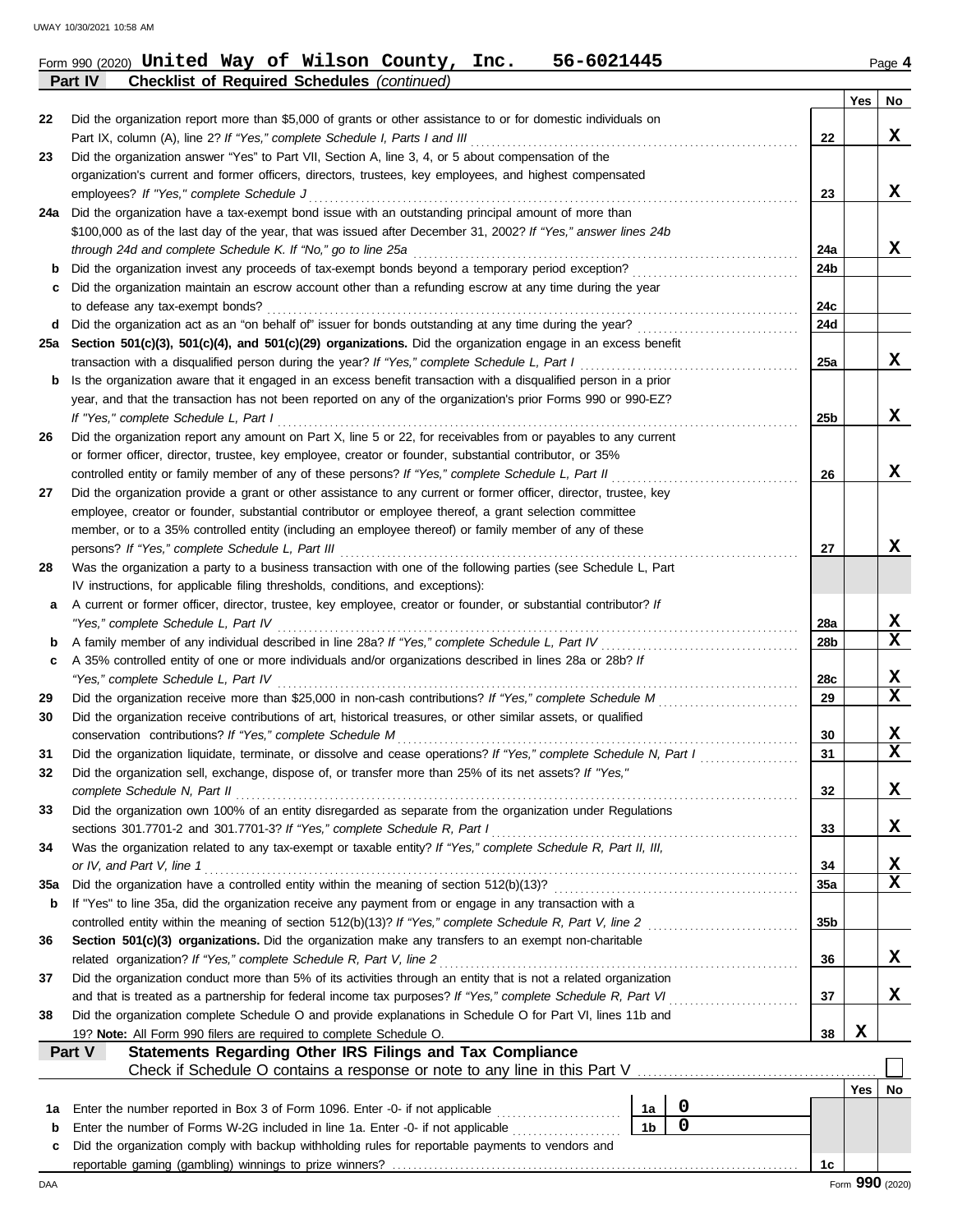| 2a  | Enter the number of employees reported on Form W-3, Transmittal of Wage and Tax                                                       |                 |   |                |   |                 |  |
|-----|---------------------------------------------------------------------------------------------------------------------------------------|-----------------|---|----------------|---|-----------------|--|
|     | Statements, filed for the calendar year ending with or within the year covered by this return                                         | 2a              | 4 |                |   |                 |  |
| b   | If at least one is reported on line 2a, did the organization file all required federal employment tax returns?                        |                 |   | 2b             | х |                 |  |
|     | Note: If the sum of lines 1a and 2a is greater than 250, you may be required to e-file (see instructions)                             |                 |   |                |   |                 |  |
| За  | Did the organization have unrelated business gross income of \$1,000 or more during the year?                                         |                 |   |                |   |                 |  |
| b   | If "Yes," has it filed a Form 990-T for this year? If "No" to line 3b, provide an explanation on Schedule O consequences consequences |                 |   |                |   |                 |  |
| 4a  | At any time during the calendar year, did the organization have an interest in, or a signature or other authority over,               |                 |   |                |   |                 |  |
|     | a financial account in a foreign country (such as a bank account, securities account, or other financial account)?                    |                 |   |                |   |                 |  |
| b   | If "Yes," enter the name of the foreign country $\mathbf u$                                                                           |                 |   |                |   |                 |  |
|     | See instructions for filing requirements for FinCEN Form 114, Report of Foreign Bank and Financial Accounts (FBAR).                   |                 |   |                |   |                 |  |
| 5a  | Was the organization a party to a prohibited tax shelter transaction at any time during the tax year?                                 |                 |   | 5a             |   | X               |  |
| b   |                                                                                                                                       |                 |   | 5 <sub>b</sub> |   | X               |  |
| c   | If "Yes" to line 5a or 5b, did the organization file Form 8886-T?                                                                     |                 |   | 5c             |   |                 |  |
| 6a  | Does the organization have annual gross receipts that are normally greater than \$100,000, and did the                                |                 |   |                |   |                 |  |
|     | organization solicit any contributions that were not tax deductible as charitable contributions?                                      |                 |   | 6a             |   | x               |  |
| b   | If "Yes," did the organization include with every solicitation an express statement that such contributions or                        |                 |   |                |   |                 |  |
|     | gifts were not tax deductible?                                                                                                        |                 |   | 6b             |   |                 |  |
| 7   | Organizations that may receive deductible contributions under section 170(c).                                                         |                 |   |                |   |                 |  |
| а   | Did the organization receive a payment in excess of \$75 made partly as a contribution and partly for goods                           |                 |   |                |   |                 |  |
|     | and services provided to the payor?                                                                                                   |                 |   | 7a             |   |                 |  |
| b   |                                                                                                                                       |                 |   | 7b             |   |                 |  |
| c   | Did the organization sell, exchange, or otherwise dispose of tangible personal property for which it was                              |                 |   |                |   |                 |  |
|     |                                                                                                                                       |                 |   | 7c             |   |                 |  |
| d   |                                                                                                                                       | 7d              |   |                |   |                 |  |
| е   |                                                                                                                                       |                 |   | 7е             |   |                 |  |
|     | Did the organization, during the year, pay premiums, directly or indirectly, on a personal benefit contract?                          |                 |   | 7f             |   |                 |  |
| g   | If the organization received a contribution of qualified intellectual property, did the organization file Form 8899 as required?      |                 |   | 7g             |   |                 |  |
| h   | If the organization received a contribution of cars, boats, airplanes, or other vehicles, did the organization file a Form 1098-C?    |                 |   | 7h             |   |                 |  |
| 8   | Sponsoring organizations maintaining donor advised funds. Did a donor advised fund maintained by the                                  |                 |   |                |   |                 |  |
|     | sponsoring organization have excess business holdings at any time during the year?                                                    |                 |   | 8              |   |                 |  |
| 9   | Sponsoring organizations maintaining donor advised funds.                                                                             |                 |   |                |   |                 |  |
| а   | Did the sponsoring organization make any taxable distributions under section 4966?                                                    |                 |   | 9a             |   |                 |  |
| b   |                                                                                                                                       |                 |   | 9b             |   |                 |  |
| 10  | Section 501(c)(7) organizations. Enter:                                                                                               |                 |   |                |   |                 |  |
| а   | Initiation fees and capital contributions included on Part VIII, line 12                                                              | 10a             |   |                |   |                 |  |
| b   | Gross receipts, included on Form 990, Part VIII, line 12, for public use of club facilities                                           | 10 <sub>b</sub> |   |                |   |                 |  |
| 11  | Section 501(c)(12) organizations. Enter:                                                                                              |                 |   |                |   |                 |  |
| а   | Gross income from members or shareholders                                                                                             | 11a             |   |                |   |                 |  |
| b   | Gross income from other sources (Do not net amounts due or paid to other sources                                                      |                 |   |                |   |                 |  |
|     | against amounts due or received from them.)                                                                                           | 11 <sub>b</sub> |   |                |   |                 |  |
| 12a | Section 4947(a)(1) non-exempt charitable trusts. Is the organization filing Form 990 in lieu of Form 1041?                            |                 |   | 12a            |   |                 |  |
| b   | If "Yes," enter the amount of tax-exempt interest received or accrued during the year                                                 | 12b             |   |                |   |                 |  |
| 13  | Section 501(c)(29) qualified nonprofit health insurance issuers.                                                                      |                 |   |                |   |                 |  |
| a   | Is the organization licensed to issue qualified health plans in more than one state?                                                  |                 |   | 13а            |   |                 |  |
|     | Note: See the instructions for additional information the organization must report on Schedule O.                                     |                 |   |                |   |                 |  |
| b   | Enter the amount of reserves the organization is required to maintain by the states in which                                          |                 |   |                |   |                 |  |
|     |                                                                                                                                       | 13 <sub>b</sub> |   |                |   |                 |  |
| с   | Enter the amount of reserves on hand                                                                                                  | 13c             |   |                |   |                 |  |
| 14a | Did the organization receive any payments for indoor tanning services during the tax year?                                            |                 |   | 14a            |   | x               |  |
| b   |                                                                                                                                       |                 |   | 14b            |   |                 |  |
| 15  | Is the organization subject to the section 4960 tax on payment(s) of more than \$1,000,000 in remuneration or                         |                 |   |                |   |                 |  |
|     | excess parachute payment(s) during the year?                                                                                          |                 |   | 15             |   | x               |  |
|     | If "Yes," see instructions and file Form 4720, Schedule N.                                                                            |                 |   |                |   | x               |  |
| 16  | Is the organization an educational institution subject to the section 4968 excise tax on net investment income?                       |                 |   | 16             |   |                 |  |
|     | If "Yes," complete Form 4720, Schedule O.                                                                                             |                 |   |                |   | Form 990 (2020) |  |

**Yes No**

**Part V Statements Regarding Other IRS Filings and Tax Compliance** *(continued)* Form 990 (2020) Page **5 United Way of Wilson County, Inc. 56-6021445**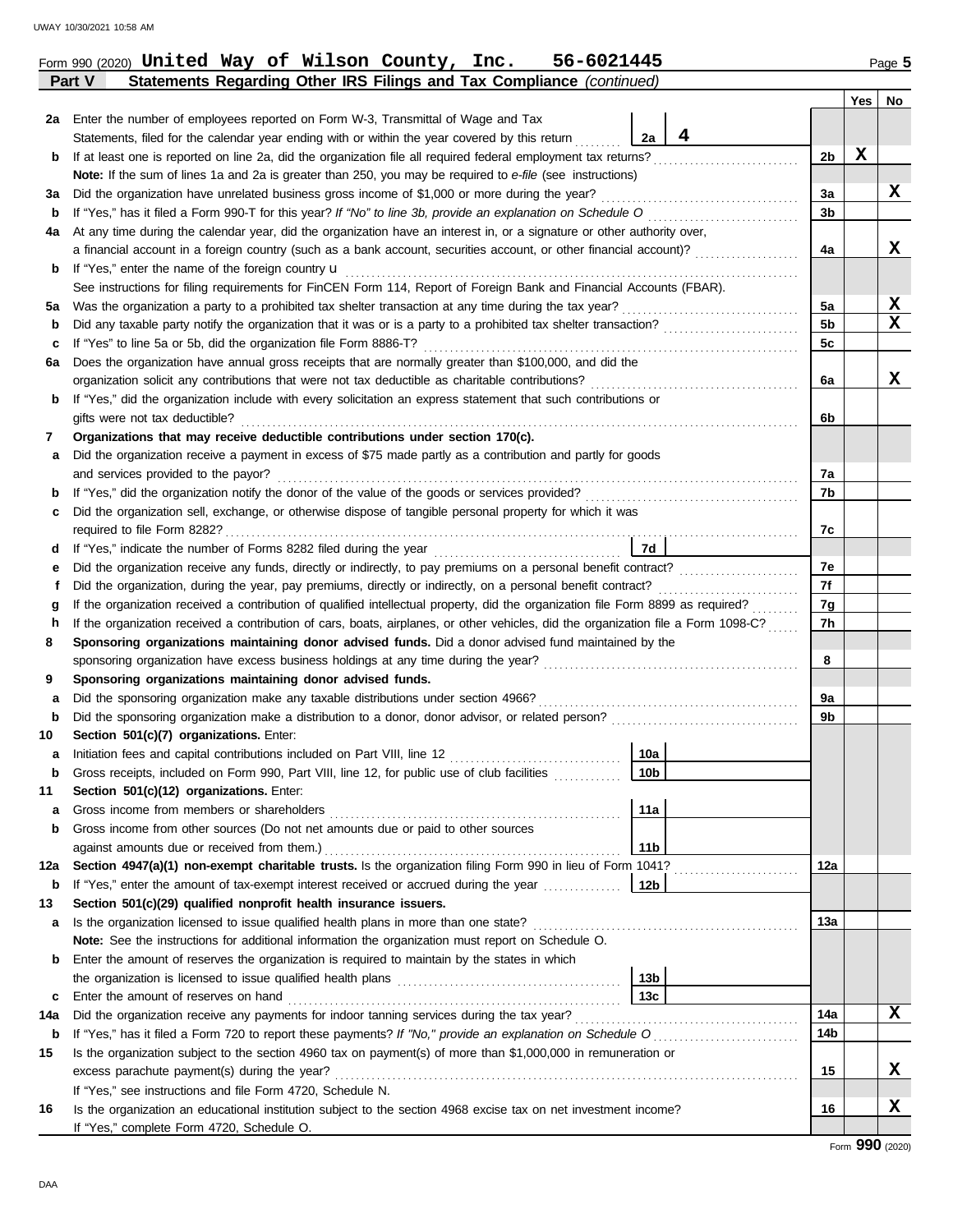|          | 56-6021445<br>Form 990 (2020) ${\tt United~ Way~of~Wilson~Country,~Inc.}$                                                           |                 |     | Page 6      |
|----------|-------------------------------------------------------------------------------------------------------------------------------------|-----------------|-----|-------------|
|          | Part VI<br>Governance, Management, and Disclosure For each "Yes" response to lines 2 through 7b below, and for a "No"               |                 |     |             |
|          | response to line 8a, 8b, or 10b below, describe the circumstances, processes, or changes on Schedule O. See instructions.           |                 |     |             |
|          |                                                                                                                                     |                 |     | IХ          |
|          | Section A. Governing Body and Management                                                                                            |                 |     |             |
|          |                                                                                                                                     |                 | Yes | No          |
| 1а       | 19<br>1a<br>Enter the number of voting members of the governing body at the end of the tax year                                     |                 |     |             |
|          | If there are material differences in voting rights among members of the governing body, or                                          |                 |     |             |
|          | if the governing body delegated broad authority to an executive committee or similar                                                |                 |     |             |
|          | committee, explain on Schedule O.                                                                                                   |                 |     |             |
| b        | 19<br>1b<br>Enter the number of voting members included on line 1a, above, who are independent                                      |                 |     |             |
| 2        | Did any officer, director, trustee, or key employee have a family relationship or a business relationship with                      |                 |     |             |
|          | any other officer, director, trustee, or key employee?                                                                              | $\mathbf{2}$    |     | X           |
| 3        | Did the organization delegate control over management duties customarily performed by or under the direct                           |                 |     |             |
|          | supervision of officers, directors, trustees, or key employees to a management company or other person?                             | 3               |     | X           |
| 4        | Did the organization make any significant changes to its governing documents since the prior Form 990 was filed?                    | 4               |     | $\mathbf x$ |
| 5        | Did the organization become aware during the year of a significant diversion of the organization's assets?                          | 5               |     | X           |
| 6        | Did the organization have members or stockholders?                                                                                  | 6               |     | $\mathbf x$ |
|          | Did the organization have members, stockholders, or other persons who had the power to elect or appoint                             |                 |     |             |
| 7a       |                                                                                                                                     |                 | X   |             |
|          | one or more members of the governing body?                                                                                          | 7a              |     |             |
| b        | Are any governance decisions of the organization reserved to (or subject to approval by) members,                                   |                 |     |             |
|          | stockholders, or persons other than the governing body?                                                                             | 7b              |     | x           |
| 8        | Did the organization contemporaneously document the meetings held or written actions undertaken during the year by the following:   |                 |     |             |
| а        | The governing body?                                                                                                                 | 8а              | X   |             |
| b        | Each committee with authority to act on behalf of the governing body?                                                               | 8b              | x   |             |
| 9        | Is there any officer, director, trustee, or key employee listed in Part VII, Section A, who cannot be reached at                    |                 |     |             |
|          |                                                                                                                                     | 9               |     | X           |
|          | <b>Section B. Policies</b> (This Section B requests information about policies not required by the Internal Revenue Code.)          |                 |     |             |
|          |                                                                                                                                     |                 | Yes | No          |
| 10a      | Did the organization have local chapters, branches, or affiliates?                                                                  | 10a             |     | x           |
| b        | If "Yes," did the organization have written policies and procedures governing the activities of such chapters,                      |                 |     |             |
|          | affiliates, and branches to ensure their operations are consistent with the organization's exempt purposes?                         | 10b             |     |             |
| 11a      | Has the organization provided a complete copy of this Form 990 to all members of its governing body before filing the form?         | 11a             | X   |             |
| b        | Describe in Schedule O the process, if any, used by the organization to review this Form 990.                                       |                 |     |             |
| 12a      | Did the organization have a written conflict of interest policy? If "No," go to line 13                                             | 12a             | X   |             |
| b        | Were officers, directors, or trustees, and key employees required to disclose annually interests that could give rise to conflicts? | 12b             |     | X           |
| с        | Did the organization regularly and consistently monitor and enforce compliance with the policy? If "Yes,"                           |                 |     |             |
|          | describe in Schedule O how this was done                                                                                            | 12 <sub>c</sub> |     | X           |
| 13       | Did the organization have a written whistleblower policy?                                                                           | 13              | X   |             |
|          | Did the organization have a written document retention and destruction policy?                                                      | 14              |     | x           |
| 14<br>15 | Did the process for determining compensation of the following persons include a review and approval by                              |                 |     |             |
|          |                                                                                                                                     |                 |     |             |
|          | independent persons, comparability data, and contemporaneous substantiation of the deliberation and decision?                       |                 |     |             |
| a        | The organization's CEO, Executive Director, or top management official                                                              | 15a             | X   |             |
| b        | Other officers or key employees of the organization                                                                                 | 15 <sub>b</sub> | X   |             |
|          | If "Yes" to line 15a or 15b, describe the process in Schedule O (see instructions).                                                 |                 |     |             |
| 16a      | Did the organization invest in, contribute assets to, or participate in a joint venture or similar arrangement                      |                 |     |             |
|          | with a taxable entity during the year?                                                                                              | 16a             |     | X           |
| b        | If "Yes," did the organization follow a written policy or procedure requiring the organization to evaluate its                      |                 |     |             |
|          | participation in joint venture arrangements under applicable federal tax law, and take steps to safeguard the                       |                 |     |             |
|          |                                                                                                                                     | 16b             |     |             |
|          | <b>Section C. Disclosure</b>                                                                                                        |                 |     |             |
| 17       | List the states with which a copy of this Form 990 is required to be filed $\mathbf u$ None                                         |                 |     |             |
| 18       | Section 6104 requires an organization to make its Forms 1023 (1024 or 1024-A, if applicable), 990, and 990-T (Section 501(c)        |                 |     |             |
|          | (3)s only) available for public inspection. Indicate how you made these available. Check all that apply.                            |                 |     |             |
|          | Another's website $ \mathbf{X} $ Upon request<br>$ X $ Other (explain on Schedule O)<br>IХI<br>Own website                          |                 |     |             |
| 19       | Describe on Schedule O whether (and if so, how) the organization made its governing documents, conflict of interest policy, and     |                 |     |             |
|          | financial statements available to the public during the tax year.                                                                   |                 |     |             |
| 20       | State the name, address, and telephone number of the person who possesses the organization's books and records u                    |                 |     |             |
|          | 2113 Hermitage Road NW<br>Judith Thurston                                                                                           |                 |     |             |
|          | NC 27896<br>Wilson                                                                                                                  | 252-237-3194    |     |             |
|          |                                                                                                                                     |                 |     |             |

DAA Form **990** (2020)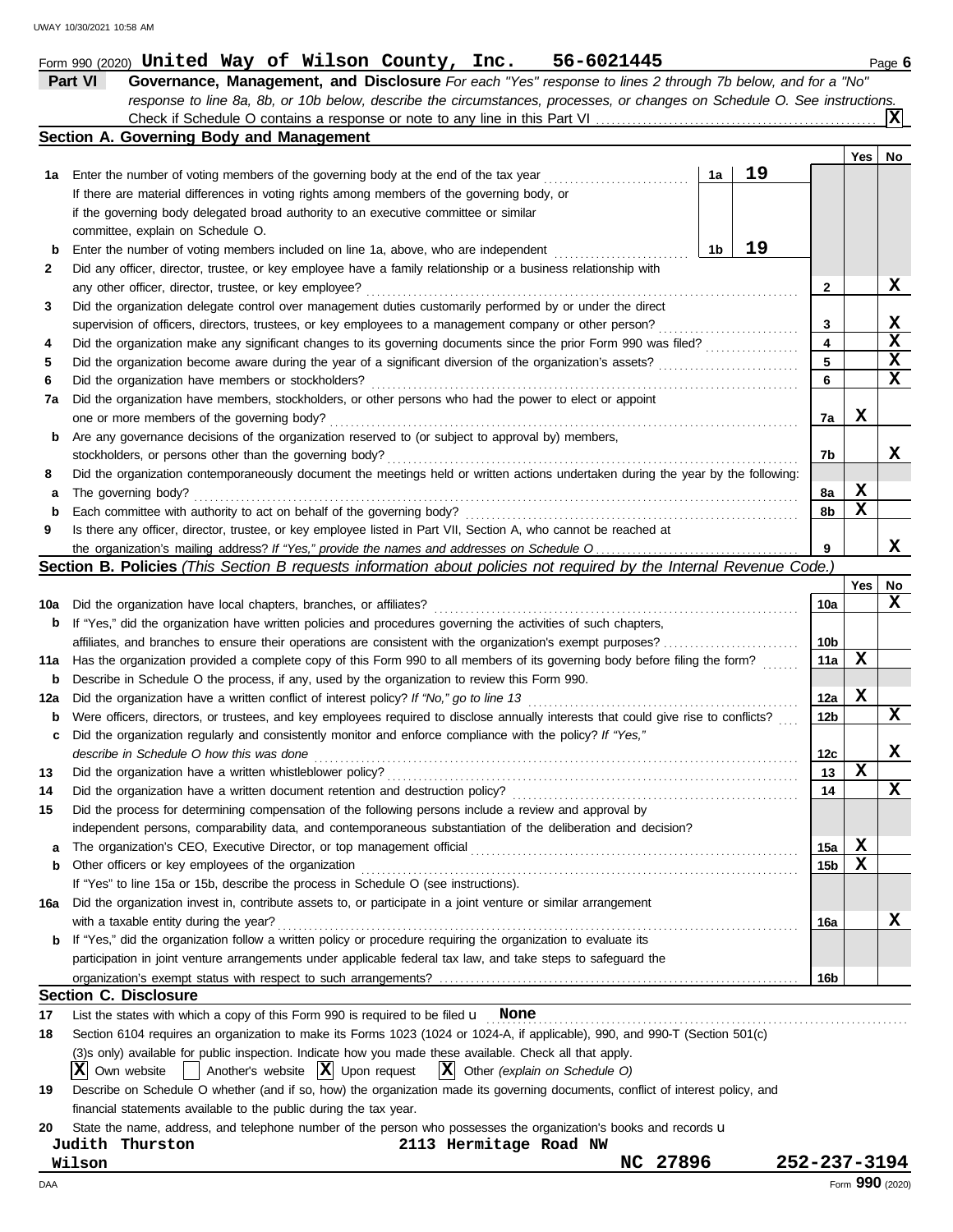|                          | Form 990 (2020) United Way of Wilson County, Inc.<br>56-6021445                                                                                                                                                                                                                                            | Page 7 |
|--------------------------|------------------------------------------------------------------------------------------------------------------------------------------------------------------------------------------------------------------------------------------------------------------------------------------------------------|--------|
| <b>Part VII</b>          | Compensation of Officers, Directors, Trustees, Key Employees, Highest Compensated Employees, and                                                                                                                                                                                                           |        |
|                          | <b>Independent Contractors</b>                                                                                                                                                                                                                                                                             |        |
|                          | Check if Schedule O contains a response or note to any line in this Part VII                                                                                                                                                                                                                               |        |
| Section A.               | Officers, Directors, Trustees, Key Employees, and Highest Compensated Employees                                                                                                                                                                                                                            |        |
| organization's tax year. | 1a Complete this table for all persons required to be listed. Report compensation for the calendar year ending with or within the                                                                                                                                                                          |        |
|                          | • List all of the organization's <b>current</b> officers, directors, trustees (whether individuals or organizations), regardless of amount of<br>compensation. Enter -0- in columns $(D)$ , $(E)$ , and $(F)$ if no compensation was paid.                                                                 |        |
|                          | • List all of the organization's current key employees, if any. See instructions for definition of "key employee."                                                                                                                                                                                         |        |
|                          | • List the organization's five current highest compensated employees (other than an officer, director, trustee, or key employee)<br>who received reportable compensation (Box 5 of Form W-2 and/or Box 7 of Form 1099-MISC) of more than \$100,000 from the<br>organization and any related organizations. |        |

List all of the organization's **former** officers, key employees, and highest compensated employees who received more than • List all of the organization's **former** officers, key employees, and highest compensate \$100,000 of reportable compensation from the organization and any related organizations.

List all of the organization's **former directors or trustees** that received, in the capacity as a former director or trustee of the organization, more than \$10,000 of reportable compensation from the organization and any related organizations. See instructions for the order in which to list the persons above. **•**

Check this box if neither the organization nor any related organization compensated any current officer, director, or trustee.

| (A)<br>Name and title | (B)<br>Average<br>hours<br>per week<br>(list any<br>hours for |                                   |                       |             | (C)<br>Position | (do not check more than one<br>box, unless person is both an<br>officer and a director/trustee) |        | (D)<br>Reportable<br>compensation<br>from the<br>organization<br>(W-2/1099-MISC) | (E)<br>Reportable<br>compensation<br>from related<br>organizations<br>(W-2/1099-MISC) | (F)<br>Estimated amount<br>of other<br>compensation<br>from the<br>organization and |
|-----------------------|---------------------------------------------------------------|-----------------------------------|-----------------------|-------------|-----------------|-------------------------------------------------------------------------------------------------|--------|----------------------------------------------------------------------------------|---------------------------------------------------------------------------------------|-------------------------------------------------------------------------------------|
|                       | related<br>organizations<br>below<br>dotted line)             | Individual trustee<br>or director | Institutional trustee | Officer     | Key employee    | Highest compensated<br>employee                                                                 | Former |                                                                                  |                                                                                       | related organizations                                                               |
| (1) Judith Thurston   | 48.00                                                         |                                   |                       |             |                 |                                                                                                 |        |                                                                                  |                                                                                       |                                                                                     |
| Executive Director    | 0.00                                                          | $\mathbf x$                       |                       | $\mathbf x$ |                 |                                                                                                 |        | 90,238                                                                           | 0                                                                                     | 23,168                                                                              |
| (2) Scott Biddle      | 0.00                                                          |                                   |                       |             |                 |                                                                                                 |        |                                                                                  |                                                                                       |                                                                                     |
| Past President        | 0.00                                                          | $\mathbf x$                       |                       | $\mathbf x$ |                 |                                                                                                 |        | 0                                                                                | 0                                                                                     | $\mathbf 0$                                                                         |
| (3) Nan Fleming       | 0.00                                                          |                                   |                       |             |                 |                                                                                                 |        |                                                                                  |                                                                                       |                                                                                     |
| Vice President        | 0.00                                                          | $\mathbf x$                       |                       | $\mathbf x$ |                 |                                                                                                 |        | 0                                                                                | 0                                                                                     | $\mathbf 0$                                                                         |
| (4) Tracy Mitchell    |                                                               |                                   |                       |             |                 |                                                                                                 |        |                                                                                  |                                                                                       |                                                                                     |
|                       | 0.00                                                          |                                   |                       |             |                 |                                                                                                 |        |                                                                                  |                                                                                       |                                                                                     |
| Campaign Chair        | 0.00                                                          | $\mathbf x$                       |                       | $\mathbf x$ |                 |                                                                                                 |        | 0                                                                                | $\mathbf 0$                                                                           | $\mathbf 0$                                                                         |
| (5) Norm Osborn       | 0.00                                                          |                                   |                       |             |                 |                                                                                                 |        |                                                                                  |                                                                                       |                                                                                     |
| Past President        | 0.00                                                          | $\mathbf x$                       |                       | $\mathbf x$ |                 |                                                                                                 |        | 0                                                                                | 0                                                                                     | $\pmb{0}$                                                                           |
| (6) Tad Rhodes        | 0.00                                                          |                                   |                       |             |                 |                                                                                                 |        |                                                                                  |                                                                                       |                                                                                     |
| Treasurer             | 0.00                                                          | $\mathbf x$                       |                       | $\mathbf x$ |                 |                                                                                                 |        | 0                                                                                | 0                                                                                     | $\mathbf 0$                                                                         |
| (7) Judith Thurston   |                                                               |                                   |                       |             |                 |                                                                                                 |        |                                                                                  |                                                                                       |                                                                                     |
|                       | 0.00                                                          |                                   |                       |             |                 |                                                                                                 |        |                                                                                  |                                                                                       |                                                                                     |
| Secretary             | 0.00                                                          | $\mathbf x$                       |                       | $\mathbf x$ |                 |                                                                                                 |        | 0                                                                                | 0                                                                                     | 0                                                                                   |
| (8) Harry Tyson       | 0.00                                                          |                                   |                       |             |                 |                                                                                                 |        |                                                                                  |                                                                                       |                                                                                     |
| President             | 0.00                                                          | $\mathbf x$                       |                       | $\mathbf x$ |                 |                                                                                                 |        | 0                                                                                | 0                                                                                     | $\pmb{0}$                                                                           |
| (9) Audrey Watson     | 0.00                                                          |                                   |                       |             |                 |                                                                                                 |        |                                                                                  |                                                                                       |                                                                                     |
| Budgets Chair         | 0.00                                                          | $\mathbf x$                       |                       | $\mathbf x$ |                 |                                                                                                 |        | 0                                                                                | 0                                                                                     | $\mathbf 0$                                                                         |
| (10) Matt Whitley     |                                                               |                                   |                       |             |                 |                                                                                                 |        |                                                                                  |                                                                                       |                                                                                     |
|                       | 0.00                                                          |                                   |                       |             |                 |                                                                                                 |        |                                                                                  |                                                                                       |                                                                                     |
| Past President        | 0.00                                                          | $\mathbf x$                       |                       | $\mathbf x$ |                 |                                                                                                 |        | 0                                                                                | 0                                                                                     | 0                                                                                   |
| (11)                  |                                                               |                                   |                       |             |                 |                                                                                                 |        |                                                                                  |                                                                                       |                                                                                     |
|                       |                                                               |                                   |                       |             |                 |                                                                                                 |        |                                                                                  |                                                                                       |                                                                                     |

Form **990** (2020)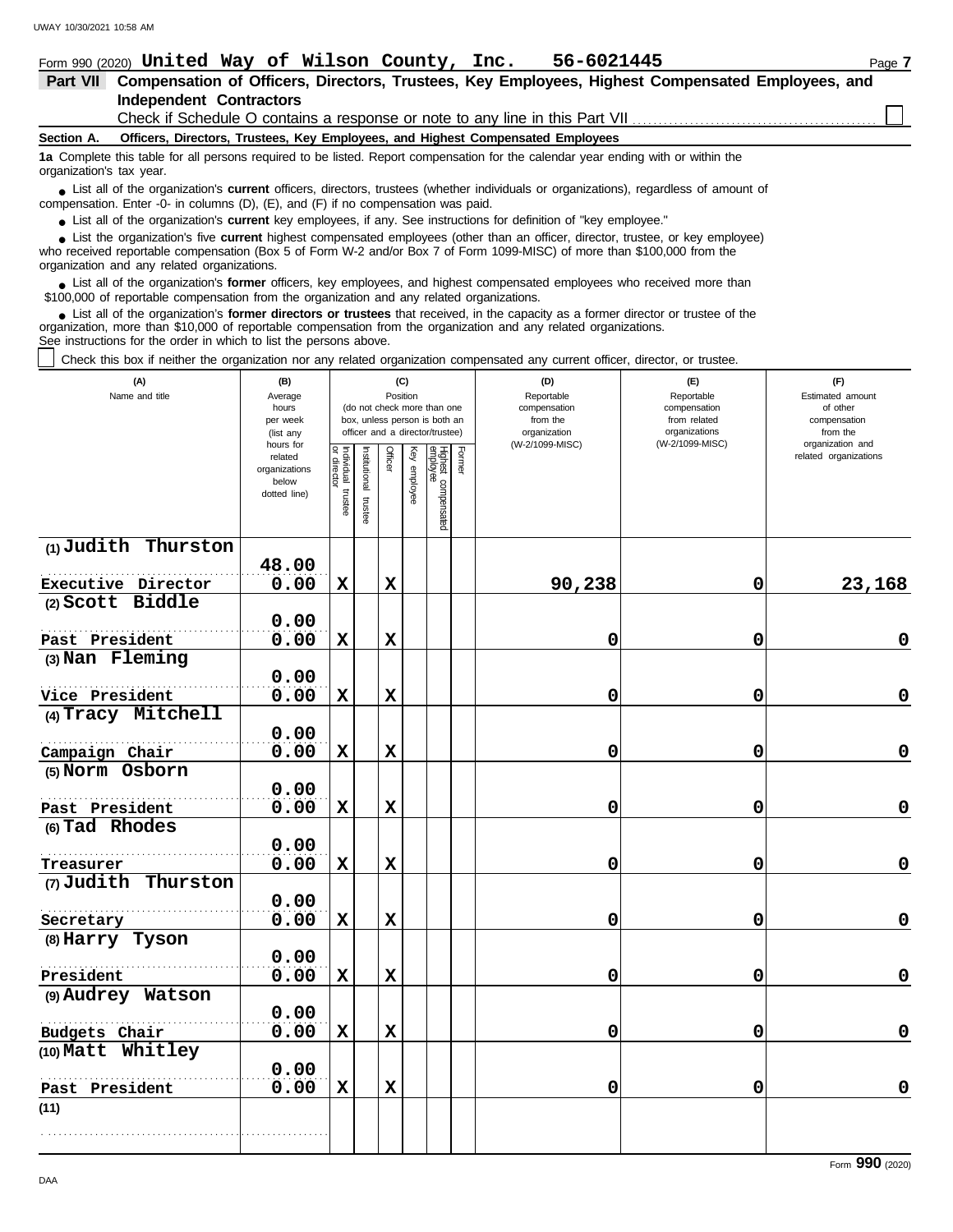| Part VII     | Form 990 (2020) United Way of Wilson County, Inc.                                                                                                                               |                                                                |                         |                       |         |                 |                                                                                                 |        | 56-6021445<br>Section A. Officers, Directors, Trustees, Key Employees, and Highest Compensated Employees (continued)        |                                                                                                                                  |                                                                 | Page 8              |
|--------------|---------------------------------------------------------------------------------------------------------------------------------------------------------------------------------|----------------------------------------------------------------|-------------------------|-----------------------|---------|-----------------|-------------------------------------------------------------------------------------------------|--------|-----------------------------------------------------------------------------------------------------------------------------|----------------------------------------------------------------------------------------------------------------------------------|-----------------------------------------------------------------|---------------------|
|              | (A)<br>Name and title                                                                                                                                                           | (B)<br>Average<br>hours<br>per week<br>(list any               |                         |                       |         | (C)<br>Position | (do not check more than one<br>box, unless person is both an<br>officer and a director/trustee) |        | (D)<br>Reportable<br>compensation<br>from the<br>organization                                                               | (E)<br>Reportable<br>compensation<br>from related<br>organizations                                                               | (F)<br>Estimated amount<br>of other<br>compensation<br>from the |                     |
|              |                                                                                                                                                                                 | hours for<br>related<br>organizations<br>below<br>dotted line) | Individual 1<br>trustee | Institutional trustee | Officer | Key employee    | Highest compensated<br>employee                                                                 | Former | (W-2/1099-MISC)                                                                                                             | (W-2/1099-MISC)                                                                                                                  | organization and<br>related organizations                       |                     |
|              |                                                                                                                                                                                 |                                                                |                         |                       |         |                 |                                                                                                 |        |                                                                                                                             |                                                                                                                                  |                                                                 |                     |
|              |                                                                                                                                                                                 |                                                                |                         |                       |         |                 |                                                                                                 |        |                                                                                                                             |                                                                                                                                  |                                                                 |                     |
|              |                                                                                                                                                                                 |                                                                |                         |                       |         |                 |                                                                                                 |        |                                                                                                                             |                                                                                                                                  |                                                                 |                     |
|              |                                                                                                                                                                                 |                                                                |                         |                       |         |                 |                                                                                                 |        |                                                                                                                             |                                                                                                                                  |                                                                 |                     |
|              |                                                                                                                                                                                 |                                                                |                         |                       |         |                 |                                                                                                 |        |                                                                                                                             |                                                                                                                                  |                                                                 |                     |
|              |                                                                                                                                                                                 |                                                                |                         |                       |         |                 |                                                                                                 |        |                                                                                                                             |                                                                                                                                  |                                                                 |                     |
|              |                                                                                                                                                                                 |                                                                |                         |                       |         |                 |                                                                                                 |        |                                                                                                                             |                                                                                                                                  |                                                                 |                     |
|              |                                                                                                                                                                                 |                                                                |                         |                       |         |                 |                                                                                                 |        |                                                                                                                             |                                                                                                                                  |                                                                 |                     |
|              | c Total from continuation sheets to Part VII, Section A                                                                                                                         |                                                                |                         |                       |         |                 |                                                                                                 | u<br>u | 90,238                                                                                                                      |                                                                                                                                  |                                                                 | 23,168              |
| d            |                                                                                                                                                                                 |                                                                |                         |                       |         |                 |                                                                                                 |        | 90,238<br>Total number of individuals (including but not limited to those listed above) who received more than \$100,000 of |                                                                                                                                  |                                                                 | 23,168              |
| 2            | reportable compensation from the organization $\bf{u}$ 0                                                                                                                        |                                                                |                         |                       |         |                 |                                                                                                 |        |                                                                                                                             |                                                                                                                                  |                                                                 |                     |
| 3            |                                                                                                                                                                                 |                                                                |                         |                       |         |                 |                                                                                                 |        | Did the organization list any former officer, director, trustee, key employee, or highest compensated                       |                                                                                                                                  |                                                                 | Yes  <br>No         |
| 4            |                                                                                                                                                                                 |                                                                |                         |                       |         |                 |                                                                                                 |        | For any individual listed on line 1a, is the sum of reportable compensation and other compensation from the                 |                                                                                                                                  | 3                                                               | X                   |
|              |                                                                                                                                                                                 |                                                                |                         |                       |         |                 |                                                                                                 |        | organization and related organizations greater than \$150,000? If "Yes," complete Schedule J for such                       |                                                                                                                                  | 4                                                               | X                   |
| 5            |                                                                                                                                                                                 |                                                                |                         |                       |         |                 |                                                                                                 |        | Did any person listed on line 1a receive or accrue compensation from any unrelated organization or individual               |                                                                                                                                  | 5                                                               | X                   |
|              | Section B. Independent Contractors                                                                                                                                              |                                                                |                         |                       |         |                 |                                                                                                 |        |                                                                                                                             |                                                                                                                                  |                                                                 |                     |
| 1            |                                                                                                                                                                                 |                                                                |                         |                       |         |                 |                                                                                                 |        | Complete this table for your five highest compensated independent contractors that received more than \$100,000 of          | compensation from the organization. Report compensation for the calendar year ending with or within the organization's tax year. |                                                                 |                     |
|              |                                                                                                                                                                                 | (A)<br>Name and business address                               |                         |                       |         |                 |                                                                                                 |        |                                                                                                                             | (B)<br>Description of services                                                                                                   |                                                                 | (C)<br>Compensation |
|              |                                                                                                                                                                                 |                                                                |                         |                       |         |                 |                                                                                                 |        |                                                                                                                             |                                                                                                                                  |                                                                 |                     |
|              |                                                                                                                                                                                 |                                                                |                         |                       |         |                 |                                                                                                 |        |                                                                                                                             |                                                                                                                                  |                                                                 |                     |
|              |                                                                                                                                                                                 |                                                                |                         |                       |         |                 |                                                                                                 |        |                                                                                                                             |                                                                                                                                  |                                                                 |                     |
| $\mathbf{2}$ | Total number of independent contractors (including but not limited to those listed above) who<br>received more than \$100,000 of compensation from the organization $\mathbf u$ |                                                                |                         |                       |         |                 |                                                                                                 |        |                                                                                                                             | 0                                                                                                                                |                                                                 |                     |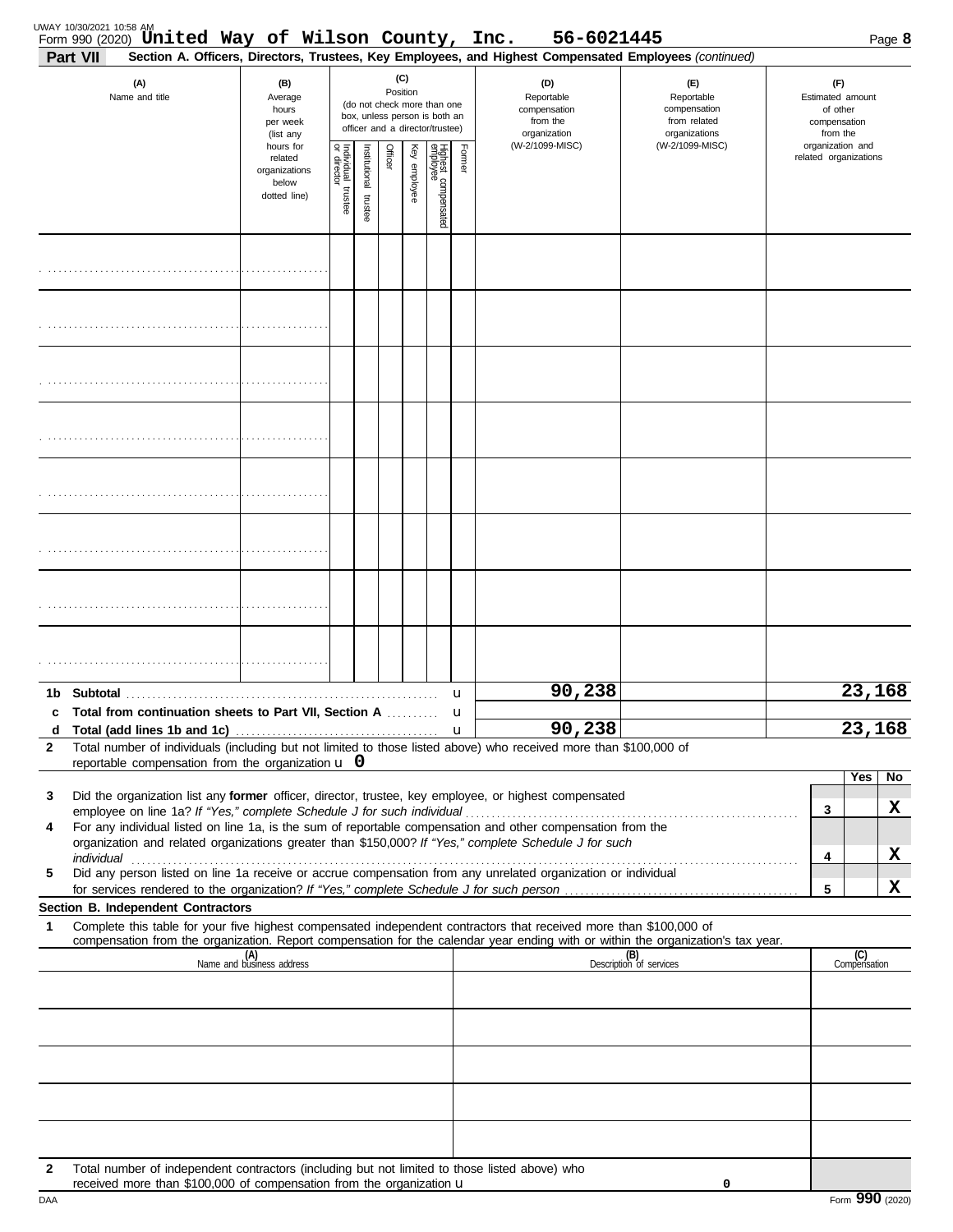# Form 990 (2020) Page **9 United Way of Wilson County, Inc. 56-6021445**

Statement of Revenue<br>Check if Schedule O contains a response or note to any line in this Part VIII ................................

|                                                           |                  |                                                           |                 |               |                      | (A)<br>Total revenue | (B)<br>Related or exempt<br>function revenue | (C)<br>Unrelated<br>business revenue | (D)<br>Revenue excluded<br>from tax under |
|-----------------------------------------------------------|------------------|-----------------------------------------------------------|-----------------|---------------|----------------------|----------------------|----------------------------------------------|--------------------------------------|-------------------------------------------|
|                                                           |                  |                                                           |                 |               |                      |                      |                                              |                                      | sections 512-514                          |
|                                                           |                  | 1a Federated campaigns                                    | 1a              |               | 1,016,981            |                      |                                              |                                      |                                           |
| Contributions, Gifts, Grants<br>and Other Similar Amounts |                  | <b>b</b> Membership dues                                  | 1 <sub>b</sub>  |               |                      |                      |                                              |                                      |                                           |
|                                                           |                  | c Fundraising events                                      | 1 <sub>c</sub>  |               |                      |                      |                                              |                                      |                                           |
|                                                           |                  | d Related organizations                                   | 1 <sub>d</sub>  |               |                      |                      |                                              |                                      |                                           |
|                                                           | е                | Government grants (contributions)                         | 1e              |               | 54,637               |                      |                                              |                                      |                                           |
|                                                           |                  | f All other contributions, gifts, grants,                 |                 |               |                      |                      |                                              |                                      |                                           |
|                                                           |                  | and similar amounts not included above                    | 1f              |               | 6,324                |                      |                                              |                                      |                                           |
|                                                           |                  | <b>g</b> Noncash contributions included in lines 1a-1f    | 1g $\sqrt{3}$   |               |                      |                      |                                              |                                      |                                           |
|                                                           |                  |                                                           |                 |               |                      | 1,077,942            |                                              |                                      |                                           |
|                                                           |                  |                                                           |                 |               |                      |                      |                                              |                                      |                                           |
|                                                           |                  |                                                           |                 |               | <b>Business Code</b> |                      |                                              |                                      |                                           |
|                                                           | 2a               |                                                           |                 |               |                      |                      |                                              |                                      |                                           |
|                                                           | b                |                                                           |                 |               |                      |                      |                                              |                                      |                                           |
|                                                           | c                |                                                           |                 |               |                      |                      |                                              |                                      |                                           |
| Program Service<br>Revenue                                |                  |                                                           |                 |               |                      |                      |                                              |                                      |                                           |
|                                                           |                  |                                                           |                 |               |                      |                      |                                              |                                      |                                           |
|                                                           |                  | f All other program service revenue                       |                 |               |                      |                      |                                              |                                      |                                           |
|                                                           |                  |                                                           |                 |               | $\mathbf u$          |                      |                                              |                                      |                                           |
|                                                           | 3                | Investment income (including dividends, interest, and     |                 |               |                      |                      |                                              |                                      |                                           |
|                                                           |                  |                                                           |                 |               | u                    | 3,065                | 3,065                                        |                                      |                                           |
|                                                           | 4                | Income from investment of tax-exempt bond proceeds        |                 |               | u                    |                      |                                              |                                      |                                           |
|                                                           | 5                |                                                           |                 |               | u                    |                      |                                              |                                      |                                           |
|                                                           |                  | (i) Real                                                  |                 | (ii) Personal |                      |                      |                                              |                                      |                                           |
|                                                           | 6a               | Gross rents<br>6а                                         | 12,600          |               |                      |                      |                                              |                                      |                                           |
|                                                           | b                | 6b<br>Less: rental expenses                               | 25,174          |               |                      |                      |                                              |                                      |                                           |
|                                                           | с                | $-12,574$<br>6c<br>Rental inc. or (loss)                  |                 |               |                      |                      |                                              |                                      |                                           |
|                                                           | d                |                                                           |                 |               | u                    | $-12,574$            |                                              |                                      | $-12,574$                                 |
|                                                           |                  | 7a Gross amount from<br>(i) Securities<br>sales of assets |                 | (ii) Other    |                      |                      |                                              |                                      |                                           |
|                                                           |                  | 7a<br>other than inventory                                |                 |               |                      |                      |                                              |                                      |                                           |
|                                                           |                  | <b>b</b> Less: cost or other                              |                 |               |                      |                      |                                              |                                      |                                           |
| Revenue                                                   |                  | basis and sales exps.<br>7b                               |                 |               |                      |                      |                                              |                                      |                                           |
|                                                           |                  | c Gain or (loss)<br>7с                                    |                 |               |                      |                      |                                              |                                      |                                           |
| Other                                                     | d                |                                                           |                 |               | u                    |                      |                                              |                                      |                                           |
|                                                           |                  | 8a Gross income from fundraising events                   |                 |               |                      |                      |                                              |                                      |                                           |
|                                                           |                  | (not including \$                                         |                 |               |                      |                      |                                              |                                      |                                           |
|                                                           |                  | of contributions reported on line 1c).                    |                 |               |                      |                      |                                              |                                      |                                           |
|                                                           |                  | See Part IV, line 18                                      | 8a              |               |                      |                      |                                              |                                      |                                           |
|                                                           |                  | <b>b</b> Less: direct expenses                            | 8b              |               |                      |                      |                                              |                                      |                                           |
|                                                           | c                | Net income or (loss) from fundraising events              |                 |               | u                    |                      |                                              |                                      |                                           |
|                                                           |                  | 9a Gross income from gaming activities.                   |                 |               |                      |                      |                                              |                                      |                                           |
|                                                           |                  | See Part IV, line 19<br>.                                 | 9a              |               |                      |                      |                                              |                                      |                                           |
|                                                           |                  | <b>b</b> Less: direct expenses <i>minimum</i>             | 9 <sub>b</sub>  |               |                      |                      |                                              |                                      |                                           |
|                                                           | c                | Net income or (loss) from gaming activities               |                 |               | u                    |                      |                                              |                                      |                                           |
|                                                           |                  | 10a Gross sales of inventory, less                        |                 |               |                      |                      |                                              |                                      |                                           |
|                                                           |                  | returns and allowances<br>a a a a a a                     | 10a             |               |                      |                      |                                              |                                      |                                           |
|                                                           |                  | <b>b</b> Less: cost of goods sold                         | 10 <sub>b</sub> |               |                      |                      |                                              |                                      |                                           |
|                                                           |                  | c Net income or (loss) from sales of inventory            |                 |               | u                    |                      |                                              |                                      |                                           |
|                                                           |                  |                                                           |                 |               | <b>Business Code</b> |                      |                                              |                                      |                                           |
| Miscellaneous<br>Revenue                                  | 11a              | Miscellaneous income                                      |                 |               |                      | 1,069                | 1,069                                        |                                      |                                           |
|                                                           | b                |                                                           |                 |               |                      |                      |                                              |                                      |                                           |
|                                                           |                  |                                                           |                 |               |                      |                      |                                              |                                      |                                           |
|                                                           | d                |                                                           |                 |               |                      |                      |                                              |                                      |                                           |
|                                                           |                  |                                                           |                 |               | $\mathbf u$          | 1,069                |                                              |                                      |                                           |
|                                                           | 12 <sup>12</sup> |                                                           |                 |               | $\mathbf{u}$         | 1,069,502            | 4,134                                        | 0                                    | $-12,574$                                 |
|                                                           |                  |                                                           |                 |               |                      |                      |                                              |                                      |                                           |

 $\Box$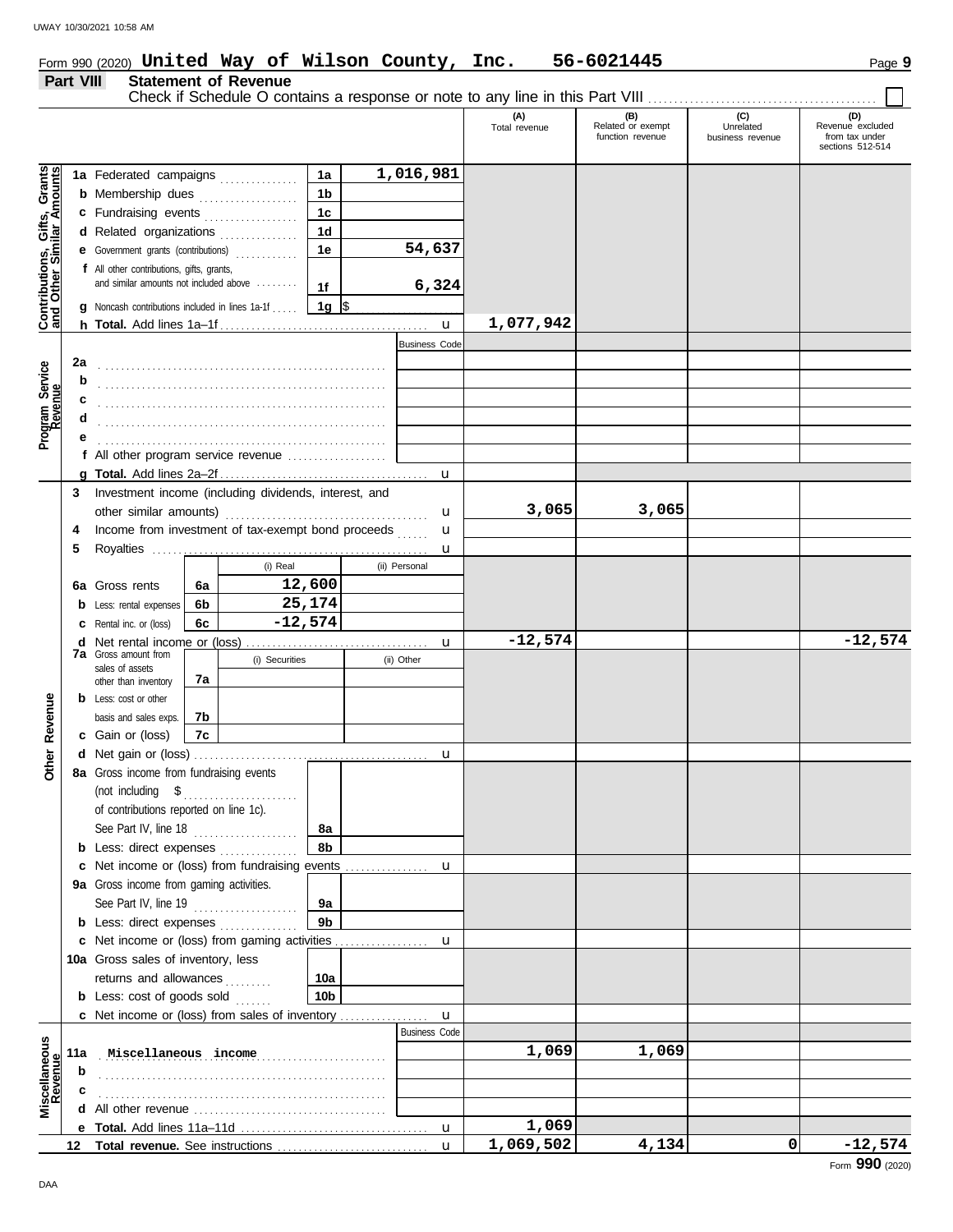**Part IX Statement of Functional Expenses**

#### Form 990 (2020) Page **10 United Way of Wilson County, Inc. 56-6021445**

|              | Section 501(c)(3) and 501(c)(4) organizations must complete all columns. All other organizations must complete column (A).<br>Check if Schedule O contains a response or note to any line in this Part IX                                                                                                                                                                                                                                                  |                       |                 |                  |                        |
|--------------|------------------------------------------------------------------------------------------------------------------------------------------------------------------------------------------------------------------------------------------------------------------------------------------------------------------------------------------------------------------------------------------------------------------------------------------------------------|-----------------------|-----------------|------------------|------------------------|
|              |                                                                                                                                                                                                                                                                                                                                                                                                                                                            |                       | (B)             | (C)              | (D)                    |
|              | Do not include amounts reported on lines 6b,                                                                                                                                                                                                                                                                                                                                                                                                               | (A)<br>Total expenses | Program service | Management and   | Fundraising            |
|              | 7b, 8b, 9b, and 10b of Part VIII.                                                                                                                                                                                                                                                                                                                                                                                                                          |                       | expenses        | general expenses | expenses               |
| $\mathbf 1$  | Grants and other assistance to domestic organizations                                                                                                                                                                                                                                                                                                                                                                                                      |                       |                 |                  |                        |
|              | and domestic governments. See Part IV, line 21                                                                                                                                                                                                                                                                                                                                                                                                             |                       |                 |                  |                        |
| $\mathbf{2}$ | Grants and other assistance to domestic                                                                                                                                                                                                                                                                                                                                                                                                                    |                       |                 |                  |                        |
|              | individuals. See Part IV, line 22                                                                                                                                                                                                                                                                                                                                                                                                                          |                       |                 |                  |                        |
| 3            | Grants and other assistance to foreign<br>organizations, foreign governments, and foreign                                                                                                                                                                                                                                                                                                                                                                  |                       |                 |                  |                        |
|              | individuals. See Part IV, lines 15 and 16                                                                                                                                                                                                                                                                                                                                                                                                                  |                       |                 |                  |                        |
|              | Benefits paid to or for members                                                                                                                                                                                                                                                                                                                                                                                                                            |                       |                 |                  |                        |
| 4<br>5       | Compensation of current officers, directors,                                                                                                                                                                                                                                                                                                                                                                                                               |                       |                 |                  |                        |
|              | trustees, and key employees                                                                                                                                                                                                                                                                                                                                                                                                                                |                       |                 |                  |                        |
| 6            | Compensation not included above to disqualified                                                                                                                                                                                                                                                                                                                                                                                                            |                       |                 |                  |                        |
|              | persons (as defined under section 4958(f)(1)) and                                                                                                                                                                                                                                                                                                                                                                                                          |                       |                 |                  |                        |
|              | persons described in section 4958(c)(3)(B)                                                                                                                                                                                                                                                                                                                                                                                                                 |                       |                 |                  |                        |
| 7            | Other salaries and wages                                                                                                                                                                                                                                                                                                                                                                                                                                   | 218,554               | 65,566          | 65,566           | 87,422                 |
| 8            | Pension plan accruals and contributions (include                                                                                                                                                                                                                                                                                                                                                                                                           |                       |                 |                  |                        |
|              | section 401(k) and 403(b) employer contributions)                                                                                                                                                                                                                                                                                                                                                                                                          | 24,617                | 7,385           | 7,385            |                        |
| 9            | Other employee benefits                                                                                                                                                                                                                                                                                                                                                                                                                                    | 40,276                | 12,083          | 12,083           | $\frac{9,847}{16,110}$ |
| 10           | Payroll taxes                                                                                                                                                                                                                                                                                                                                                                                                                                              | 18,249                | 5,474           | 5,475            | 7,300                  |
| 11           | Fees for services (nonemployees):                                                                                                                                                                                                                                                                                                                                                                                                                          |                       |                 |                  |                        |
| а            |                                                                                                                                                                                                                                                                                                                                                                                                                                                            |                       |                 |                  |                        |
| b            | Management                                                                                                                                                                                                                                                                                                                                                                                                                                                 |                       |                 |                  |                        |
|              |                                                                                                                                                                                                                                                                                                                                                                                                                                                            | 8,310                 | 2,493           | 2,493            | 3,324                  |
| d            | Lobbying                                                                                                                                                                                                                                                                                                                                                                                                                                                   |                       |                 |                  |                        |
|              | Professional fundraising services. See Part IV, line 17                                                                                                                                                                                                                                                                                                                                                                                                    |                       |                 |                  |                        |
| f            | Investment management fees                                                                                                                                                                                                                                                                                                                                                                                                                                 |                       |                 |                  |                        |
| g            | Other. (If line 11g amount exceeds 10% of line 25, column                                                                                                                                                                                                                                                                                                                                                                                                  |                       |                 |                  |                        |
|              | (A) amount, list line 11g expenses on Schedule O.)                                                                                                                                                                                                                                                                                                                                                                                                         |                       |                 |                  |                        |
| 12           | Advertising and promotion                                                                                                                                                                                                                                                                                                                                                                                                                                  |                       |                 |                  |                        |
| 13           |                                                                                                                                                                                                                                                                                                                                                                                                                                                            | 6,753                 | 2,026           | 2,026            | 2,701                  |
| 14           | Information technology                                                                                                                                                                                                                                                                                                                                                                                                                                     | 9,576                 | 2,873           | 2,873            | 3,830                  |
| 15           |                                                                                                                                                                                                                                                                                                                                                                                                                                                            |                       |                 |                  |                        |
| 16           |                                                                                                                                                                                                                                                                                                                                                                                                                                                            | 6,540                 | 1,962           | 1,962            | 2,616                  |
| 17           | $\begin{minipage}{0.5\textwidth} \centering \begin{tabular}{@{}c@{}} \textbf{True} & \textbf{True} \\ \textbf{True} & \textbf{True} \\ \textbf{True} & \textbf{True} \\ \end{tabular} \end{minipage}$                                                                                                                                                                                                                                                      |                       |                 |                  |                        |
| 18           | Payments of travel or entertainment expenses                                                                                                                                                                                                                                                                                                                                                                                                               |                       |                 |                  |                        |
|              | for any federal, state, or local public officials                                                                                                                                                                                                                                                                                                                                                                                                          |                       |                 |                  |                        |
| 19           | Conferences, conventions, and meetings                                                                                                                                                                                                                                                                                                                                                                                                                     | 1,321                 | 397             | 396              | 528                    |
| 20           | Interest                                                                                                                                                                                                                                                                                                                                                                                                                                                   |                       |                 |                  |                        |
| 21           | Payments to affiliates                                                                                                                                                                                                                                                                                                                                                                                                                                     |                       |                 |                  |                        |
| 22           | Depreciation, depletion, and amortization                                                                                                                                                                                                                                                                                                                                                                                                                  | 245                   | 73              | 74               | 98                     |
| 23           | $In surface \begin{tabular}{l} \hline \textbf{m} & \textbf{m} & \textbf{m} \\ \hline \textbf{m} & \textbf{m} & \textbf{m} \\ \hline \textbf{m} & \textbf{m} & \textbf{m} \\ \hline \textbf{m} & \textbf{m} & \textbf{m} \\ \hline \textbf{m} & \textbf{m} & \textbf{m} \\ \hline \textbf{m} & \textbf{m} & \textbf{m} \\ \hline \textbf{m} & \textbf{m} & \textbf{m} \\ \hline \textbf{m} & \textbf{m} & \textbf{m} \\ \hline \textbf{m} & \textbf{m} & \$ | 3,062                 | 918             | 919              | 1,225                  |
| 24           | Other expenses. Itemize expenses not covered                                                                                                                                                                                                                                                                                                                                                                                                               |                       |                 |                  |                        |
|              | above (List miscellaneous expenses on line 24e. If                                                                                                                                                                                                                                                                                                                                                                                                         |                       |                 |                  |                        |
|              | line 24e amount exceeds 10% of line 25, column                                                                                                                                                                                                                                                                                                                                                                                                             |                       |                 |                  |                        |
|              | (A) amount, list line 24e expenses on Schedule O.)                                                                                                                                                                                                                                                                                                                                                                                                         |                       |                 |                  |                        |
| a            | Allocations to agencies                                                                                                                                                                                                                                                                                                                                                                                                                                    | 779,618               | 779,618         |                  |                        |
| b            | NC Choices/Designations                                                                                                                                                                                                                                                                                                                                                                                                                                    | 42,256                | 42,256          |                  |                        |
| c            | Special grants                                                                                                                                                                                                                                                                                                                                                                                                                                             | 25,000                | 25,000          |                  |                        |
| d            | National dues                                                                                                                                                                                                                                                                                                                                                                                                                                              | 12,968                | 12,968          |                  |                        |
| е            | All other expenses                                                                                                                                                                                                                                                                                                                                                                                                                                         | 27,995                | 18,990          | 3,299            | 5,706                  |
| 25           | Total functional expenses. Add lines 1 through 24e                                                                                                                                                                                                                                                                                                                                                                                                         | 1,225,340             | 980,082         | 104,551          | 140,707                |
| 26           | Joint costs. Complete this line only if the<br>organization reported in column (B) joint costs                                                                                                                                                                                                                                                                                                                                                             |                       |                 |                  |                        |
|              | from a combined educational campaign and                                                                                                                                                                                                                                                                                                                                                                                                                   |                       |                 |                  |                        |
|              | fundraising solicitation. Check here u<br>l if                                                                                                                                                                                                                                                                                                                                                                                                             |                       |                 |                  |                        |
|              | following SOP 98-2 (ASC 958-720)                                                                                                                                                                                                                                                                                                                                                                                                                           |                       |                 |                  |                        |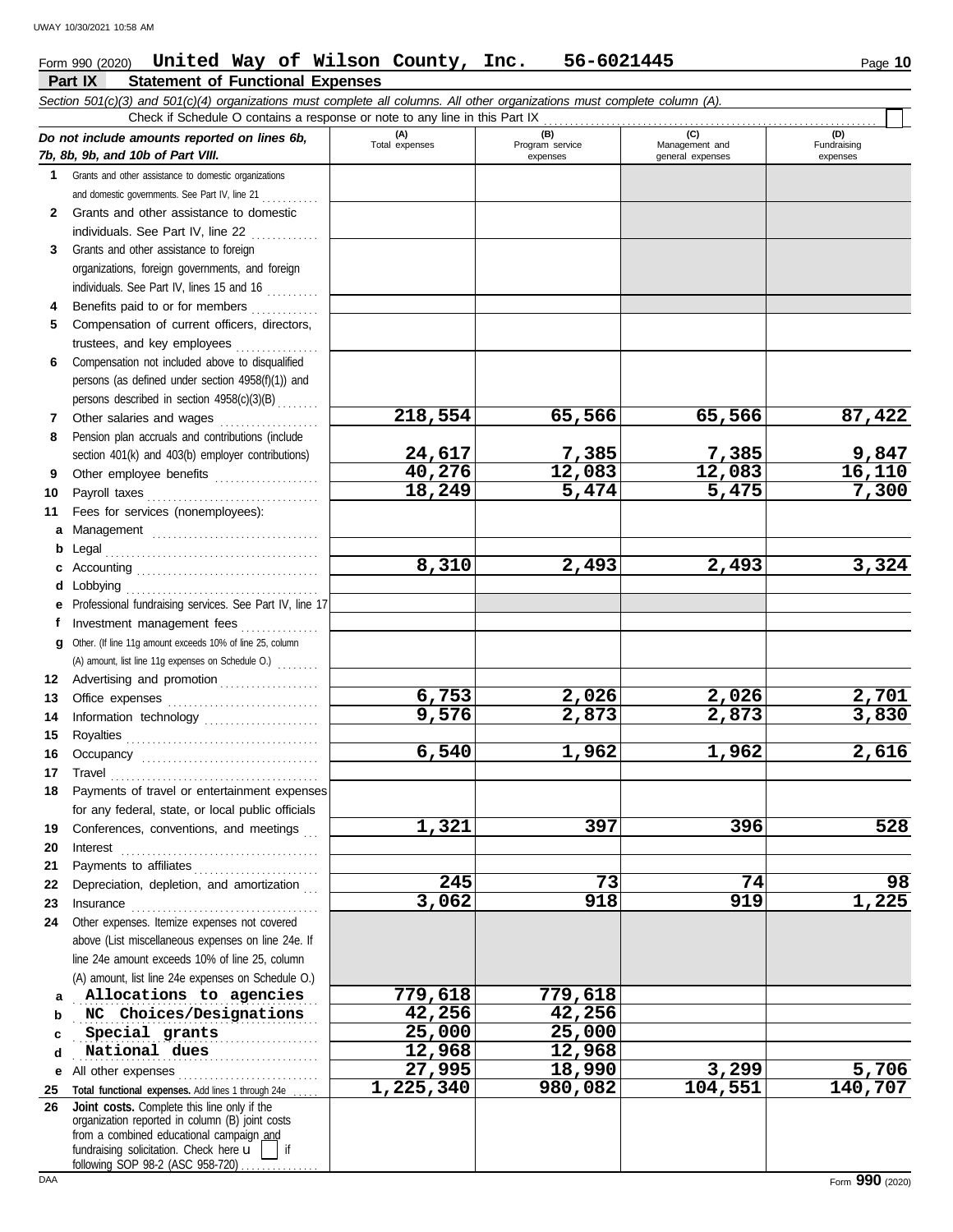# Form 990 (2020) Page **11 United Way of Wilson County, Inc. 56-6021445**

|                         | Part X | <b>Balance Sheet</b>                                                         |                 |         |                                  |                 |                    |
|-------------------------|--------|------------------------------------------------------------------------------|-----------------|---------|----------------------------------|-----------------|--------------------|
|                         |        |                                                                              |                 |         |                                  |                 |                    |
|                         |        |                                                                              |                 |         | (A)                              |                 | (B)                |
|                         |        |                                                                              |                 |         | Beginning of year                |                 | End of year        |
|                         | 1      | Cash-non-interest-bearing                                                    |                 |         | 330,650                          | $\mathbf{1}$    | 160,839            |
|                         | 2      |                                                                              |                 |         | $\overline{1,015,972}$           | $\mathbf{2}$    | 1,018,787          |
|                         | 3      |                                                                              |                 |         | 987,776                          | $\mathbf{3}$    | 980,960            |
|                         | 4      | Accounts receivable, net                                                     |                 |         | 1,312                            | 4               | 2,608              |
|                         | 5      | Loans and other receivables from any current or former officer, director,    |                 |         |                                  |                 |                    |
|                         |        | trustee, key employee, creator or founder, substantial contributor, or 35%   |                 |         |                                  |                 |                    |
|                         |        | controlled entity or family member of any of these persons                   |                 |         |                                  | 5               |                    |
|                         | 6      | Loans and other receivables from other disqualified persons (as defined      |                 |         |                                  |                 |                    |
|                         |        | under section 4958(f)(1)), and persons described in section 4958(c)(3)(B)    |                 |         |                                  | 6               |                    |
| Assets                  | 7      |                                                                              |                 |         |                                  | $\overline{7}$  |                    |
|                         | 8      | Inventories for sale or use                                                  |                 |         |                                  | 8               |                    |
|                         | 9      | Prepaid expenses and deferred charges                                        |                 |         |                                  | 9               |                    |
|                         | 10a    | Land, buildings, and equipment: cost or other                                |                 |         |                                  |                 |                    |
|                         |        |                                                                              |                 | 124,545 |                                  |                 |                    |
|                         | b      | Less: accumulated depreciation                                               | 10 <sub>b</sub> | 96,400  | 30,796                           | 10 <sub>c</sub> | 28,145             |
|                         | 11     | Investments-publicly traded securities                                       |                 |         |                                  | 11              |                    |
|                         | 12     |                                                                              |                 |         |                                  | 12              |                    |
|                         | 13     |                                                                              |                 |         | 13                               |                 |                    |
|                         | 14     | Intangible assets                                                            |                 | 14      |                                  |                 |                    |
|                         | 15     |                                                                              |                 |         |                                  | 15              |                    |
|                         | 16     |                                                                              |                 |         | 2,366,506<br>$\overline{27,033}$ | 16              | 2,191,339<br>7,704 |
|                         | 17     |                                                                              |                 |         | 17                               |                 |                    |
|                         | 18     | Grants payable                                                               |                 |         | 18                               |                 |                    |
|                         | 19     | Deferred revenue                                                             |                 |         | 19                               |                 |                    |
|                         | 20     |                                                                              |                 |         |                                  | 20              |                    |
|                         | 21     | Escrow or custodial account liability. Complete Part IV of Schedule D        |                 |         |                                  | 21              |                    |
|                         | 22     | Loans and other payables to any current or former officer, director,         |                 |         |                                  |                 |                    |
| Liabilities             |        | trustee, key employee, creator or founder, substantial contributor, or 35%   |                 |         |                                  |                 |                    |
|                         | 23     | controlled entity or family member of any of these persons                   |                 |         |                                  | 22<br>23        |                    |
|                         | 24     | Unsecured notes and loans payable to unrelated third parties                 |                 |         |                                  | 24              |                    |
|                         | 25     | Other liabilities (including federal income tax, payables to related third   |                 |         |                                  |                 |                    |
|                         |        | parties, and other liabilities not included on lines 17-24). Complete Part X |                 |         |                                  |                 |                    |
|                         |        | of Schedule D                                                                |                 |         |                                  | 25              |                    |
|                         | 26     |                                                                              |                 |         | $\overline{27,033}$              | 26              | 7,704              |
|                         |        | Organizations that follow FASB ASC 958, check here $\mathbf{u} \overline{X}$ |                 |         |                                  |                 |                    |
|                         |        | and complete lines 27, 28, 32, and 33.                                       |                 |         |                                  |                 |                    |
|                         | 27     | Net assets without donor restrictions                                        |                 |         | 1,283,282                        | 27              | 1, 126, 182        |
|                         | 28     | Net assets with donor restrictions                                           |                 |         | 1,056,191                        | 28              | 1,057,453          |
|                         |        | Organizations that do not follow FASB ASC 958, check here u                  |                 |         |                                  |                 |                    |
|                         |        | and complete lines 29 through 33.                                            |                 |         |                                  |                 |                    |
|                         | 29     | Capital stock or trust principal, or current funds                           |                 |         |                                  | 29              |                    |
|                         | 30     | Paid-in or capital surplus, or land, building, or equipment fund             |                 |         |                                  | 30              |                    |
| Assets or Fund Balances | 31     | Retained earnings, endowment, accumulated income, or other funds             |                 |         |                                  | 31              |                    |
| <b>Net</b>              | 32     | Total net assets or fund balances                                            |                 |         | 2,339,473                        | 32              | 2,183,635          |
|                         | 33     |                                                                              |                 |         | $\overline{2,366,506}$           | 33              | 2,191,339          |

Form **990** (2020)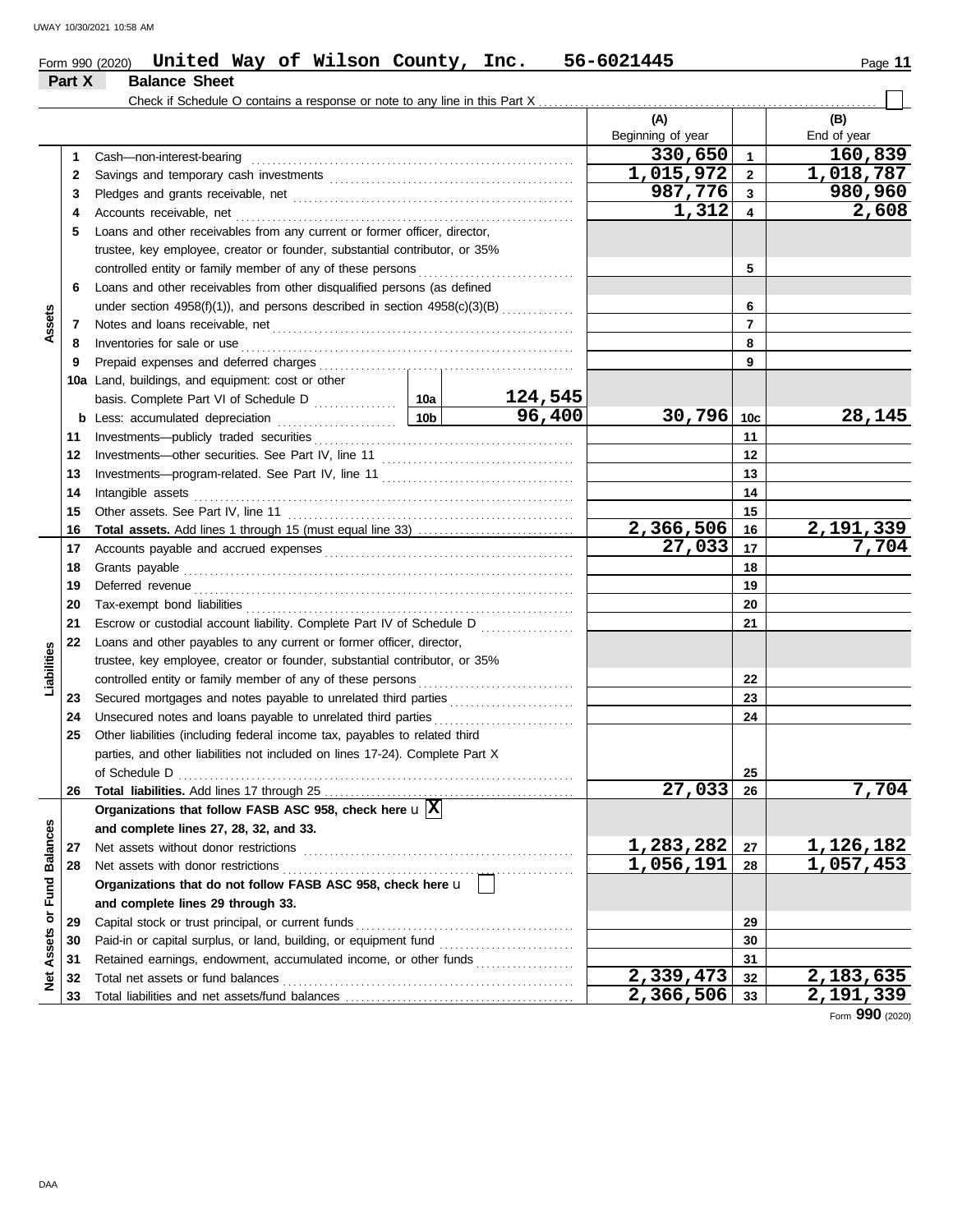|    | Form 990 (2020) United Way of Wilson County, Inc.<br>56-6021445                                                                                                                                                                |                         |                |            | Page 12 |
|----|--------------------------------------------------------------------------------------------------------------------------------------------------------------------------------------------------------------------------------|-------------------------|----------------|------------|---------|
|    | Part XI<br><b>Reconciliation of Net Assets</b>                                                                                                                                                                                 |                         |                |            |         |
|    |                                                                                                                                                                                                                                |                         |                |            |         |
| 1  |                                                                                                                                                                                                                                | $\mathbf{1}$            | 1,069,502      |            |         |
| 2  |                                                                                                                                                                                                                                | $\overline{2}$          | 1,225,340      |            |         |
| 3  | Revenue less expenses. Subtract line 2 from line 1                                                                                                                                                                             | $\mathbf{3}$            |                | $-155,838$ |         |
| 4  | Net assets or fund balances at beginning of year (must equal Part X, line 32, column (A))                                                                                                                                      | $\overline{\mathbf{4}}$ | 2,339,473      |            |         |
| 5  | Net unrealized gains (losses) on investments [11] with the content of the content of the state of the state of the state of the state of the state of the state of the state of the state of the state of the state of the sta | 5                       |                |            |         |
| 6  |                                                                                                                                                                                                                                | 6                       |                |            |         |
| 7  | Investment expenses                                                                                                                                                                                                            | $\overline{7}$          |                |            |         |
| 8  | Prior period adjustments                                                                                                                                                                                                       | 8                       |                |            |         |
| 9  | Other changes in net assets or fund balances (explain on Schedule O)                                                                                                                                                           | 9                       |                |            |         |
| 10 | Net assets or fund balances at end of year. Combine lines 3 through 9 (must equal Part X, line                                                                                                                                 |                         |                |            |         |
|    | 32. column (B))                                                                                                                                                                                                                | 10                      | 2,183,635      |            |         |
|    | <b>Financial Statements and Reporting</b><br>Part XII                                                                                                                                                                          |                         |                |            |         |
|    |                                                                                                                                                                                                                                |                         |                |            |         |
|    |                                                                                                                                                                                                                                |                         |                | Yes        | No      |
| 1  | X <br>Accounting method used to prepare the Form 990:<br>Cash<br>Accrual<br>Other                                                                                                                                              |                         |                |            |         |
|    | If the organization changed its method of accounting from a prior year or checked "Other," explain in                                                                                                                          |                         |                |            |         |
|    | Schedule O.                                                                                                                                                                                                                    |                         |                |            |         |
|    | 2a Were the organization's financial statements compiled or reviewed by an independent accountant?                                                                                                                             |                         | 2a             |            | x       |
|    | If "Yes," check a box below to indicate whether the financial statements for the year were compiled or                                                                                                                         |                         |                |            |         |
|    | reviewed on a separate basis, consolidated basis, or both:                                                                                                                                                                     |                         |                |            |         |
|    | Separate basis<br>  Consolidated basis<br>Both consolidated and separate basis<br>$\perp$                                                                                                                                      |                         |                |            |         |
|    | <b>b</b> Were the organization's financial statements audited by an independent accountant?                                                                                                                                    |                         | 2b             | X          |         |
|    | If "Yes," check a box below to indicate whether the financial statements for the year were audited on a                                                                                                                        |                         |                |            |         |
|    | separate basis, consolidated basis, or both:                                                                                                                                                                                   |                         |                |            |         |
|    | $ \mathbf{X} $ Separate basis<br>Consolidated basis<br>    Both consolidated and separate basis<br>$\mathbf{I}$                                                                                                                |                         |                |            |         |
|    | If "Yes" to line 2a or 2b, does the organization have a committee that assumes responsibility for oversight of                                                                                                                 |                         |                |            |         |
|    | the audit, review, or compilation of its financial statements and selection of an independent accountant?                                                                                                                      |                         | 2c             | X          |         |
|    | If the organization changed either its oversight process or selection process during the tax year, explain on                                                                                                                  |                         |                |            |         |
|    | Schedule O.                                                                                                                                                                                                                    |                         |                |            |         |
|    | 3a As a result of a federal award, was the organization required to undergo an audit or audits as set forth in the                                                                                                             |                         |                |            |         |
|    | Single Audit Act and OMB Circular A-133?                                                                                                                                                                                       |                         | 3a             |            | x       |
|    | <b>b</b> If "Yes," did the organization undergo the required audit or audits? If the organization did not undergo the                                                                                                          |                         |                |            |         |
|    | required audit or audits, explain why on Schedule O and describe any steps taken to undergo such audits                                                                                                                        |                         | 3 <sub>b</sub> |            |         |

Form **990** (2020)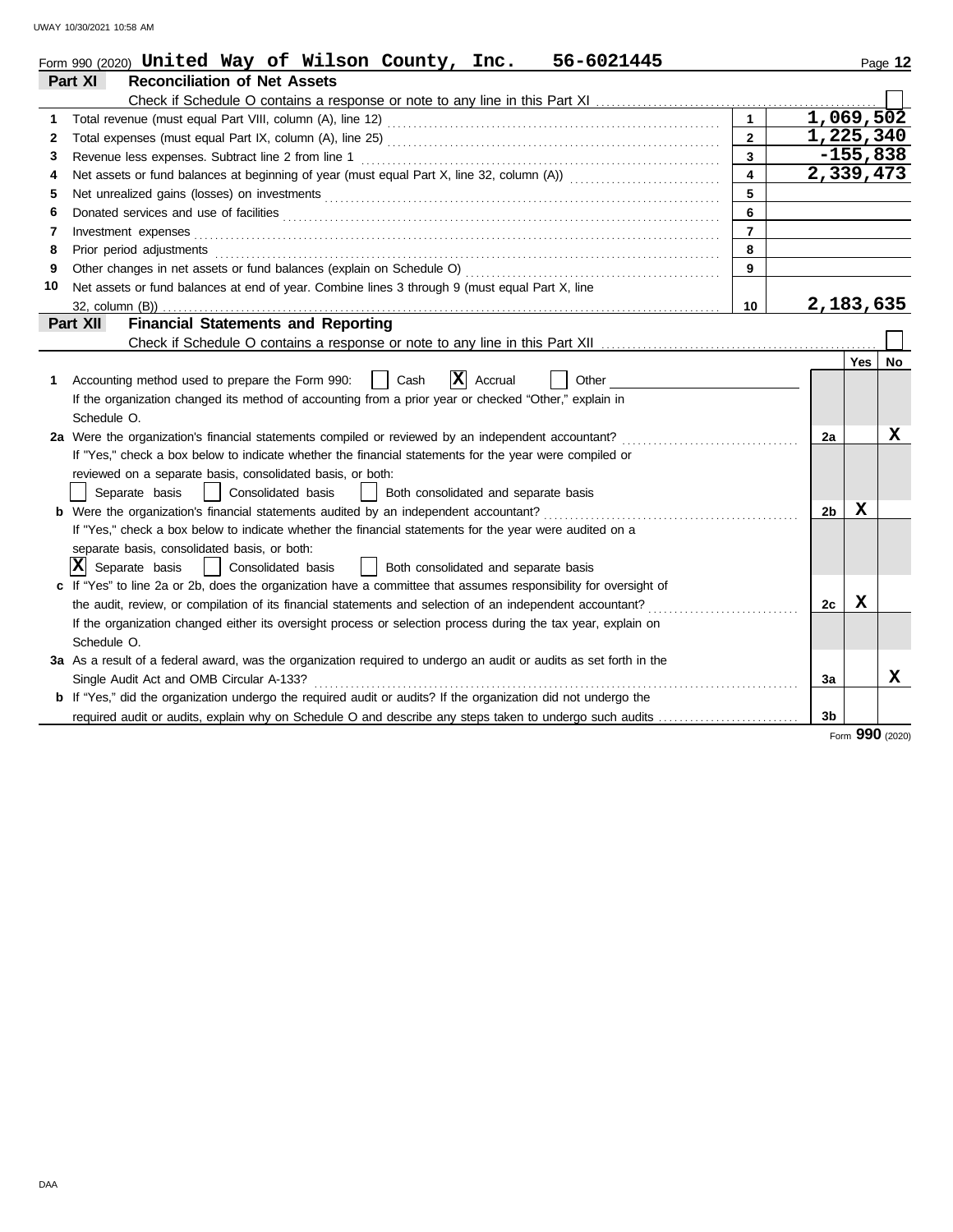| <b>SCHEDULE A</b>          |                                                            | <b>Public Charity Status and Public Support</b>                                                                         |                                       |                                                                                                                                                                                                                                                                 | OMB No. 1545-0047                    |
|----------------------------|------------------------------------------------------------|-------------------------------------------------------------------------------------------------------------------------|---------------------------------------|-----------------------------------------------------------------------------------------------------------------------------------------------------------------------------------------------------------------------------------------------------------------|--------------------------------------|
| (Form 990 or 990-EZ)       |                                                            | Complete if the organization is a section 501(c)(3) organization or a section 4947(a)(1) nonexempt charitable trust.    |                                       |                                                                                                                                                                                                                                                                 | 2020                                 |
| Department of the Treasury |                                                            | La Attach to Form 990 or Form 990-EZ.                                                                                   |                                       |                                                                                                                                                                                                                                                                 | Open to Public                       |
| Internal Revenue Service   |                                                            | <b>u</b> Go to www.irs.gov/Form990 for instructions and the latest information.                                         |                                       |                                                                                                                                                                                                                                                                 | Inspection                           |
| Name of the organization   |                                                            |                                                                                                                         |                                       |                                                                                                                                                                                                                                                                 | Employer identification number       |
| Part I                     |                                                            | United Way of Wilson County, Inc.                                                                                       |                                       | 56-6021445<br>Reason for Public Charity Status. (All organizations must complete this part.) See instructions.                                                                                                                                                  |                                      |
|                            |                                                            | The organization is not a private foundation because it is: (For lines 1 through 12, check only one box.)               |                                       |                                                                                                                                                                                                                                                                 |                                      |
| 1                          |                                                            | A church, convention of churches, or association of churches described in section 170(b)(1)(A)(i).                      |                                       |                                                                                                                                                                                                                                                                 |                                      |
| $\mathbf{2}$               |                                                            | A school described in <b>section 170(b)(1)(A)(ii).</b> (Attach Schedule E (Form 990 or 990-EZ).)                        |                                       |                                                                                                                                                                                                                                                                 |                                      |
| 3                          |                                                            | A hospital or a cooperative hospital service organization described in section 170(b)(1)(A)(iii).                       |                                       |                                                                                                                                                                                                                                                                 |                                      |
| 4                          |                                                            |                                                                                                                         |                                       | A medical research organization operated in conjunction with a hospital described in section 170(b)(1)(A)(iii). Enter the hospital's name,                                                                                                                      |                                      |
| city, and state:<br>5      |                                                            |                                                                                                                         |                                       | An organization operated for the benefit of a college or university owned or operated by a governmental unit described in                                                                                                                                       |                                      |
|                            | section 170(b)(1)(A)(iv). (Complete Part II.)              |                                                                                                                         |                                       |                                                                                                                                                                                                                                                                 |                                      |
| 6                          |                                                            | A federal, state, or local government or governmental unit described in section 170(b)(1)(A)(v).                        |                                       |                                                                                                                                                                                                                                                                 |                                      |
| X<br>7                     | described in section 170(b)(1)(A)(vi). (Complete Part II.) |                                                                                                                         |                                       | An organization that normally receives a substantial part of its support from a governmental unit or from the general public                                                                                                                                    |                                      |
| 8                          |                                                            | A community trust described in section 170(b)(1)(A)(vi). (Complete Part II.)                                            |                                       |                                                                                                                                                                                                                                                                 |                                      |
| 9<br>university:           |                                                            |                                                                                                                         |                                       | An agricultural research organization described in section 170(b)(1)(A)(ix) operated in conjunction with a land-grant college<br>or university or a non-land-grant college of agriculture (see instructions). Enter the name, city, and state of the college or |                                      |
| 10                         |                                                            |                                                                                                                         |                                       | An organization that normally receives: (1) more than 33 1/3% of its support from contributions, membership fees, and gross                                                                                                                                     |                                      |
|                            |                                                            | support from gross investment income and unrelated business taxable income (less section 511 tax) from businesses       |                                       | receipts from activities related to its exempt functions, subject to certain exceptions; and (2) no more than 331/3% of its                                                                                                                                     |                                      |
|                            |                                                            | acquired by the organization after June 30, 1975. See section 509(a)(2). (Complete Part III.)                           |                                       |                                                                                                                                                                                                                                                                 |                                      |
| 11                         |                                                            | An organization organized and operated exclusively to test for public safety. See section 509(a)(4).                    |                                       |                                                                                                                                                                                                                                                                 |                                      |
| 12                         |                                                            |                                                                                                                         |                                       | An organization organized and operated exclusively for the benefit of, to perform the functions of, or to carry out the purposes                                                                                                                                |                                      |
|                            |                                                            |                                                                                                                         |                                       | of one or more publicly supported organizations described in section 509(a)(1) or section 509(a)(2). See section 509(a)(3).<br>Check the box in lines 12a through 12d that describes the type of supporting organization and complete lines 12e, 12f, and 12g.  |                                      |
| a                          |                                                            |                                                                                                                         |                                       | Type I. A supporting organization operated, supervised, or controlled by its supported organization(s), typically by giving                                                                                                                                     |                                      |
|                            |                                                            | the supported organization(s) the power to regularly appoint or elect a majority of the directors or trustees of the    |                                       |                                                                                                                                                                                                                                                                 |                                      |
|                            |                                                            | supporting organization. You must complete Part IV, Sections A and B.                                                   |                                       |                                                                                                                                                                                                                                                                 |                                      |
| b                          |                                                            |                                                                                                                         |                                       | Type II. A supporting organization supervised or controlled in connection with its supported organization(s), by having<br>control or management of the supporting organization vested in the same persons that control or manage the supported                 |                                      |
|                            |                                                            | organization(s). You must complete Part IV, Sections A and C.                                                           |                                       |                                                                                                                                                                                                                                                                 |                                      |
| c                          |                                                            | its supported organization(s) (see instructions). You must complete Part IV, Sections A, D, and E.                      |                                       | Type III functionally integrated. A supporting organization operated in connection with, and functionally integrated with,                                                                                                                                      |                                      |
| d                          |                                                            |                                                                                                                         |                                       | Type III non-functionally integrated. A supporting organization operated in connection with its supported organization(s)<br>that is not functionally integrated. The organization generally must satisfy a distribution requirement and an attentiveness       |                                      |
|                            |                                                            | requirement (see instructions). You must complete Part IV, Sections A and D, and Part V.                                |                                       |                                                                                                                                                                                                                                                                 |                                      |
| е                          |                                                            | Check this box if the organization received a written determination from the IRS that it is a Type I, Type II, Type III |                                       |                                                                                                                                                                                                                                                                 |                                      |
| f                          | Enter the number of supported organizations                | functionally integrated, or Type III non-functionally integrated supporting organization.                               |                                       |                                                                                                                                                                                                                                                                 |                                      |
| g                          |                                                            | Provide the following information about the supported organization(s).                                                  |                                       |                                                                                                                                                                                                                                                                 |                                      |
| (i) Name of supported      | (ii) EIN                                                   | (iii) Type of organization                                                                                              | (iv) Is the organization              | (v) Amount of monetary                                                                                                                                                                                                                                          | (vi) Amount of                       |
| organization               |                                                            | (described on lines 1-10<br>above (see instructions))                                                                   | listed in your governing<br>document? | support (see<br>instructions)                                                                                                                                                                                                                                   | other support (see<br>instructions)  |
|                            |                                                            |                                                                                                                         | Yes<br>No                             |                                                                                                                                                                                                                                                                 |                                      |
| (A)                        |                                                            |                                                                                                                         |                                       |                                                                                                                                                                                                                                                                 |                                      |
|                            |                                                            |                                                                                                                         |                                       |                                                                                                                                                                                                                                                                 |                                      |
| (B)                        |                                                            |                                                                                                                         |                                       |                                                                                                                                                                                                                                                                 |                                      |
| (C)                        |                                                            |                                                                                                                         |                                       |                                                                                                                                                                                                                                                                 |                                      |
| (D)                        |                                                            |                                                                                                                         |                                       |                                                                                                                                                                                                                                                                 |                                      |
| (E)                        |                                                            |                                                                                                                         |                                       |                                                                                                                                                                                                                                                                 |                                      |
| Total                      |                                                            |                                                                                                                         |                                       |                                                                                                                                                                                                                                                                 |                                      |
|                            |                                                            | For Paperwork Reduction Act Notice, see the Instructions for Form 000 or 000-F7                                         |                                       |                                                                                                                                                                                                                                                                 | Schodule A (Form 990 or 990-F7) 2020 |

**For Paperwork Reduction Act Notice, see the Instructions for Form 990 or 990-EZ.**

**Schedule A (Form 990 or 990-EZ) 2020**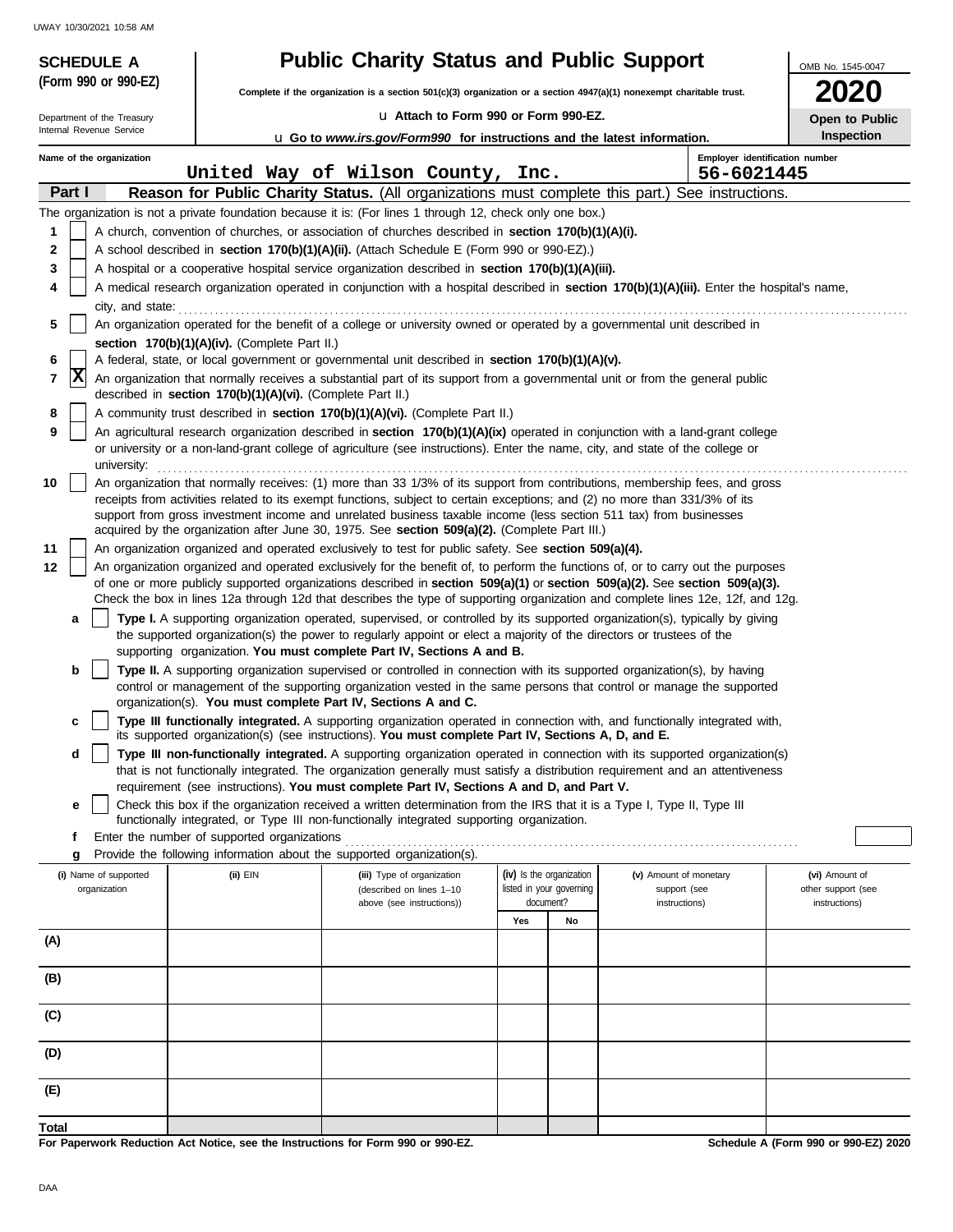#### Schedule A (Form 990 or 990-EZ) 2020 Page **2 United Way of Wilson County, Inc. 56-6021445 Part II Support Schedule for Organizations Described in Sections 170(b)(1)(A)(iv) and 170(b)(1)(A)(vi)** (Complete only if you checked the box on line 5, 7, or 8 of Part I or if the organization failed to qualify under Part III. If the organization fails to qualify under the tests listed below, please complete Part III.) **Section A. Public Support Calendar year (or fiscal year beginning in) (f)** Total u **(a)** 2016 **(b)** 2017 **(c)** 2018 **(d)** 2019 **(e)** 2020 Gifts, grants, contributions, and **1** membership fees received. (Do not include any "unusual grants.") . . . . . . . . . . **1,321,996 1,292,612 1,184,410 1,249,188 1,077,942 6,126,148 2** Tax revenues levied for the organization's benefit and either paid to or expended on its behalf ............ **3** The value of services or facilities furnished by a governmental unit to the organization without charge .............. **Total.** Add lines 1 through 3 **4 1,321,996 1,292,612 1,184,410 1,249,188 1,077,942 6,126,148 5** The portion of total contributions by each person (other than a governmental unit or publicly supported organization) included on line 1 that exceeds 2% of the amount shown on line 11, column (f)  $\ldots$ Public support. Subtract line 5 from line 4 ... **6,126,148 6 Section B. Total Support Calendar year (or fiscal year beginning in) (f)** Total u **(b)** 2017 **(c)** 2018 **(d)** 2019 **(e)** 2020 **(a)** 2016 Amounts from line 4 . . . . . . . . . . . . . . . . . . . . . **7 1,321,996 1,292,612 1,184,410 1,249,188 1,077,942 6,126,148** Gross income from interest, dividends, **8** payments received on securities loans, rents, royalties, and income from similar sources . . . . . . . . . . . . . . . . . . . . . . . . . . **12,600 13,129 13,173 22,097 15,665 76,664 9** Net income from unrelated business activities, whether or not the business is regularly carried on ................... **10** Other income. Do not include gain or loss from the sale of capital assets (Explain in Part VI.) . . . . . . . . . . . . . . . . . . . . . **11 Total support.** Add lines 7 through 10 **6,202,812 12 12 4,134** Gross receipts from related activities, etc. (see instructions) . . . . . . . . . . . . . . . . . . . . . . . . . . . . . . . . . . . . . . . . . . . . . . . . . . . . . . . . . . . . . . . . . . . . . **13 First 5 years.** If the Form 990 is for the organization's first, second, third, fourth, or fifth tax year as a section 501(c)(3) organization, check this box and stop here  $\blacktriangleright$ **Section C. Computation of Public Support Percentage 14** Public support percentage for 2020 (line 6, column (f) divided by line 11, column (f)) . . . . . . . . . . . . . . . . . . . . . . . . . . . . . . . . . . . . . . . . . . . . **14** % **98.76 15** Public support percentage from 2019 Schedule A, Part II, line 14 . . . . . . . . . . . . . . . . . . . . . . . . . . . . . . . . . . . . . . . . . . . . . . . . . . . . . . . . . . . . . . . . **15** % **99.15 16a 33 1/3% support test—2020.** If the organization did not check the box on line 13, and line 14 is 33 1/3% or more, check this box and **stop here.** The organization qualifies as a publicly supported organization . . . . . . . . . . . . . . . . . . . . . . . . . . . . . . . . . . . . . . . . . . . . . . . . . . . . . . . . . . . . . . . . . **X b 33 1/3% support test—2019.** If the organization did not check a box on line 13 or 16a, and line 15 is 33 1/3% or more, check this box and **stop here.** The organization qualifies as a publicly supported organization . . . . . . . . . . . . . . . . . . . . . . . . . . . . . . . . . . . . . . . . . . . . . . . . . . . . . . . . . . . . **17a 10%-facts-and-circumstances test—2020.** If the organization did not check a box on line 13, 16a, or 16b, and line 14 is 10% or more, and if the organization meets the "facts-and-circumstances" test, check this box and **stop here.** Explain in Part VI how the organization meets the "facts-and-circumstances" test. The organization qualifies as a publicly supported organization . . . . . . . . . . . . . . . . . . . . . . . . . . . . . . . . . . . . . . . . . . . . . . . . . . . . . . . . . . . . . . . . . . . . . . . . . . . . . . . . . . . . . . . . . . . . . . . . . . . . . . . . . . . . . . . . . . . . . . . . . . . . . . . . . . . . . . . . . . . **b 10%-facts-and-circumstances test—2019.** If the organization did not check a box on line 13, 16a, 16b, or 17a, and line 15 is 10% or more, and if the organization meets the "facts-and-circumstances" test, check this box and **stop here.** Explain in Part VI how the organization meets the "facts-and-circumstances" test. The organization qualifies as a publicly supported

**18 Private foundation.** If the organization did not check a box on line 13, 16a, 16b, 17a, or 17b, check this box and see organization contains a contained a series of the contained and contained a series of the containing of the containing of the containing of the containing of the containing of the containing of the containing of the contai instructions . . . . . . . . . . . . . . . . . . . . . . . . . . . . . . . . . . . . . . . . . . . . . . . . . . . . . . . . . . . . . . . . . . . . . . . . . . . . . . . . . . . . . . . . . . . . . . . . . . . . . . . . . . . . . . . . . . . . . . . . . . . . . . . . . . . . . . . . . . . .

**Schedule A (Form 990 or 990-EZ) 2020**

DAA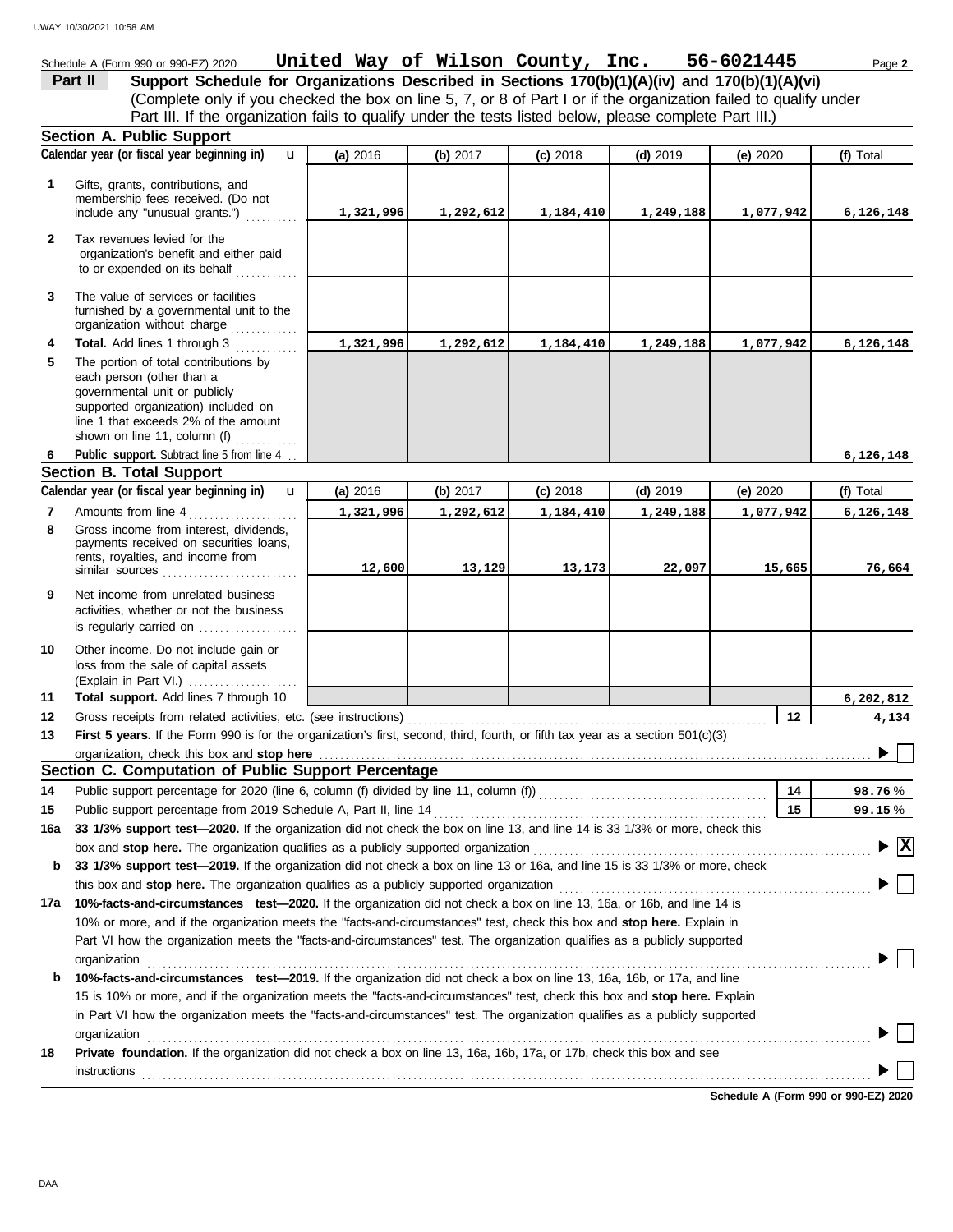#### **Section B. Total Support** unrelated trade or business under section 513 **Part III Support Schedule for Organizations Described in Section 509(a)(2)** (Complete only if you checked the box on line 10 of Part I or if the organization failed to qualify under Part II. **1 2 3 6 8** Schedule A (Form 990 or 990-EZ) 2020 Page **3 United Way of Wilson County, Inc. 56-6021445** Gifts, grants, contributions, and membership fees received. (Do not include any "unusual grants.") . . . . . . **Public support.** (Subtract line 7c from Gross receipts from admissions, merchandise sold or services performed, or facilities furnished in any activity that is related to the Gross receipts from activities that are not an **Total.** Add lines 1 through 5 **Section A. Public Support** organization's tax-exempt purpose .......... **4** Tax revenues levied for the organization's benefit and either paid to or expended on its behalf  $\ldots$ organization without charge .............. furnished by a governmental unit to the **5** The value of services or facilities **7a** Amounts included on lines 1, 2, and 3 received from disqualified persons **b** Amounts included on lines 2 and 3 received from other than disqualified persons that exceed the greater of \$5,000 or 1% of the amount on line 13 for the year  $\ldots$ **c** Add lines 7a and 7b . . . . . . . . . . . . . . . . . . . . . Amounts from line 6 . . . . . . . . . . . . . . . . . . . . . **9** royalties, and income from similar sources . . . payments received on securities loans, rents, **10a** Gross income from interest, dividends, **b** Unrelated business taxable income (less section 511 taxes) from businesses acquired after June 30, 1975 **c** Add lines 10a and 10b . . . . . . . . . . . . . . . . . . **11** Net income from unrelated business activities not included in line 10b, whether or not the business is regularly carried on . . . . (Explain in Part VI.) ..................... loss from the sale of capital assets **12** Other income. Do not include gain or **13 Total support.** (Add lines 9, 10c, 11, **14 First 5 years.** If the Form 990 is for the organization's first, second, third, fourth, or fifth tax year as a section 501(c)(3) organization, check this box and stop here **Section C. Computation of Public Support Percentage** Public support percentage from 2019 Schedule A, Part III, line 15 . . . . . . . . . . . . . . . . . . . . . . . . . . . . . . . . . . . . . . . . . . . . . . . . . . . . . . . . . . . . . . . **15** Public support percentage for 2020 (line 8, column (f), divided by line 13, column (f))  $\ldots$ **16 Section D. Computation of Investment Income Percentage 18** Investment income percentage for **2020** (line 10c, column (f), divided by line 13, column (f)) . . . . . . . . . . . . . . . . . . . . . . . . . . . . . . . . . . . **17** Investment income percentage from **2019** Schedule A, Part III, line 17 . . . . . . . . . . . . . . . . . . . . . . . . . . . . . . . . . . . . . . . . . . . . . . . . . . . . . . . . . . . 17 is not more than 33 1/3%, check this box and **stop here.** The organization qualifies as a publicly supported organization . . . . . . . . . . . . . . . . . . . . . **19a 33 1/3% support tests—2020.** If the organization did not check the box on line 14, and line 15 is more than 33 1/3%, and line **b 33 1/3% support tests—2019.** If the organization did not check a box on line 14 or line 19a, and line 16 is more than 33 1/3%, and % % **16 15 17 18** % % **(a)** 2016 **(b)** 2017 **(c)** 2018 **(d)** 2019 **(e)** 2020 **(f)** Total **(f)** Total line 6.) . . . . . . . . . . . . . . . . . . . . . . . . . . . . . . . . . . . **Calendar year (or fiscal year beginning in)**  Calendar year (or fiscal year beginning in) **u** and 12.) . . . . . . . . . . . . . . . . . . . . . . . . . . . . . . . . . If the organization fails to qualify under the tests listed below, please complete Part II.) **(a)** 2016 **(b)** 2017 **(c)** 2018 **(d)** 2019 **(e)** 2020 u

line 18 is not more than 33 1/3%, check this box and **stop here.** The organization qualifies as a publicly supported organization . . . . . . . . . . . . . . . . .

**20 Private foundation.** If the organization did not check a box on line 14, 19a, or 19b, check this box and see instructions . . . . . . . . . . . . . . . . . . . . . . . . .

**Schedule A (Form 990 or 990-EZ) 2020**

▶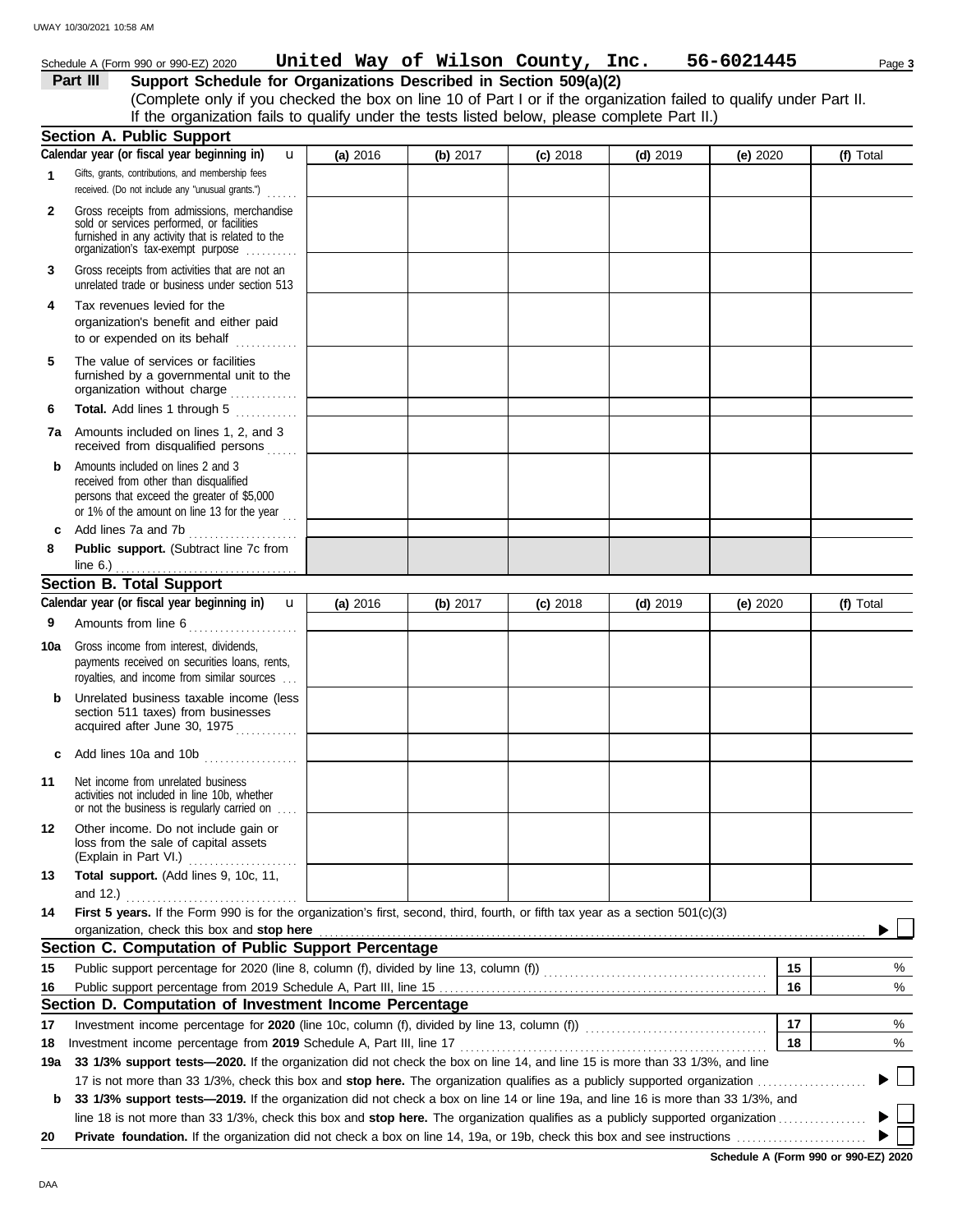|         | United Way of Wilson County, Inc.<br>Schedule A (Form 990 or 990-EZ) 2020                                                                                                                            | 56-6021445                                 |     | Page 4 |
|---------|------------------------------------------------------------------------------------------------------------------------------------------------------------------------------------------------------|--------------------------------------------|-----|--------|
| Part IV | <b>Supporting Organizations</b>                                                                                                                                                                      |                                            |     |        |
|         | (Complete only if you checked a box in line 12 on Part I. If you checked box 12a, Part I, complete Sections A                                                                                        |                                            |     |        |
|         | and B. If you checked box 12b, Part I, complete Sections A and C. If you checked box 12c, Part I, complete                                                                                           |                                            |     |        |
|         | Sections A, D, and E. If you checked box 12d, Part I, complete Sections A and D, and complete Part V.)                                                                                               |                                            |     |        |
|         | Section A. All Supporting Organizations                                                                                                                                                              |                                            |     |        |
|         |                                                                                                                                                                                                      |                                            | Yes | No     |
| 1       | Are all of the organization's supported organizations listed by name in the organization's governing                                                                                                 |                                            |     |        |
|         | documents? If "No," describe in Part VI how the supported organizations are designated. If designated by                                                                                             |                                            |     |        |
|         | class or purpose, describe the designation. If historic and continuing relationship, explain.                                                                                                        | 1                                          |     |        |
| 2       | Did the organization have any supported organization that does not have an IRS determination of status                                                                                               |                                            |     |        |
|         | under section 509(a)(1) or (2)? If "Yes," explain in Part VI how the organization determined that the supported                                                                                      |                                            |     |        |
|         | organization was described in section 509(a)(1) or (2).                                                                                                                                              | $\mathbf{2}$                               |     |        |
| За      | Did the organization have a supported organization described in section $501(c)(4)$ , (5), or (6)? If "Yes," answer                                                                                  |                                            |     |        |
|         | lines 3b and 3c below.                                                                                                                                                                               | 3a                                         |     |        |
| b       | Did the organization confirm that each supported organization qualified under section $501(c)(4)$ , $(5)$ , or $(6)$ and                                                                             |                                            |     |        |
|         | satisfied the public support tests under section 509(a)(2)? If "Yes," describe in Part VI when and how the<br>organization made the determination.                                                   | 3b                                         |     |        |
|         | Did the organization ensure that all support to such organizations was used exclusively for section $170(c)(2)(B)$                                                                                   |                                            |     |        |
| c       | purposes? If "Yes," explain in Part VI what controls the organization put in place to ensure such use.                                                                                               | 3c                                         |     |        |
| 4a      | Was any supported organization not organized in the United States ("foreign supported organization")? If                                                                                             |                                            |     |        |
|         | "Yes," and if you checked 12a or 12b in Part I, answer (b) and (c) below.                                                                                                                            | 4a                                         |     |        |
| b       | Did the organization have ultimate control and discretion in deciding whether to make grants to the foreign                                                                                          |                                            |     |        |
|         | supported organization? If "Yes," describe in Part VI how the organization had such control and discretion                                                                                           |                                            |     |        |
|         | despite being controlled or supervised by or in connection with its supported organizations.                                                                                                         | 4b                                         |     |        |
| c       | Did the organization support any foreign supported organization that does not have an IRS determination                                                                                              |                                            |     |        |
|         | under sections $501(c)(3)$ and $509(a)(1)$ or (2)? If "Yes," explain in Part VI what controls the organization used                                                                                  |                                            |     |        |
|         | to ensure that all support to the foreign supported organization was used exclusively for section $170(c)(2)(B)$                                                                                     |                                            |     |        |
|         | purposes.                                                                                                                                                                                            | 4c                                         |     |        |
| 5a      | Did the organization add, substitute, or remove any supported organizations during the tax year? If "Yes,"                                                                                           |                                            |     |        |
|         | answer lines 5b and 5c below (if applicable). Also, provide detail in Part VI, including (i) the names and EIN                                                                                       |                                            |     |        |
|         | numbers of the supported organizations added, substituted, or removed; (ii) the reasons for each such action;                                                                                        |                                            |     |        |
|         | (iii) the authority under the organization's organizing document authorizing such action; and (iv) how the action                                                                                    |                                            |     |        |
|         | was accomplished (such as by amendment to the organizing document).                                                                                                                                  | 5a                                         |     |        |
| b       | Type I or Type II only. Was any added or substituted supported organization part of a class already                                                                                                  |                                            |     |        |
|         | designated in the organization's organizing document?                                                                                                                                                | 5b                                         |     |        |
| c       | Substitutions only. Was the substitution the result of an event beyond the organization's control?                                                                                                   | 5c                                         |     |        |
|         | Did the organization provide support (whether in the form of grants or the provision of services or facilities) to                                                                                   |                                            |     |        |
|         | anyone other than (i) its supported organizations, (ii) individuals that are part of the charitable class benefited                                                                                  |                                            |     |        |
|         | by one or more of its supported organizations, or (iii) other supporting organizations that also support or                                                                                          |                                            |     |        |
|         | benefit one or more of the filing organization's supported organizations? If "Yes," provide detail in Part VI.                                                                                       | 6                                          |     |        |
| 7       | Did the organization provide a grant, loan, compensation, or other similar payment to a substantial contributor                                                                                      |                                            |     |        |
|         | (as defined in section $4958(c)(3)(C)$ ), a family member of a substantial contributor, or a 35% controlled entity                                                                                   |                                            |     |        |
|         | with regard to a substantial contributor? If "Yes," complete Part I of Schedule L (Form 990 or 990-EZ).                                                                                              | $\overline{7}$                             |     |        |
| 8       | Did the organization make a loan to a disqualified person (as defined in section 4958) not described in line 7?                                                                                      |                                            |     |        |
|         | If "Yes," complete Part I of Schedule L (Form 990 or 990-EZ).                                                                                                                                        | 8                                          |     |        |
| 9а      | Was the organization controlled directly or indirectly at any time during the tax year by one or more                                                                                                |                                            |     |        |
|         | disqualified persons, as defined in section 4946 (other than foundation managers and organizations                                                                                                   |                                            |     |        |
|         | described in section 509(a)(1) or (2))? If "Yes," provide detail in Part VI.                                                                                                                         | 9а                                         |     |        |
| b       | Did one or more disqualified persons (as defined in line 9a) hold a controlling interest in any entity in which<br>the supporting organization had an interest? If "Yes," provide detail in Part VI. | 9b                                         |     |        |
|         | Did a disqualified person (as defined in line 9a) have an ownership interest in, or derive any personal benefit                                                                                      |                                            |     |        |
| c       | from, assets in which the supporting organization also had an interest? If "Yes," provide detail in Part VI.                                                                                         | 9с                                         |     |        |
| 10a     | Was the organization subject to the excess business holdings rules of section 4943 because of section                                                                                                |                                            |     |        |
|         | 4943(f) (regarding certain Type II supporting organizations, and all Type III non-functionally integrated                                                                                            |                                            |     |        |
|         | supporting organizations)? If "Yes," answer line 10b below.                                                                                                                                          | 10a                                        |     |        |
| b       | Did the organization have any excess business holdings in the tax year? (Use Schedule C, Form 4720, to                                                                                               |                                            |     |        |
|         | determine whether the organization had excess business holdings.)                                                                                                                                    | 10 <sub>b</sub>                            |     |        |
|         |                                                                                                                                                                                                      | <b>Cohodule A (Form 000 or 000 FZ) 200</b> |     |        |

**Schedule A (Form 990 or 990-EZ) 2020**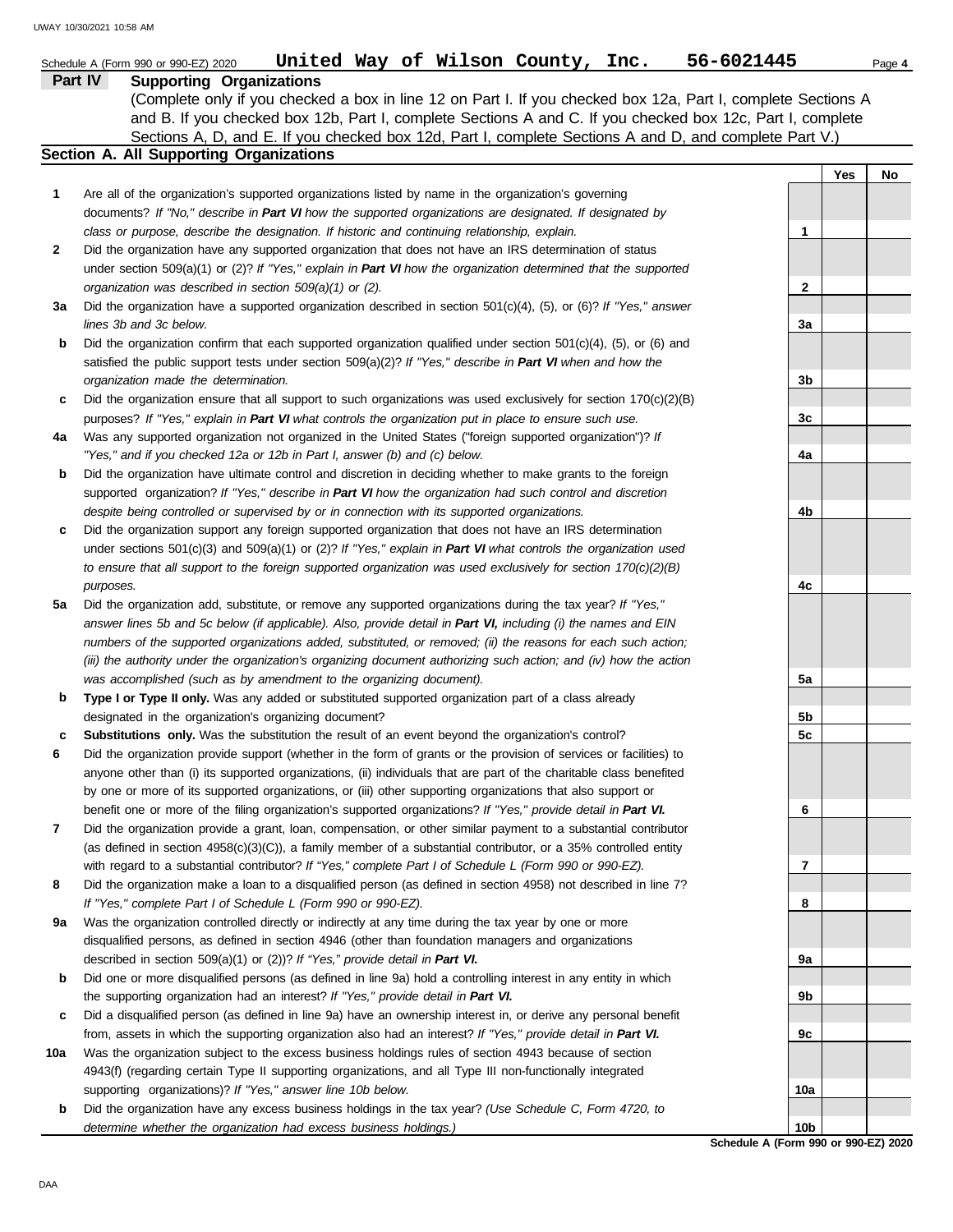|    | 56-6021445<br>United Way of Wilson County, Inc.<br>Schedule A (Form 990 or 990-EZ) 2020                                        |     |     | Page 5 |
|----|--------------------------------------------------------------------------------------------------------------------------------|-----|-----|--------|
|    | <b>Supporting Organizations (continued)</b><br><b>Part IV</b>                                                                  |     |     |        |
|    |                                                                                                                                |     | Yes | No.    |
| 11 | Has the organization accepted a gift or contribution from any of the following persons?                                        |     |     |        |
| a  | A person who directly or indirectly controls, either alone or together with persons described in lines 11b and                 |     |     |        |
|    | 11c below, the governing body of a supported organization?                                                                     | 11a |     |        |
| b  | A family member of a person described in line 11a above?                                                                       | 11b |     |        |
| c  | A 35% controlled entity of a person described in line 11a or 11b above? If "Yes" to line 11a, 11b, or 11c, provide             |     |     |        |
|    | detail in Part VI.                                                                                                             | 11c |     |        |
|    | Section B. Type I Supporting Organizations                                                                                     |     |     |        |
|    |                                                                                                                                |     | Yes | No     |
|    | Did the governing body, members of the governing body, officers acting in their official capacity, or membership of one or     |     |     |        |
|    | more supported organizations have the power to regularly appoint or elect at least a majority of the organization's officers,  |     |     |        |
|    | directors, or trustees at all times during the tax year? If "No," describe in Part VI how the supported organization(s)        |     |     |        |
|    | effectively operated, supervised, or controlled the organization's activities. If the organization had more than one supported |     |     |        |
|    | organization, describe how the powers to appoint and/or remove officers, directors, or trustees were allocated among the       |     |     |        |
|    | supported organizations and what conditions or restrictions, if any, applied to such powers during the tax year.               |     |     |        |
|    | ■ Del des consistents d'années des des les collectes des consistents des deux des collectes des consistencies                  |     |     |        |

| Did the organization operate for the benefit of any supported organization other than the supported             |
|-----------------------------------------------------------------------------------------------------------------|
| organization(s) that operated, supervised, or controlled the supporting organization? If "Yes," explain in Part |
| VI how providing such benefit carried out the purposes of the supported organization(s) that operated,          |
| supervised, or controlled the supporting organization.                                                          |

#### **Section C. Type II Supporting Organizations**

|                                                                                                                  |  | No |
|------------------------------------------------------------------------------------------------------------------|--|----|
| Were a majority of the organization's directors or trustees during the tax year also a majority of the directors |  |    |
| or trustees of each of the organization's supported organization(s)? If "No," describe in Part VI how control    |  |    |
| or management of the supporting organization was vested in the same persons that controlled or managed           |  |    |
| the supported organization(s).                                                                                   |  |    |

## **Section D. All Type III Supporting Organizations**

|              |                                                                                                                        |   | Yes | No |
|--------------|------------------------------------------------------------------------------------------------------------------------|---|-----|----|
| 1            | Did the organization provide to each of its supported organizations, by the last day of the fifth month of the         |   |     |    |
|              | organization's tax year, (i) a written notice describing the type and amount of support provided during the prior tax  |   |     |    |
|              | year, (ii) a copy of the Form 990 that was most recently filed as of the date of notification, and (iii) copies of the |   |     |    |
|              | organization's governing documents in effect on the date of notification, to the extent not previously provided?       |   |     |    |
| $\mathbf{2}$ | Were any of the organization's officers, directors, or trustees either (i) appointed or elected by the supported       |   |     |    |
|              | organization(s) or (ii) serving on the governing body of a supported organization? If "No," explain in Part VI how     |   |     |    |
|              | the organization maintained a close and continuous working relationship with the supported organization(s).            | 2 |     |    |
| $\mathbf{3}$ | By reason of the relationship described in line 2, above, did the organization's supported organizations have          |   |     |    |
|              | a significant voice in the organization's investment policies and in directing the use of the organization's           |   |     |    |
|              | income or assets at all times during the tax year? If "Yes," describe in Part VI the role the organization's           |   |     |    |
|              | supported organizations played in this regard.                                                                         | 3 |     |    |

#### **Section E. Type III Functionally-Integrated Supporting Organizations**

- **1** *Check the box next to the method that the organization used to satisfy the Integral Part Test during the year (see instructions).*
	- The organization satisfied the Activities Test. *Complete line 2 below.* **a**
	- The organization is the parent of each of its supported organizations. *Complete line 3 below.* **b**
	- The organization supported a governmental entity. *Describe in Part VI how you supported a governmental entity (see instructions).* **c**
- **2** Activities Test. *Answer lines 2a and 2b below.*
- **a** Did substantially all of the organization's activities during the tax year directly further the exempt purposes of the supported organization(s) to which the organization was responsive? *If "Yes," then in Part VI identify those supported organizations and explain how these activities directly furthered their exempt purposes,*  how the organization was responsive to those supported organizations, and how the organization determined *that these activities constituted substantially all of its activities.*
- **b** Did the activities described in line 2a, above, constitute activities that, but for the organization's involvement, one or more of the organization's supported organization(s) would have been engaged in? If "Yes," explain in *Part VI the reasons for the organization's position that its supported organization(s) would have engaged in these activities but for the organization's involvement.*
- **3** Parent of Supported Organizations. *Answer lines 3a and 3b below.*
- **a** Did the organization have the power to regularly appoint or elect a majority of the officers, directors, or trustees of each of the supported organizations? *If "Yes" or "No," provide details in Part VI.*
- DAA **Schedule A (Form 990 or 990-EZ) 2020 b** Did the organization exercise a substantial degree of direction over the policies, programs, and activities of each of its supported organizations? *If "Yes," describe in Part VI the role played by the organization in this regard.*

**2a 2b 3a 3b**

**Yes No**

**2**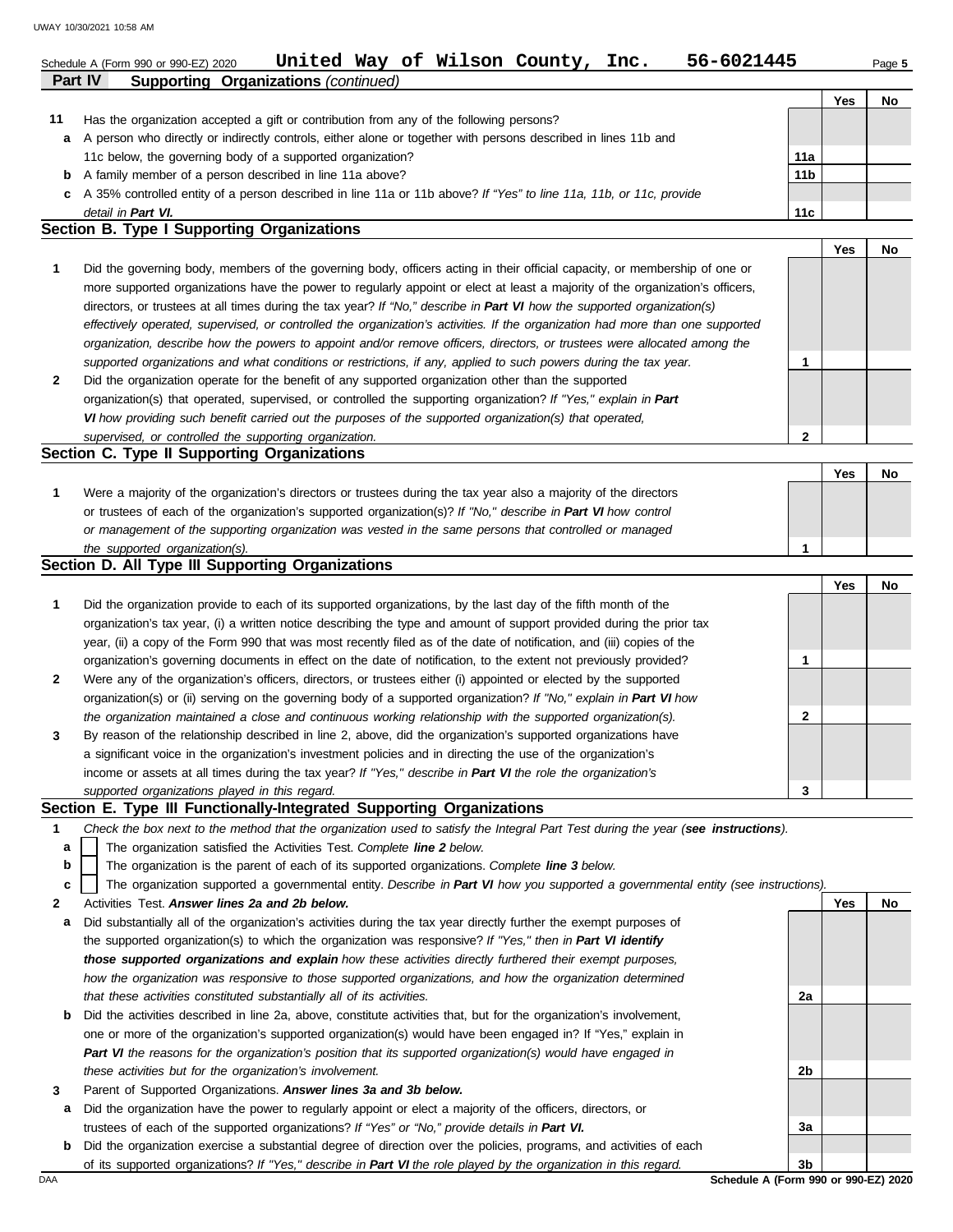|                                                                                                                                                  | United Way of Wilson County, Inc.<br>Schedule A (Form 990 or 990-EZ) 2020      |                |  | 56-6021445     | Page 6                         |  |  |  |  |
|--------------------------------------------------------------------------------------------------------------------------------------------------|--------------------------------------------------------------------------------|----------------|--|----------------|--------------------------------|--|--|--|--|
| <b>Part V</b>                                                                                                                                    | Type III Non-Functionally Integrated 509(a)(3) Supporting Organizations        |                |  |                |                                |  |  |  |  |
| $\mathbf{1}$<br>Check here if the organization satisfied the Integral Part Test as a qualifying trust on Nov. 20, 1970 (explain in Part VI). See |                                                                                |                |  |                |                                |  |  |  |  |
| instructions. All other Type III non-functionally integrated supporting organizations must complete Sections A through E                         |                                                                                |                |  |                |                                |  |  |  |  |
| Section A - Adjusted Net Income                                                                                                                  | (B) Current Year<br>(optional)                                                 |                |  |                |                                |  |  |  |  |
| 1                                                                                                                                                | Net short-term capital gain                                                    | $\mathbf{1}$   |  |                |                                |  |  |  |  |
| $\mathbf{2}$                                                                                                                                     | Recoveries of prior-year distributions                                         | $\mathbf{2}$   |  |                |                                |  |  |  |  |
| 3                                                                                                                                                | Other gross income (see instructions)                                          | 3              |  |                |                                |  |  |  |  |
| 4                                                                                                                                                | Add lines 1 through 3.                                                         | 4              |  |                |                                |  |  |  |  |
| 5                                                                                                                                                | Depreciation and depletion                                                     | 5              |  |                |                                |  |  |  |  |
| 6                                                                                                                                                | Portion of operating expenses paid or incurred for production or collection of |                |  |                |                                |  |  |  |  |
|                                                                                                                                                  | gross income or for management, conservation, or maintenance of property       |                |  |                |                                |  |  |  |  |
|                                                                                                                                                  | held for production of income (see instructions)                               | 6              |  |                |                                |  |  |  |  |
| 7                                                                                                                                                | Other expenses (see instructions)                                              | $\overline{7}$ |  |                |                                |  |  |  |  |
| 8                                                                                                                                                | <b>Adjusted Net Income</b> (subtract lines 5, 6, and 7 from line 4)            | 8              |  |                |                                |  |  |  |  |
|                                                                                                                                                  | Section B - Minimum Asset Amount                                               |                |  | (A) Prior Year | (B) Current Year<br>(optional) |  |  |  |  |
| 1                                                                                                                                                | Aggregate fair market value of all non-exempt-use assets (see                  |                |  |                |                                |  |  |  |  |
|                                                                                                                                                  | instructions for short tax year or assets held for part of year):              |                |  |                |                                |  |  |  |  |
|                                                                                                                                                  | a Average monthly value of securities                                          | 1a             |  |                |                                |  |  |  |  |
|                                                                                                                                                  | <b>b</b> Average monthly cash balances                                         | 1b             |  |                |                                |  |  |  |  |
|                                                                                                                                                  | c Fair market value of other non-exempt-use assets                             | 1 <sub>c</sub> |  |                |                                |  |  |  |  |
|                                                                                                                                                  | <b>d Total</b> (add lines 1a, 1b, and 1c)                                      | 1d             |  |                |                                |  |  |  |  |
|                                                                                                                                                  | e Discount claimed for blockage or other factors                               |                |  |                |                                |  |  |  |  |
|                                                                                                                                                  | (explain in detail in Part VI):                                                |                |  |                |                                |  |  |  |  |
| $\mathbf{2}$                                                                                                                                     | Acquisition indebtedness applicable to non-exempt-use assets                   | $\overline{2}$ |  |                |                                |  |  |  |  |
| 3                                                                                                                                                | Subtract line 2 from line 1d.                                                  | 3              |  |                |                                |  |  |  |  |
| 4                                                                                                                                                | Cash deemed held for exempt use. Enter 0.015 of line 3 (for greater amount,    |                |  |                |                                |  |  |  |  |
|                                                                                                                                                  | see instructions).                                                             | 4              |  |                |                                |  |  |  |  |
| 5                                                                                                                                                | Net value of non-exempt-use assets (subtract line 4 from line 3)               | 5              |  |                |                                |  |  |  |  |
| 6                                                                                                                                                | Multiply line 5 by 0.035.                                                      | 6              |  |                |                                |  |  |  |  |
| 7                                                                                                                                                | Recoveries of prior-year distributions                                         | 7              |  |                |                                |  |  |  |  |
| 8                                                                                                                                                | Minimum Asset Amount (add line 7 to line 6)                                    | 8              |  |                |                                |  |  |  |  |
|                                                                                                                                                  | Section C - Distributable Amount                                               |                |  |                | <b>Current Year</b>            |  |  |  |  |
| 1                                                                                                                                                | Adjusted net income for prior year (from Section A, line 8, column A)          | $\mathbf{1}$   |  |                |                                |  |  |  |  |
| $\mathbf{2}$                                                                                                                                     | Enter 0.85 of line 1.                                                          | $\mathbf{2}$   |  |                |                                |  |  |  |  |
| 3                                                                                                                                                | Minimum asset amount for prior year (from Section B, line 8, column A)         | 3              |  |                |                                |  |  |  |  |
| 4                                                                                                                                                | Enter greater of line 2 or line 3.                                             | 4              |  |                |                                |  |  |  |  |
| 5                                                                                                                                                | Income tax imposed in prior year                                               | 5              |  |                |                                |  |  |  |  |
| 6                                                                                                                                                | <b>Distributable Amount.</b> Subtract line 5 from line 4, unless subject to    |                |  |                |                                |  |  |  |  |
|                                                                                                                                                  | emergency temporary reduction (see instructions).                              | 6              |  |                |                                |  |  |  |  |
|                                                                                                                                                  |                                                                                |                |  |                |                                |  |  |  |  |

**7** | Check here if the current year is the organization's first as a non-functionally integrated Type III supporting organization (see instructions).

**Schedule A (Form 990 or 990-EZ) 2020**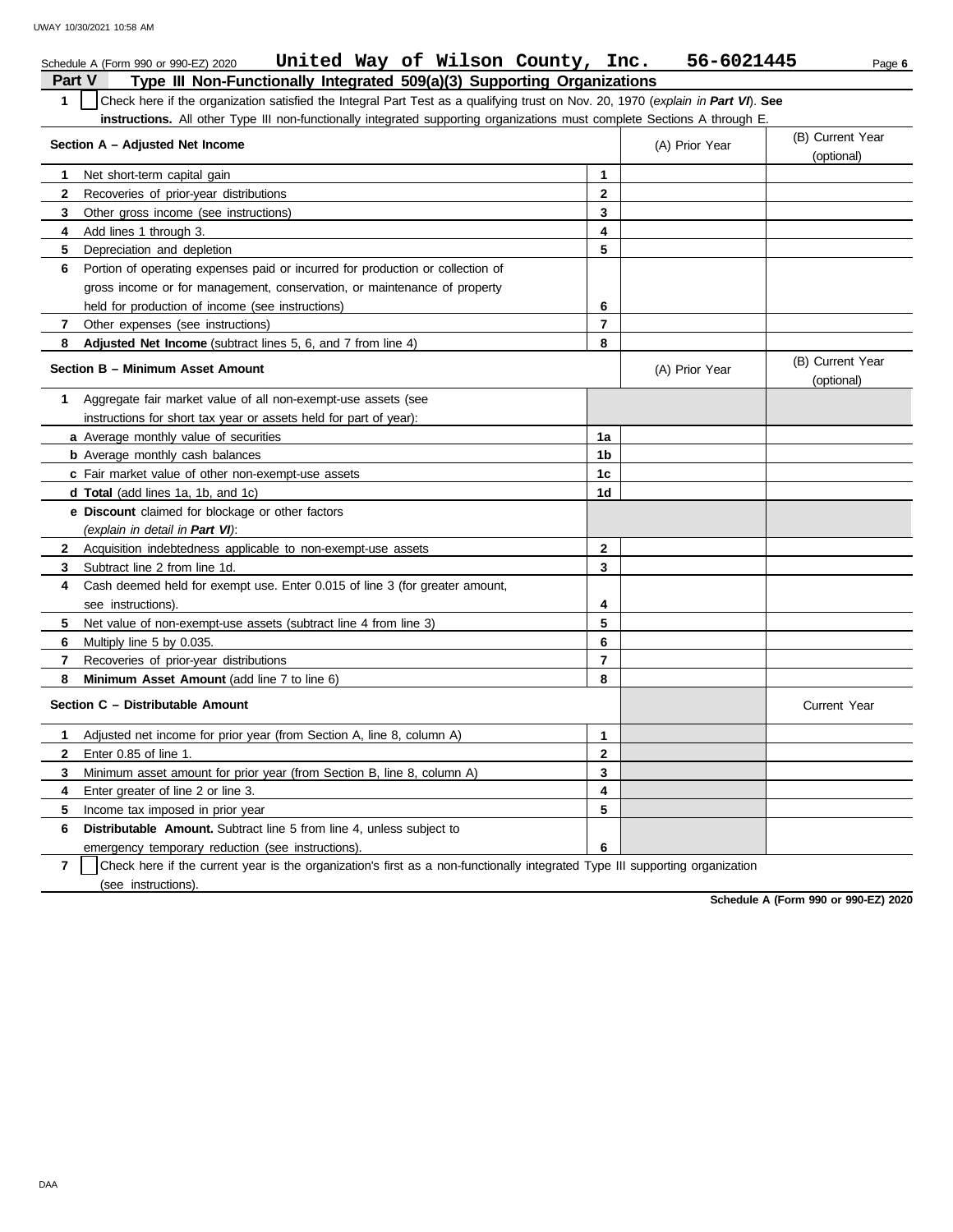|               | United Way of Wilson County, Inc.<br>Schedule A (Form 990 or 990-EZ) 2020                     |                             | 56-6021445                            | Page 7                                  |
|---------------|-----------------------------------------------------------------------------------------------|-----------------------------|---------------------------------------|-----------------------------------------|
| <b>Part V</b> | Type III Non-Functionally Integrated 509(a)(3) Supporting Organizations (continued)           |                             |                                       |                                         |
|               | Section D - Distributions                                                                     |                             |                                       | <b>Current Year</b>                     |
| 1             | Amounts paid to supported organizations to accomplish exempt purposes                         |                             |                                       |                                         |
| $\mathbf{2}$  | Amounts paid to perform activity that directly furthers exempt purposes of supported          |                             |                                       |                                         |
|               | organizations, in excess of income from activity                                              |                             |                                       |                                         |
| 3             | Administrative expenses paid to accomplish exempt purposes of supported organizations         |                             |                                       |                                         |
| 4             | Amounts paid to acquire exempt-use assets                                                     |                             |                                       |                                         |
| 5             | Qualified set-aside amounts (prior IRS approval required— <i>provide details in Part VI</i> ) |                             |                                       |                                         |
| 6             | Other distributions (describe in Part VI). See instructions.                                  |                             |                                       |                                         |
| 7             | Total annual distributions. Add lines 1 through 6.                                            |                             |                                       |                                         |
| 8             | Distributions to attentive supported organizations to which the organization is responsive    |                             |                                       |                                         |
|               | (provide details in Part VI). See instructions.                                               |                             |                                       |                                         |
| 9             | Distributable amount for 2020 from Section C, line 6                                          |                             |                                       |                                         |
| 10            | Line 8 amount divided by line 9 amount                                                        |                             |                                       |                                         |
|               |                                                                                               | (i)                         | (ii)                                  | (iii)                                   |
|               | <b>Section E - Distribution Allocations (see instructions)</b>                                | <b>Excess Distributions</b> | <b>Underdistributions</b><br>Pre-2020 | <b>Distributable</b><br>Amount for 2020 |
| 1             | Distributable amount for 2020 from Section C, line 6                                          |                             |                                       |                                         |
| $\mathbf{2}$  | Underdistributions, if any, for years prior to 2020                                           |                             |                                       |                                         |
|               | (reasonable cause required-explain in Part VI). See                                           |                             |                                       |                                         |
|               | instructions.                                                                                 |                             |                                       |                                         |
| 3             | Excess distributions carryover, if any, to 2020                                               |                             |                                       |                                         |
|               |                                                                                               |                             |                                       |                                         |
|               |                                                                                               |                             |                                       |                                         |
|               |                                                                                               |                             |                                       |                                         |
|               |                                                                                               |                             |                                       |                                         |
|               | <b>e</b> From 2019                                                                            |                             |                                       |                                         |
|               | f Total of lines 3a through 3e                                                                |                             |                                       |                                         |
|               | g Applied to underdistributions of prior years                                                |                             |                                       |                                         |
|               | h Applied to 2020 distributable amount                                                        |                             |                                       |                                         |
|               | <i>i</i> Carryover from 2015 not applied (see instructions)                                   |                             |                                       |                                         |
|               | Remainder. Subtract lines 3g, 3h, and 3i from line 3f.                                        |                             |                                       |                                         |
| 4             | Distributions for 2020 from                                                                   |                             |                                       |                                         |
|               | Section D, line 7:<br>\$                                                                      |                             |                                       |                                         |
|               | a Applied to underdistributions of prior years                                                |                             |                                       |                                         |
|               | <b>b</b> Applied to 2020 distributable amount                                                 |                             |                                       |                                         |
|               | c Remainder. Subtract lines 4a and 4b from line 4.                                            |                             |                                       |                                         |
| 5             | Remaining underdistributions for years prior to 2020, if                                      |                             |                                       |                                         |
|               | any. Subtract lines 3g and 4a from line 2. For result                                         |                             |                                       |                                         |
|               | greater than zero, explain in Part VI. See instructions.                                      |                             |                                       |                                         |
| 6             | Remaining underdistributions for 2020 Subtract lines 3h                                       |                             |                                       |                                         |
|               | and 4b from line 1. For result greater than zero, explain in                                  |                             |                                       |                                         |
|               | Part VI. See instructions.                                                                    |                             |                                       |                                         |
| 7             | Excess distributions carryover to 2021. Add lines 3j                                          |                             |                                       |                                         |
|               | and 4c.                                                                                       |                             |                                       |                                         |
| 8             | Breakdown of line 7:                                                                          |                             |                                       |                                         |
|               | a Excess from 2016                                                                            |                             |                                       |                                         |
|               |                                                                                               |                             |                                       |                                         |
|               |                                                                                               |                             |                                       |                                         |
|               | d Excess from 2019.<br>e Excess from 2020                                                     |                             |                                       |                                         |
|               |                                                                                               |                             |                                       |                                         |

**Schedule A (Form 990 or 990-EZ) 2020**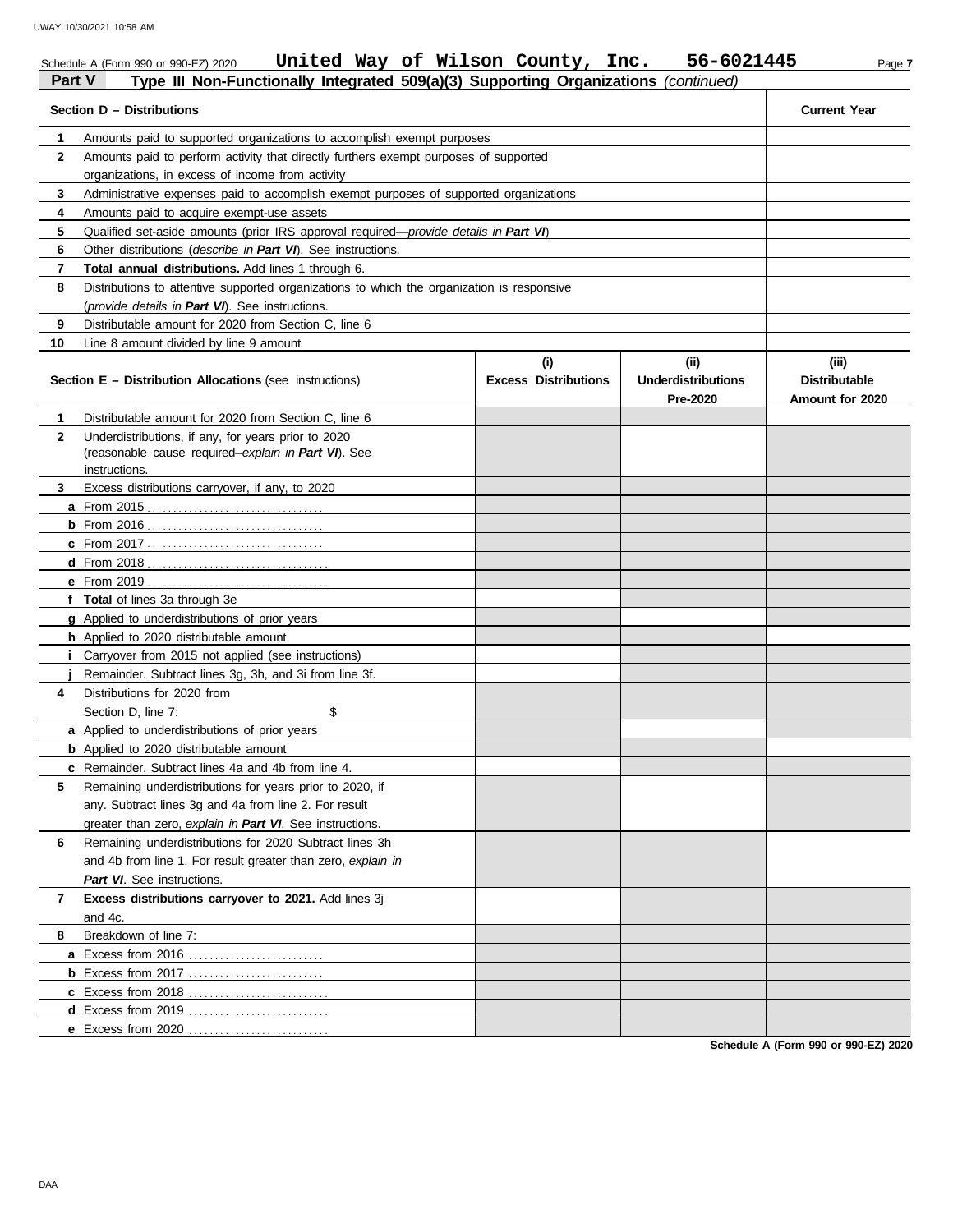|         | Schedule A (Form 990 or 990-EZ) 2020 |                                                                                                |  | United Way of Wilson County, Inc. | 56-6021445                                                                                                                                                                                                                                                                                                                                                        | Page 8 |
|---------|--------------------------------------|------------------------------------------------------------------------------------------------|--|-----------------------------------|-------------------------------------------------------------------------------------------------------------------------------------------------------------------------------------------------------------------------------------------------------------------------------------------------------------------------------------------------------------------|--------|
| Part VI |                                      |                                                                                                |  |                                   | Supplemental Information. Provide the explanations required by Part II, line 10; Part II, line 17a or 17b; Part<br>III, line 12; Part IV, Section A, lines 1, 2, 3b, 3c, 4b, 4c, 5a, 6, 9a, 9b, 9c, 11a, 11b, and 11c; Part IV, Section<br>B, lines 1 and 2; Part IV, Section C, line 1; Part IV, Section D, lines 2 and 3; Part IV, Section E, lines 1c, 2a, 2b, |        |
|         |                                      | lines 2, 5, and 6. Also complete this part for any additional information. (See instructions.) |  |                                   | 3a, and 3b; Part V, line 1; Part V, Section B, line 1e; Part V, Section D, lines 5, 6, and 8; and Part V, Section E,                                                                                                                                                                                                                                              |        |
|         |                                      |                                                                                                |  |                                   |                                                                                                                                                                                                                                                                                                                                                                   |        |
|         |                                      |                                                                                                |  |                                   |                                                                                                                                                                                                                                                                                                                                                                   |        |
|         |                                      |                                                                                                |  |                                   |                                                                                                                                                                                                                                                                                                                                                                   |        |
|         |                                      |                                                                                                |  |                                   |                                                                                                                                                                                                                                                                                                                                                                   |        |
|         |                                      |                                                                                                |  |                                   |                                                                                                                                                                                                                                                                                                                                                                   |        |
|         |                                      |                                                                                                |  |                                   |                                                                                                                                                                                                                                                                                                                                                                   |        |
|         |                                      |                                                                                                |  |                                   |                                                                                                                                                                                                                                                                                                                                                                   |        |
|         |                                      |                                                                                                |  |                                   |                                                                                                                                                                                                                                                                                                                                                                   |        |
|         |                                      |                                                                                                |  |                                   |                                                                                                                                                                                                                                                                                                                                                                   |        |
|         |                                      |                                                                                                |  |                                   |                                                                                                                                                                                                                                                                                                                                                                   |        |
|         |                                      |                                                                                                |  |                                   |                                                                                                                                                                                                                                                                                                                                                                   |        |
|         |                                      |                                                                                                |  |                                   |                                                                                                                                                                                                                                                                                                                                                                   |        |
|         |                                      |                                                                                                |  |                                   |                                                                                                                                                                                                                                                                                                                                                                   |        |
|         |                                      |                                                                                                |  |                                   |                                                                                                                                                                                                                                                                                                                                                                   |        |
|         |                                      |                                                                                                |  |                                   |                                                                                                                                                                                                                                                                                                                                                                   |        |
|         |                                      |                                                                                                |  |                                   |                                                                                                                                                                                                                                                                                                                                                                   |        |
|         |                                      |                                                                                                |  |                                   |                                                                                                                                                                                                                                                                                                                                                                   |        |
|         |                                      |                                                                                                |  |                                   |                                                                                                                                                                                                                                                                                                                                                                   |        |
|         |                                      |                                                                                                |  |                                   |                                                                                                                                                                                                                                                                                                                                                                   |        |
|         |                                      |                                                                                                |  |                                   |                                                                                                                                                                                                                                                                                                                                                                   |        |
|         |                                      |                                                                                                |  |                                   |                                                                                                                                                                                                                                                                                                                                                                   |        |
|         |                                      |                                                                                                |  |                                   |                                                                                                                                                                                                                                                                                                                                                                   |        |
|         |                                      |                                                                                                |  |                                   |                                                                                                                                                                                                                                                                                                                                                                   |        |
|         |                                      |                                                                                                |  |                                   |                                                                                                                                                                                                                                                                                                                                                                   |        |
|         |                                      |                                                                                                |  |                                   |                                                                                                                                                                                                                                                                                                                                                                   |        |
|         |                                      |                                                                                                |  |                                   |                                                                                                                                                                                                                                                                                                                                                                   |        |
|         |                                      |                                                                                                |  |                                   |                                                                                                                                                                                                                                                                                                                                                                   |        |
|         |                                      |                                                                                                |  |                                   |                                                                                                                                                                                                                                                                                                                                                                   |        |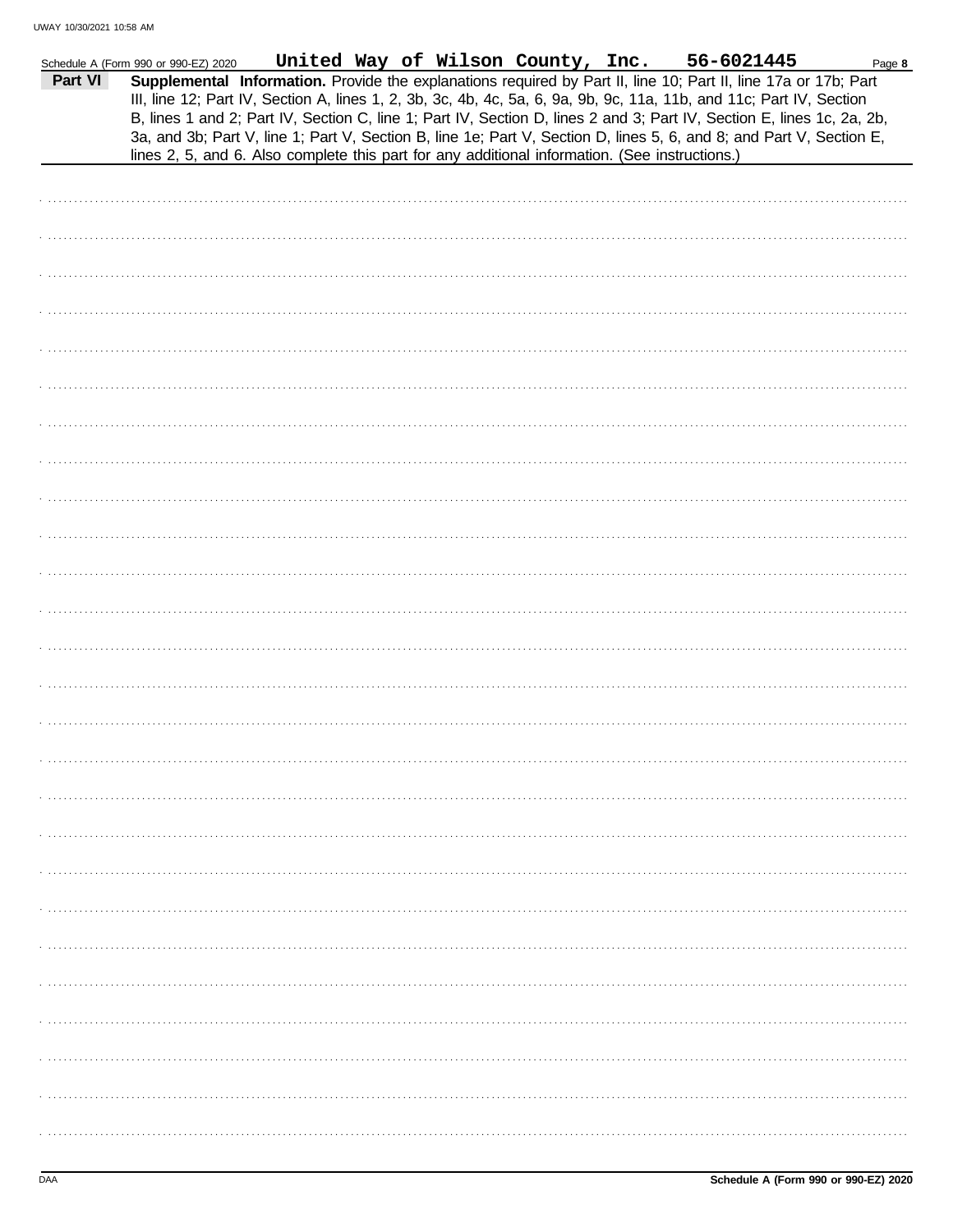Department of the Treasury Internal Revenue Service **Name of the organization**

**(Form 990)**

# **SCHEDULE D Supplemental Financial Statements**

**Part IV, line 6, 7, 8, 9, 10, 11a, 11b, 11c, 11d, 11e, 11f, 12a, or 12b.** u **Complete if the organization answered "Yes" on Form 990,**

u **Attach to Form 990.** 

u **Go to** *www.irs.gov/Form990* **for instructions and the latest information.**

**2020 Open to Public Inspection**

OMB No. 1545-0047

|    | United Way of Wilson County, Inc.                                                                                                                                                                                              |                                                    | 56-6021445                      |
|----|--------------------------------------------------------------------------------------------------------------------------------------------------------------------------------------------------------------------------------|----------------------------------------------------|---------------------------------|
|    | Organizations Maintaining Donor Advised Funds or Other Similar Funds or Accounts.<br>Part I                                                                                                                                    |                                                    |                                 |
|    | Complete if the organization answered "Yes" on Form 990, Part IV, line 6.                                                                                                                                                      |                                                    |                                 |
|    |                                                                                                                                                                                                                                | (a) Donor advised funds                            | (b) Funds and other accounts    |
| 1  |                                                                                                                                                                                                                                |                                                    |                                 |
| 2  | Aggregate value of contributions to (during year)                                                                                                                                                                              |                                                    |                                 |
| 3  |                                                                                                                                                                                                                                |                                                    |                                 |
| 4  |                                                                                                                                                                                                                                |                                                    |                                 |
| 5  | Did the organization inform all donors and donor advisors in writing that the assets held in donor advised                                                                                                                     |                                                    |                                 |
|    |                                                                                                                                                                                                                                |                                                    | Yes<br>No                       |
| 6  | Did the organization inform all grantees, donors, and donor advisors in writing that grant funds can be used                                                                                                                   |                                                    |                                 |
|    | only for charitable purposes and not for the benefit of the donor or donor advisor, or for any other purpose                                                                                                                   |                                                    |                                 |
|    |                                                                                                                                                                                                                                |                                                    | Yes<br>No                       |
|    | <b>Conservation Easements.</b><br>Part II                                                                                                                                                                                      |                                                    |                                 |
|    | Complete if the organization answered "Yes" on Form 990, Part IV, line 7.                                                                                                                                                      |                                                    |                                 |
| 1. | Purpose(s) of conservation easements held by the organization (check all that apply).                                                                                                                                          |                                                    |                                 |
|    | Preservation of land for public use (for example, recreation or education)                                                                                                                                                     | Preservation of a historically important land area |                                 |
|    | Protection of natural habitat                                                                                                                                                                                                  | Preservation of a certified historic structure     |                                 |
|    | Preservation of open space                                                                                                                                                                                                     |                                                    |                                 |
| 2  | Complete lines 2a through 2d if the organization held a qualified conservation contribution in the form of a conservation                                                                                                      |                                                    |                                 |
|    | easement on the last day of the tax year.                                                                                                                                                                                      |                                                    | Held at the End of the Tax Year |
| a  |                                                                                                                                                                                                                                |                                                    | 2a                              |
| b  |                                                                                                                                                                                                                                |                                                    | 2 <sub>b</sub>                  |
| c  | Number of conservation easements on a certified historic structure included in (a) [[[[[ [ [ ]]]                                                                                                                               |                                                    | 2c                              |
|    | d Number of conservation easements included in (c) acquired after 7/25/06, and not on a                                                                                                                                        |                                                    |                                 |
|    | historic structure listed in the National Register [111] Allen Contains and Allen Contains and Allen Contains and Allen Contains and Allen Contains and Allen Contains and Allen Contains and Allen Contains and Allen Contain |                                                    | 2d                              |
| 3  | Number of conservation easements modified, transferred, released, extinguished, or terminated by the organization during the                                                                                                   |                                                    |                                 |
|    | tax year $\mathbf u$                                                                                                                                                                                                           |                                                    |                                 |
| 4  | Number of states where property subject to conservation easement is located <b>u</b>                                                                                                                                           |                                                    |                                 |
| 5  | Does the organization have a written policy regarding the periodic monitoring, inspection, handling of                                                                                                                         |                                                    |                                 |
|    |                                                                                                                                                                                                                                |                                                    | Yes<br>No                       |
| 6  | Staff and volunteer hours devoted to monitoring, inspecting, handling of violations, and enforcing conservation easements during the year                                                                                      |                                                    |                                 |
|    | $\mathbf{u}$                                                                                                                                                                                                                   |                                                    |                                 |
| 7  | Amount of expenses incurred in monitoring, inspecting, handling of violations, and enforcing conservation easements during the year                                                                                            |                                                    |                                 |
|    | $\mathbf{u}$                                                                                                                                                                                                                   |                                                    |                                 |
| 8  | Does each conservation easement reported on line $2(d)$ above satisfy the requirements of section $170(h)(4)(B)(i)$                                                                                                            |                                                    |                                 |
|    |                                                                                                                                                                                                                                |                                                    | Yes<br>No                       |
| 9  | In Part XIII, describe how the organization reports conservation easements in its revenue and expense statement and                                                                                                            |                                                    |                                 |
|    | balance sheet, and include, if applicable, the text of the footnote to the organization's financial statements that describes the                                                                                              |                                                    |                                 |
|    | organization's accounting for conservation easements.                                                                                                                                                                          |                                                    |                                 |
|    | Organizations Maintaining Collections of Art, Historical Treasures, or Other Similar Assets.<br>Part III                                                                                                                       |                                                    |                                 |
|    | Complete if the organization answered "Yes" on Form 990, Part IV, line 8.                                                                                                                                                      |                                                    |                                 |
|    | 1a If the organization elected, as permitted under FASB ASC 958, not to report in its revenue statement and balance sheet works                                                                                                |                                                    |                                 |
|    | of art, historical treasures, or other similar assets held for public exhibition, education, or research in furtherance of public                                                                                              |                                                    |                                 |
|    | service, provide in Part XIII the text of the footnote to its financial statements that describes these items.                                                                                                                 |                                                    |                                 |
|    | <b>b</b> If the organization elected, as permitted under FASB ASC 958, to report in its revenue statement and balance sheet works of                                                                                           |                                                    |                                 |
|    | art, historical treasures, or other similar assets held for public exhibition, education, or research in furtherance of public service,                                                                                        |                                                    |                                 |
|    | provide the following amounts relating to these items:                                                                                                                                                                         |                                                    |                                 |
|    |                                                                                                                                                                                                                                |                                                    | $\mathbf{u}$ \$                 |
|    |                                                                                                                                                                                                                                |                                                    | $\mathbf{u}$ \$ $\ldots$        |
| 2  | If the organization received or held works of art, historical treasures, or other similar assets for financial gain, provide the                                                                                               |                                                    |                                 |
|    | following amounts required to be reported under FASB ASC 958 relating to these items:                                                                                                                                          |                                                    |                                 |
| a  |                                                                                                                                                                                                                                |                                                    |                                 |
|    |                                                                                                                                                                                                                                |                                                    | u \$                            |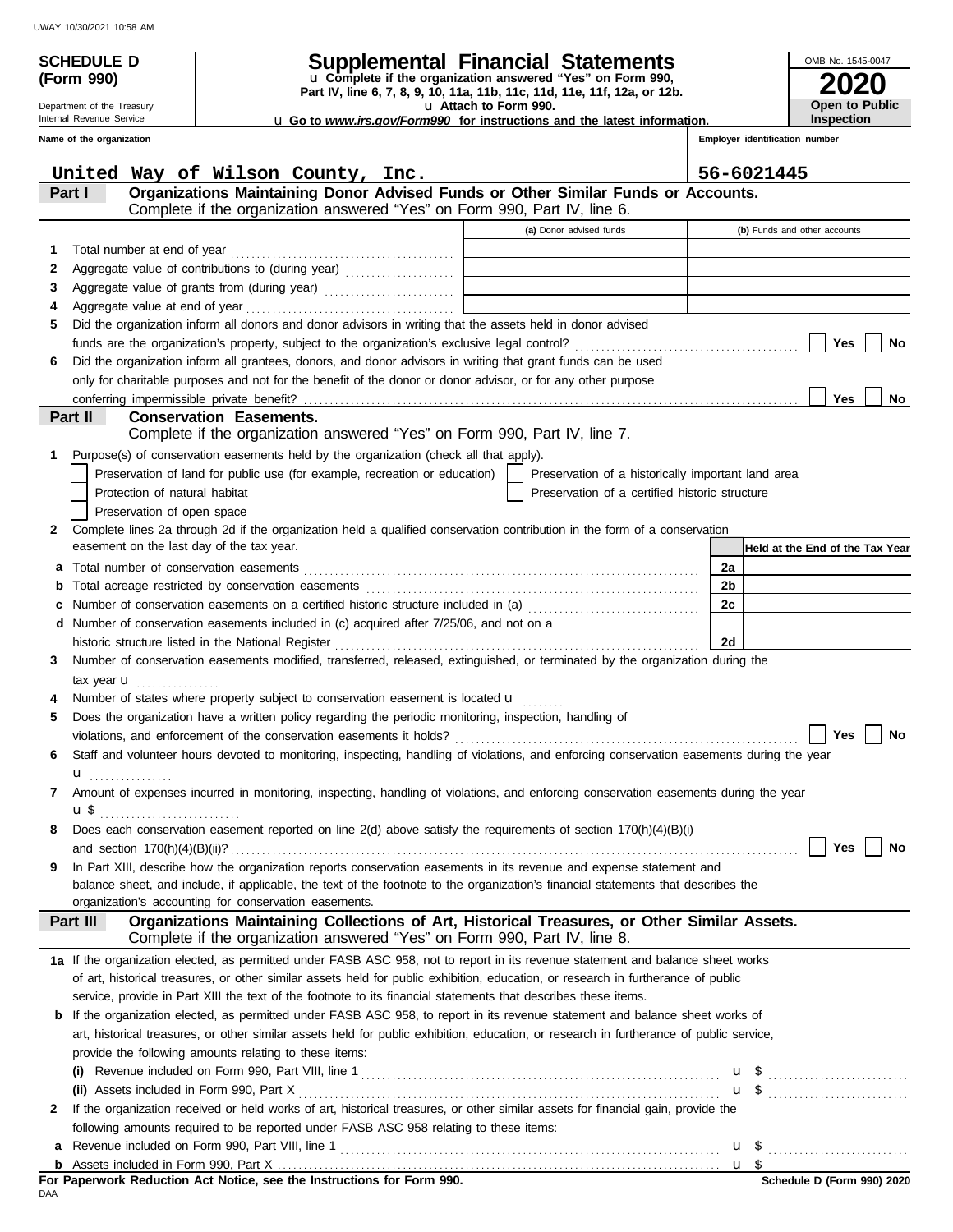|   |                  |                                          | Schedule D (Form 990) 2020 United Way of Wilson County, Inc. 56-6021445                                                                                                                                                              |                         |                          |                         |                 |                      |   |                     |     | Page 2    |
|---|------------------|------------------------------------------|--------------------------------------------------------------------------------------------------------------------------------------------------------------------------------------------------------------------------------------|-------------------------|--------------------------|-------------------------|-----------------|----------------------|---|---------------------|-----|-----------|
|   | Part III         |                                          | Organizations Maintaining Collections of Art, Historical Treasures, or Other Similar Assets (continued)                                                                                                                              |                         |                          |                         |                 |                      |   |                     |     |           |
| 3 |                  | collection items (check all that apply): | Using the organization's acquisition, accession, and other records, check any of the following that make significant use of its                                                                                                      |                         |                          |                         |                 |                      |   |                     |     |           |
| a |                  | Public exhibition                        |                                                                                                                                                                                                                                      | d                       | Loan or exchange program |                         |                 |                      |   |                     |     |           |
| b |                  | Scholarly research                       |                                                                                                                                                                                                                                      | е                       |                          |                         |                 |                      |   |                     |     |           |
| c |                  |                                          | Preservation for future generations                                                                                                                                                                                                  |                         |                          |                         |                 |                      |   |                     |     |           |
|   |                  |                                          | Provide a description of the organization's collections and explain how they further the organization's exempt purpose in Part                                                                                                       |                         |                          |                         |                 |                      |   |                     |     |           |
|   | XIII.            |                                          |                                                                                                                                                                                                                                      |                         |                          |                         |                 |                      |   |                     |     |           |
| 5 |                  |                                          | During the year, did the organization solicit or receive donations of art, historical treasures, or other similar                                                                                                                    |                         |                          |                         |                 |                      |   |                     |     |           |
|   |                  |                                          |                                                                                                                                                                                                                                      |                         |                          |                         |                 |                      |   | Yes                 |     | No        |
|   | Part IV          |                                          | <b>Escrow and Custodial Arrangements.</b>                                                                                                                                                                                            |                         |                          |                         |                 |                      |   |                     |     |           |
|   |                  |                                          | Complete if the organization answered "Yes" on Form 990, Part IV, line 9, or reported an amount on Form                                                                                                                              |                         |                          |                         |                 |                      |   |                     |     |           |
|   |                  | 990, Part X, line 21.                    |                                                                                                                                                                                                                                      |                         |                          |                         |                 |                      |   |                     |     |           |
|   |                  |                                          | 1a Is the organization an agent, trustee, custodian or other intermediary for contributions or other assets not                                                                                                                      |                         |                          |                         |                 |                      |   |                     |     |           |
|   |                  |                                          |                                                                                                                                                                                                                                      |                         |                          |                         |                 |                      |   | Yes                 |     | No        |
|   |                  |                                          | <b>b</b> If "Yes," explain the arrangement in Part XIII and complete the following table:                                                                                                                                            |                         |                          |                         |                 |                      |   |                     |     |           |
|   |                  |                                          |                                                                                                                                                                                                                                      |                         |                          |                         |                 |                      |   | Amount              |     |           |
|   |                  |                                          | c Beginning balance <b>contract to the contract of the set of the contract of the contract of the contract of the contract of the contract of the contract of the contract of the contract of the contract of the contract of th</b> |                         |                          |                         |                 | 1c                   |   |                     |     |           |
|   |                  |                                          |                                                                                                                                                                                                                                      |                         |                          |                         |                 | 1d                   |   |                     |     |           |
|   |                  |                                          |                                                                                                                                                                                                                                      |                         |                          |                         |                 | 1e                   |   |                     |     |           |
|   |                  |                                          | Ending balance contains and a series of the contact of the contact of the contact of the contact of the contact of the contact of the contact of the contact of the contact of the contact of the contact of the contact of th       |                         |                          |                         |                 | 1f                   |   |                     |     |           |
|   |                  |                                          |                                                                                                                                                                                                                                      |                         |                          |                         |                 |                      |   | Yes                 |     | <b>No</b> |
|   |                  |                                          |                                                                                                                                                                                                                                      |                         |                          |                         |                 |                      |   |                     |     |           |
|   | Part V           | <b>Endowment Funds.</b>                  |                                                                                                                                                                                                                                      |                         |                          |                         |                 |                      |   |                     |     |           |
|   |                  |                                          | Complete if the organization answered "Yes" on Form 990, Part IV, line 10.                                                                                                                                                           |                         |                          |                         |                 |                      |   |                     |     |           |
|   |                  |                                          |                                                                                                                                                                                                                                      | (a) Current year        | (b) Prior year           | (c) Two years back      |                 | (d) Three years back |   | (e) Four years back |     |           |
|   |                  |                                          | 1a Beginning of year balance                                                                                                                                                                                                         |                         |                          |                         |                 |                      |   |                     |     |           |
|   |                  |                                          | <b>b</b> Contributions <b>contributions</b>                                                                                                                                                                                          |                         |                          |                         |                 |                      |   |                     |     |           |
|   |                  | c Net investment earnings, gains, and    |                                                                                                                                                                                                                                      |                         |                          |                         |                 |                      |   |                     |     |           |
|   | losses           |                                          |                                                                                                                                                                                                                                      |                         |                          |                         |                 |                      |   |                     |     |           |
|   |                  |                                          |                                                                                                                                                                                                                                      |                         |                          |                         |                 |                      |   |                     |     |           |
|   |                  |                                          | d Grants or scholarships                                                                                                                                                                                                             |                         |                          |                         |                 |                      |   |                     |     |           |
|   |                  | e Other expenditures for facilities and  |                                                                                                                                                                                                                                      |                         |                          |                         |                 |                      |   |                     |     |           |
|   |                  |                                          |                                                                                                                                                                                                                                      |                         |                          |                         |                 |                      |   |                     |     |           |
|   |                  |                                          | f Administrative expenses                                                                                                                                                                                                            |                         |                          |                         |                 |                      |   |                     |     |           |
|   |                  |                                          | End of year balance                                                                                                                                                                                                                  |                         |                          |                         |                 |                      |   |                     |     |           |
| 2 |                  |                                          | Provide the estimated percentage of the current year end balance (line 1g, column (a)) held as:                                                                                                                                      |                         |                          |                         |                 |                      |   |                     |     |           |
|   |                  |                                          | Board designated or quasi-endowment u                                                                                                                                                                                                |                         |                          |                         |                 |                      |   |                     |     |           |
|   |                  |                                          | <b>b</b> Permanent endowment <b>u</b> %                                                                                                                                                                                              |                         |                          |                         |                 |                      |   |                     |     |           |
|   |                  | c Term endowment <b>u</b>                | %                                                                                                                                                                                                                                    |                         |                          |                         |                 |                      |   |                     |     |           |
|   |                  |                                          | The percentages on lines 2a, 2b, and 2c should equal 100%.                                                                                                                                                                           |                         |                          |                         |                 |                      |   |                     |     |           |
|   |                  |                                          | 3a Are there endowment funds not in the possession of the organization that are held and administered for the                                                                                                                        |                         |                          |                         |                 |                      |   |                     |     |           |
|   | organization by: |                                          |                                                                                                                                                                                                                                      |                         |                          |                         |                 |                      |   |                     | Yes | No        |
|   |                  |                                          |                                                                                                                                                                                                                                      |                         |                          |                         |                 |                      |   | 3a(i)               |     | X         |
|   |                  |                                          | (ii) Related organizations <b>constants</b> and constants a constant of the constant of the constant of the constant of                                                                                                              |                         |                          |                         |                 |                      |   | 3a(ii)              |     | X         |
|   |                  |                                          |                                                                                                                                                                                                                                      |                         |                          |                         |                 |                      |   | 3b                  |     |           |
|   |                  |                                          | Describe in Part XIII the intended uses of the organization's endowment funds.                                                                                                                                                       |                         |                          |                         |                 |                      |   |                     |     |           |
|   | Part VI          |                                          | Land, Buildings, and Equipment.                                                                                                                                                                                                      |                         |                          |                         |                 |                      |   |                     |     |           |
|   |                  |                                          | Complete if the organization answered "Yes" on Form 990, Part IV, line 11a. See Form 990, Part X, line 10.                                                                                                                           |                         |                          |                         |                 |                      |   |                     |     |           |
|   |                  | Description of property                  |                                                                                                                                                                                                                                      | (a) Cost or other basis |                          | (b) Cost or other basis | (c) Accumulated |                      |   | (d) Book value      |     |           |
|   |                  |                                          |                                                                                                                                                                                                                                      | (investment)            |                          | (other)                 | depreciation    |                      |   |                     |     |           |
|   |                  |                                          |                                                                                                                                                                                                                                      |                         |                          | 18,020                  |                 |                      |   |                     |     | 18,020    |
|   |                  |                                          |                                                                                                                                                                                                                                      |                         |                          |                         |                 |                      |   |                     |     |           |
|   |                  |                                          | c Leasehold improvements                                                                                                                                                                                                             |                         |                          | 68,781                  |                 | 59,054               |   |                     |     | 9,727     |
|   |                  |                                          |                                                                                                                                                                                                                                      |                         |                          | 31,395                  |                 | 30,997               |   |                     |     | 398       |
|   |                  |                                          |                                                                                                                                                                                                                                      |                         |                          | 6,349                   |                 | 6,349                |   |                     |     |           |
|   |                  |                                          | Total. Add lines 1a through 1e. (Column (d) must equal Form 990, Part X, column (B), line 10c.)                                                                                                                                      |                         |                          |                         |                 |                      | u |                     |     | 28,145    |

**Schedule D (Form 990) 2020**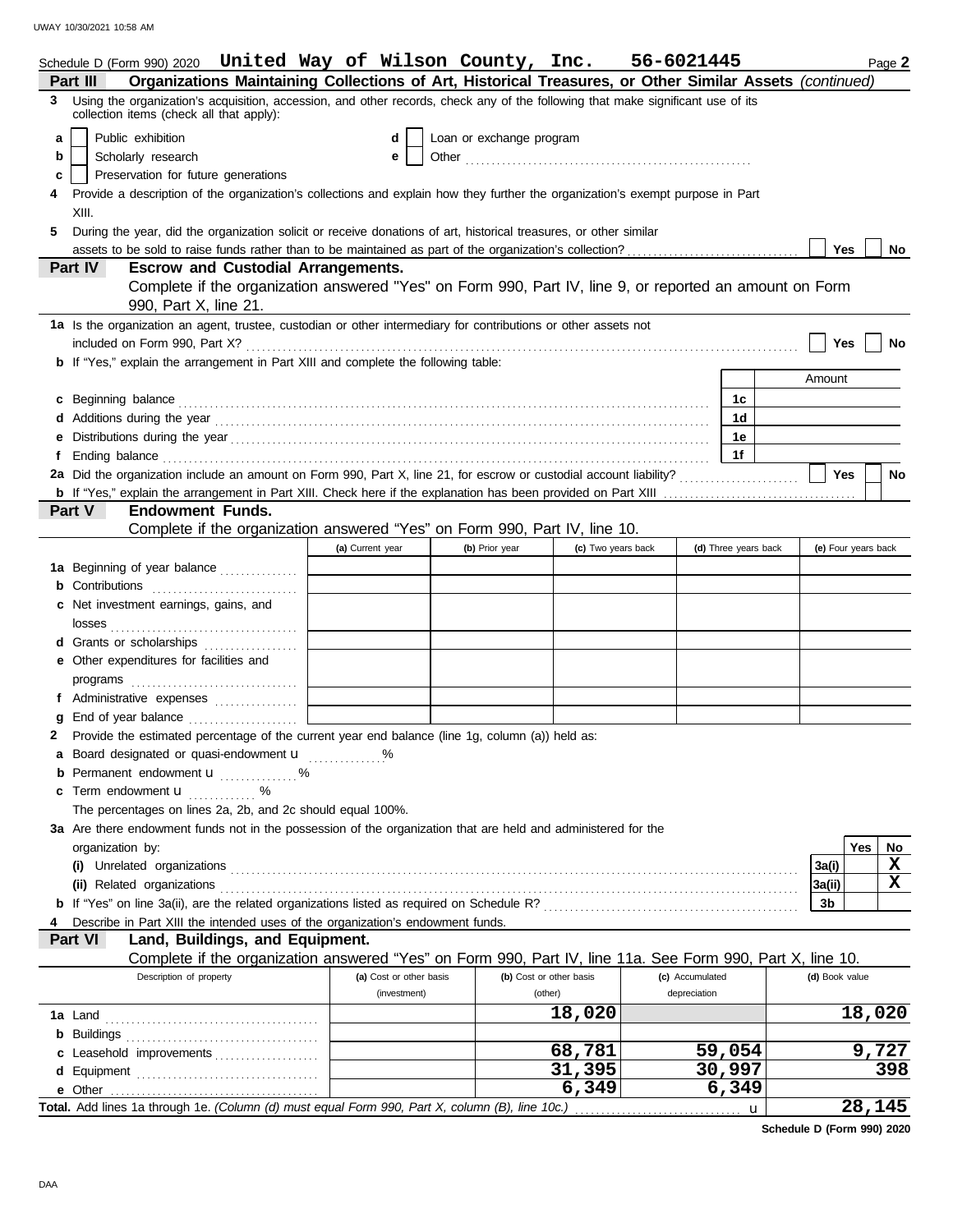|                           | Schedule D (Form 990) 2020 United Way of Wilson County, Inc.                                                     |                | 56-6021445                       | Page 3         |
|---------------------------|------------------------------------------------------------------------------------------------------------------|----------------|----------------------------------|----------------|
| <b>Part VII</b>           | <b>Investments - Other Securities.</b>                                                                           |                |                                  |                |
|                           | Complete if the organization answered "Yes" on Form 990, Part IV, line 11b. See Form 990, Part X, line 12.       |                |                                  |                |
|                           | (a) Description of security or category                                                                          | (b) Book value | (c) Method of valuation:         |                |
|                           | (including name of security)                                                                                     |                | Cost or end-of-year market value |                |
| (1) Financial derivatives |                                                                                                                  |                |                                  |                |
|                           |                                                                                                                  |                |                                  |                |
| $(3)$ Other               |                                                                                                                  |                |                                  |                |
| $(A)$ .                   |                                                                                                                  |                |                                  |                |
| (B)                       |                                                                                                                  |                |                                  |                |
| (C)                       |                                                                                                                  |                |                                  |                |
| $(D)$ .                   |                                                                                                                  |                |                                  |                |
| (E)                       |                                                                                                                  |                |                                  |                |
| (F)                       |                                                                                                                  |                |                                  |                |
| (G)                       |                                                                                                                  |                |                                  |                |
| (H)                       |                                                                                                                  |                |                                  |                |
| Part VIII                 | Total. (Column (b) must equal Form 990, Part X, col. (B) line 12.)<br>u<br><b>Investments - Program Related.</b> |                |                                  |                |
|                           | Complete if the organization answered "Yes" on Form 990, Part IV, line 11c. See Form 990, Part X, line 13.       |                |                                  |                |
|                           | (a) Description of investment                                                                                    | (b) Book value | (c) Method of valuation:         |                |
|                           |                                                                                                                  |                | Cost or end-of-year market value |                |
| (1)                       |                                                                                                                  |                |                                  |                |
| (2)                       |                                                                                                                  |                |                                  |                |
| (3)                       |                                                                                                                  |                |                                  |                |
| (4)                       |                                                                                                                  |                |                                  |                |
| (5)                       |                                                                                                                  |                |                                  |                |
| (6)                       |                                                                                                                  |                |                                  |                |
| (7)                       |                                                                                                                  |                |                                  |                |
| (8)                       |                                                                                                                  |                |                                  |                |
| (9)                       |                                                                                                                  |                |                                  |                |
|                           | Total. (Column (b) must equal Form 990, Part X, col. (B) line 13.)<br>$\ldots$ u                                 |                |                                  |                |
| Part IX                   | <b>Other Assets.</b>                                                                                             |                |                                  |                |
|                           | Complete if the organization answered "Yes" on Form 990, Part IV, line 11d. See Form 990, Part X, line 15.       |                |                                  |                |
|                           | (a) Description                                                                                                  |                |                                  | (b) Book value |
| (1)                       |                                                                                                                  |                |                                  |                |
| (2)                       |                                                                                                                  |                |                                  |                |
| (3)                       |                                                                                                                  |                |                                  |                |
| (4)                       |                                                                                                                  |                |                                  |                |
| (5)                       |                                                                                                                  |                |                                  |                |
| (6)                       |                                                                                                                  |                |                                  |                |
| (7)                       |                                                                                                                  |                |                                  |                |
| (8)                       |                                                                                                                  |                |                                  |                |
| (9)                       |                                                                                                                  |                |                                  |                |
| Part X                    | Total. (Column (b) must equal Form 990, Part X, col. (B) line 15.)<br>Other Liabilities.                         |                | u                                |                |
|                           | Complete if the organization answered "Yes" on Form 990, Part IV, line 11e or 11f. See Form 990, Part X,         |                |                                  |                |
|                           | line $25$ .                                                                                                      |                |                                  |                |
| 1.                        | (a) Description of liability                                                                                     |                |                                  | (b) Book value |
| (1)                       | Federal income taxes                                                                                             |                |                                  |                |
| (2)                       |                                                                                                                  |                |                                  |                |
| (3)                       |                                                                                                                  |                |                                  |                |
| (4)                       |                                                                                                                  |                |                                  |                |
| (5)                       |                                                                                                                  |                |                                  |                |
| (6)                       |                                                                                                                  |                |                                  |                |
| (7)                       |                                                                                                                  |                |                                  |                |
| (8)                       |                                                                                                                  |                |                                  |                |
| (9)                       |                                                                                                                  |                |                                  |                |
|                           | Total. (Column (b) must equal Form 990, Part X, col. (B) line 25.)                                               |                | u                                |                |

Liability for uncertain tax positions. In Part XIII, provide the text of the footnote to the organization's financial statements that reports the **2.** organization's liability for uncertain tax positions under FASB ASC 740. Check here if the text of the footnote has been provided in Part XIII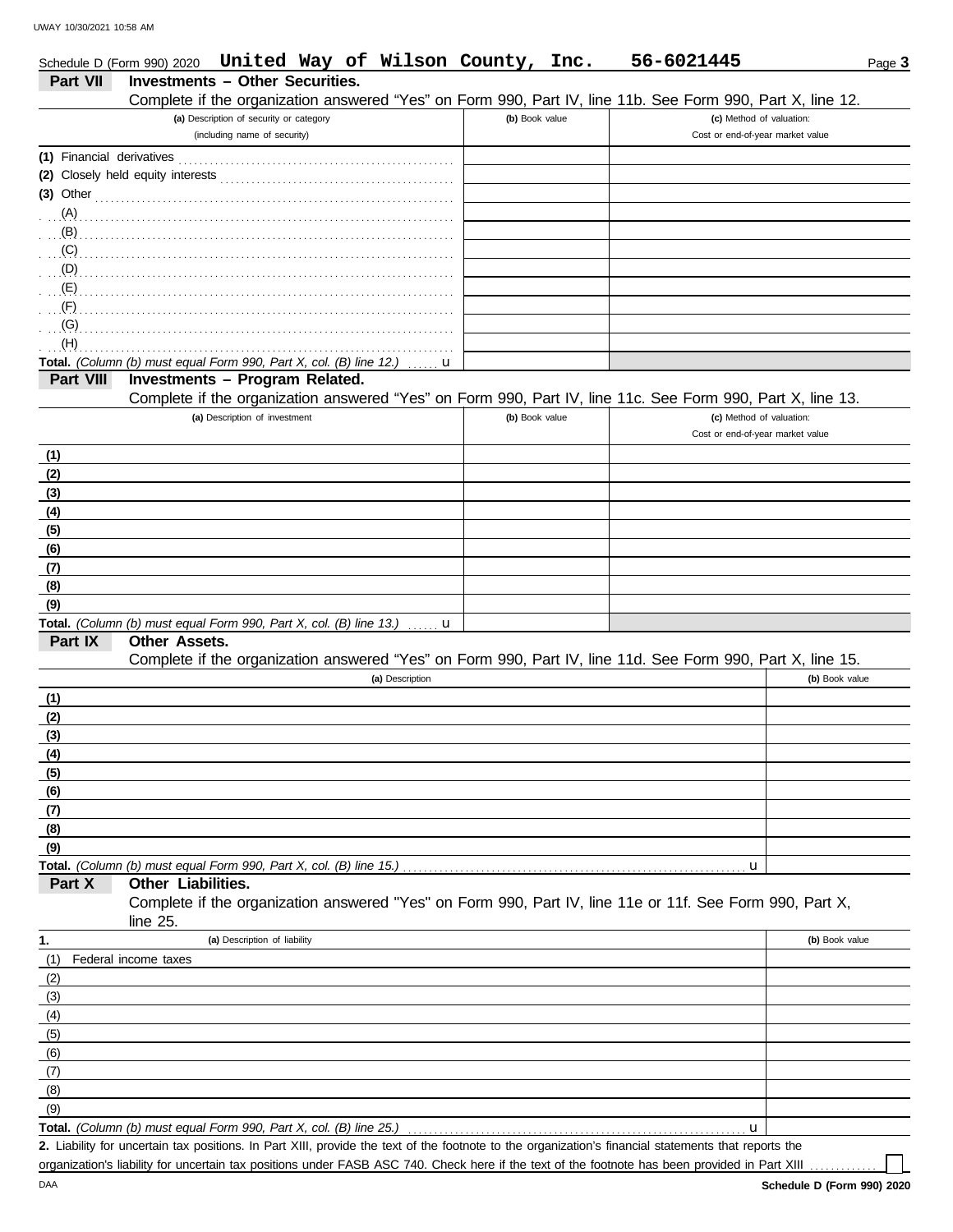| Schedule D (Form 990) 2020 United Way of Wilson County, Inc. 56-6021445                                                                                                                                                             |                |              | Page 4    |
|-------------------------------------------------------------------------------------------------------------------------------------------------------------------------------------------------------------------------------------|----------------|--------------|-----------|
| Reconciliation of Revenue per Audited Financial Statements With Revenue per Return.<br><b>Part XI</b>                                                                                                                               |                |              |           |
| Complete if the organization answered "Yes" on Form 990, Part IV, line 12a.                                                                                                                                                         |                |              |           |
| 1                                                                                                                                                                                                                                   |                | $\mathbf{1}$ | 1,069,502 |
| Amounts included on line 1 but not on Form 990, Part VIII, line 12:<br>2                                                                                                                                                            |                |              |           |
| a                                                                                                                                                                                                                                   | 2a             |              |           |
| b                                                                                                                                                                                                                                   | 2 <sub>b</sub> |              |           |
| C                                                                                                                                                                                                                                   | 2c             |              |           |
| d                                                                                                                                                                                                                                   | 2d             |              |           |
| Add lines 2a through 2d [11] March 20 [11] March 20 [12] March 20 [12] March 20 [12] March 20 [12] March 20 [12] March 20 [12] March 20 [12] March 20 [12] March 20 [12] March 20 [12] March 20 [12] March 20 [12] March 20 [1<br>е |                | 2е           |           |
| 3                                                                                                                                                                                                                                   |                | 3            | 1,069,502 |
| Amounts included on Form 990, Part VIII, line 12, but not on line 1:<br>4                                                                                                                                                           |                |              |           |
| a Investment expenses not included on Form 990, Part VIII, line 7b                                                                                                                                                                  | 4a             |              |           |
|                                                                                                                                                                                                                                     | 4b             |              |           |
| c Add lines 4a and 4b (a) and the contract of the contract of the contract of the contract of the contract of the contract of the contract of the contract of the contract of the contract of the contract of the contract of       |                | 4c           |           |
|                                                                                                                                                                                                                                     |                | 5            | 1,069,502 |
| Reconciliation of Expenses per Audited Financial Statements With Expenses per Return.<br>Part XII                                                                                                                                   |                |              |           |
| Complete if the organization answered "Yes" on Form 990, Part IV, line 12a.                                                                                                                                                         |                |              |           |
| Total expenses and losses per audited financial statements [11] contain the substitution of the statements and the statements and the statements and the statements and the statements of the statements and statements are st<br>1 |                | $\mathbf{1}$ | 1,225,340 |
| Amounts included on line 1 but not on Form 990, Part IX, line 25:<br>2                                                                                                                                                              |                |              |           |
| a                                                                                                                                                                                                                                   | 2a             |              |           |
| b                                                                                                                                                                                                                                   | 2 <sub>b</sub> |              |           |
| c Other losses <b>contracts</b> and the contract of the contract of the contract of the contract of the contract of the contract of the contract of the contract of the contract of the contract of the contract of the contract of | 2c             |              |           |
| d                                                                                                                                                                                                                                   | 2d             |              |           |
| Add lines 2a through 2d [11] March 2014 [12] March 2014 [12] March 2014 [12] March 2014 [12] March 2014 [12] March 2015 [12] March 2014 [12] March 2014 [12] March 2014 [12] March 2014 [12] March 2014 [12] March 2014 [12] M<br>е |                | 2e           |           |
| 3                                                                                                                                                                                                                                   |                | 3            | 1,225,340 |
| Amounts included on Form 990, Part IX, line 25, but not on line 1:<br>4                                                                                                                                                             |                |              |           |
| a Investment expenses not included on Form 990, Part VIII, line 7b [                                                                                                                                                                | 4a             |              |           |
|                                                                                                                                                                                                                                     | 4 <sub>b</sub> |              |           |
| c Add lines 4a and 4b (a) and the contract of the contract of the contract of the contract of the contract of the contract of the contract of the contract of the contract of the contract of the contract of the contract of       |                | 4c           |           |
|                                                                                                                                                                                                                                     |                | 5            | 1,225,340 |
| Part XIII Supplemental Information.                                                                                                                                                                                                 |                |              |           |
| Provide the descriptions required for Part II, lines 3, 5, and 9; Part III, lines 1a and 4; Part IV, lines 1b and 2b; Part V, line 4; Part X, line                                                                                  |                |              |           |
| 2; Part XI, lines 2d and 4b; and Part XII, lines 2d and 4b. Also complete this part to provide any additional information.                                                                                                          |                |              |           |
|                                                                                                                                                                                                                                     |                |              |           |
|                                                                                                                                                                                                                                     |                |              |           |
|                                                                                                                                                                                                                                     |                |              |           |
|                                                                                                                                                                                                                                     |                |              |           |
|                                                                                                                                                                                                                                     |                |              |           |
|                                                                                                                                                                                                                                     |                |              |           |
|                                                                                                                                                                                                                                     |                |              |           |
|                                                                                                                                                                                                                                     |                |              |           |
|                                                                                                                                                                                                                                     |                |              |           |
|                                                                                                                                                                                                                                     |                |              |           |
|                                                                                                                                                                                                                                     |                |              |           |
|                                                                                                                                                                                                                                     |                |              |           |
|                                                                                                                                                                                                                                     |                |              |           |
|                                                                                                                                                                                                                                     |                |              |           |
|                                                                                                                                                                                                                                     |                |              |           |
|                                                                                                                                                                                                                                     |                |              |           |
|                                                                                                                                                                                                                                     |                |              |           |
|                                                                                                                                                                                                                                     |                |              |           |
|                                                                                                                                                                                                                                     |                |              |           |
|                                                                                                                                                                                                                                     |                |              |           |
|                                                                                                                                                                                                                                     |                |              |           |
|                                                                                                                                                                                                                                     |                |              |           |
|                                                                                                                                                                                                                                     |                |              |           |
|                                                                                                                                                                                                                                     |                |              |           |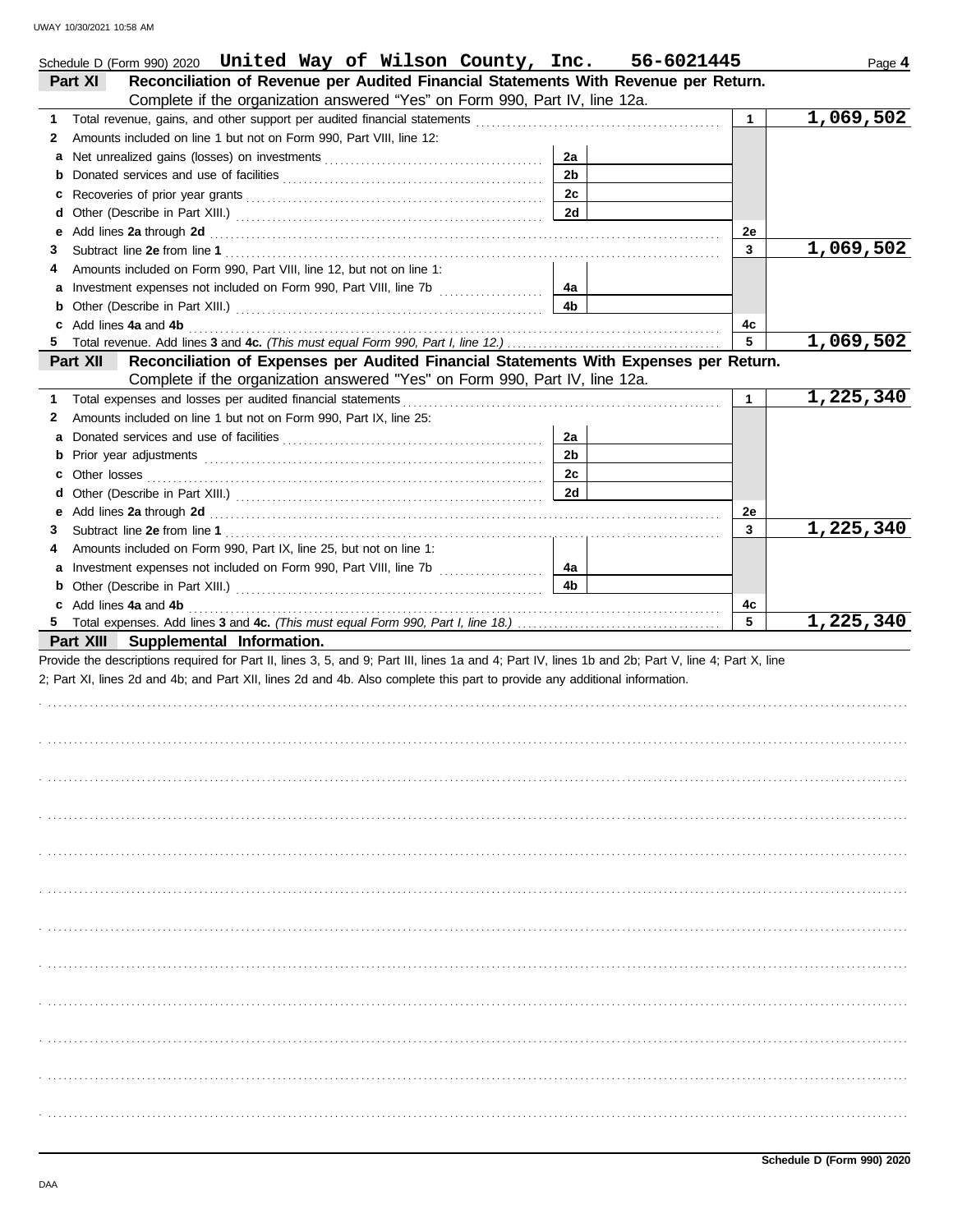|           |                                      |  | Schedule D (Form 990) 2020 United Way of Wilson County, Inc. | 56-6021445 | Page 5 |
|-----------|--------------------------------------|--|--------------------------------------------------------------|------------|--------|
| Part XIII | Supplemental Information (continued) |  |                                                              |            |        |
|           |                                      |  |                                                              |            |        |
|           |                                      |  |                                                              |            |        |
|           |                                      |  |                                                              |            |        |
|           |                                      |  |                                                              |            |        |
|           |                                      |  |                                                              |            |        |
|           |                                      |  |                                                              |            |        |
|           |                                      |  |                                                              |            |        |
|           |                                      |  |                                                              |            |        |
|           |                                      |  |                                                              |            |        |
|           |                                      |  |                                                              |            |        |
|           |                                      |  |                                                              |            |        |
|           |                                      |  |                                                              |            |        |
|           |                                      |  |                                                              |            |        |
|           |                                      |  |                                                              |            |        |
|           |                                      |  |                                                              |            |        |
|           |                                      |  |                                                              |            |        |
|           |                                      |  |                                                              |            |        |
|           |                                      |  |                                                              |            |        |
|           |                                      |  |                                                              |            |        |
|           |                                      |  |                                                              |            |        |
|           |                                      |  |                                                              |            |        |
|           |                                      |  |                                                              |            |        |
|           |                                      |  |                                                              |            |        |
|           |                                      |  |                                                              |            |        |
|           |                                      |  |                                                              |            |        |
|           |                                      |  |                                                              |            |        |
|           |                                      |  |                                                              |            |        |
|           |                                      |  |                                                              |            |        |
|           |                                      |  |                                                              |            |        |
|           |                                      |  |                                                              |            |        |
|           |                                      |  |                                                              |            |        |
|           |                                      |  |                                                              |            |        |
|           |                                      |  |                                                              |            |        |
|           |                                      |  |                                                              |            |        |
|           |                                      |  |                                                              |            |        |
|           |                                      |  |                                                              |            |        |
|           |                                      |  |                                                              |            |        |
|           |                                      |  |                                                              |            |        |
|           |                                      |  |                                                              |            |        |
|           |                                      |  |                                                              |            |        |
|           |                                      |  |                                                              |            |        |
|           |                                      |  |                                                              |            |        |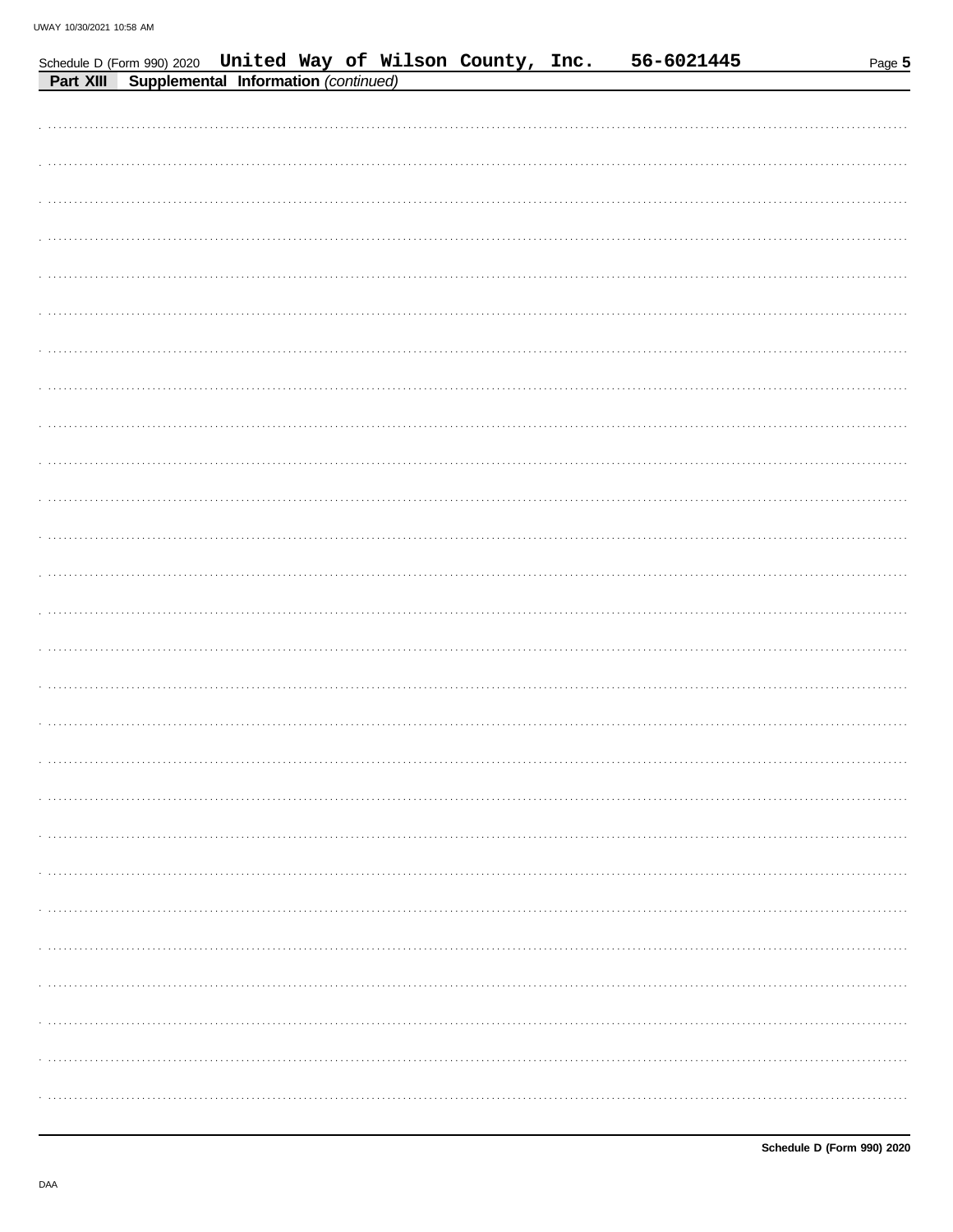| <b>SCHEDULE O</b>                                                                                                                                              | Supplemental Information to Form 990 or 990-EZ                              |                                | OMB No. 1545-0047 |  |  |  |  |  |
|----------------------------------------------------------------------------------------------------------------------------------------------------------------|-----------------------------------------------------------------------------|--------------------------------|-------------------|--|--|--|--|--|
| (Form 990 or 990-EZ)<br>Complete to provide information for responses to specific questions on<br>Form 990 or 990-EZ or to provide any additional information. |                                                                             |                                |                   |  |  |  |  |  |
| Department of the Treasury                                                                                                                                     | La Attach to Form 990 or 990-EZ.                                            |                                |                   |  |  |  |  |  |
| Internal Revenue Service<br>Name of the organization                                                                                                           | u Go to www.irs.gov/Form990 for the latest information.                     | Employer identification number | <b>Inspection</b> |  |  |  |  |  |
|                                                                                                                                                                | United Way of Wilson County, Inc.                                           | 56-6021445                     |                   |  |  |  |  |  |
|                                                                                                                                                                | Form 990 - Organization's Mission                                           |                                |                   |  |  |  |  |  |
|                                                                                                                                                                | To improve the quality of life in Wilson County; this is achieved through   |                                |                   |  |  |  |  |  |
|                                                                                                                                                                | accountability, commitment, caring, excellence, fairness, honesty and       |                                |                   |  |  |  |  |  |
|                                                                                                                                                                | integrity. The organizations funds qualified agencies in order to assist    |                                |                   |  |  |  |  |  |
|                                                                                                                                                                | them in carrying out their mission.                                         |                                |                   |  |  |  |  |  |
|                                                                                                                                                                | Form 990, Part I, Line 6                                                    |                                |                   |  |  |  |  |  |
|                                                                                                                                                                | All volunteers are local citizens, who receive no compensation or expense   |                                |                   |  |  |  |  |  |
| reimbursement.                                                                                                                                                 |                                                                             |                                |                   |  |  |  |  |  |
|                                                                                                                                                                |                                                                             |                                |                   |  |  |  |  |  |
|                                                                                                                                                                | Form 990, Part VI, Line 7a - Election of Members and Their Rights           |                                |                   |  |  |  |  |  |
|                                                                                                                                                                | Board members are voted to serve three-year terms, with the terms staggered |                                |                   |  |  |  |  |  |
|                                                                                                                                                                | to insure some degree of continuity from year to year.                      |                                |                   |  |  |  |  |  |
|                                                                                                                                                                | Form 990, Part VI, Line 11b - Organization's Process to Review Form 990     |                                |                   |  |  |  |  |  |
|                                                                                                                                                                | Submitted to the Executive Director to review along with the Treasurer      |                                |                   |  |  |  |  |  |
|                                                                                                                                                                | prior to approving the electronic submission of the return by the CPA firm  |                                |                   |  |  |  |  |  |
|                                                                                                                                                                | that prepared the return.                                                   |                                |                   |  |  |  |  |  |
|                                                                                                                                                                | Form 990, Part VI, Line 15a - Compensation Process for Top Official         |                                |                   |  |  |  |  |  |
|                                                                                                                                                                | The Board of Directors sets the compensation of the Executive Director.     |                                |                   |  |  |  |  |  |
|                                                                                                                                                                | Form 990, Part VI, Line 15b - Compensation Process for Officers             |                                |                   |  |  |  |  |  |
|                                                                                                                                                                | The Finance Committee, in consultation with the Executive Director, sets    |                                |                   |  |  |  |  |  |
|                                                                                                                                                                | the compensation of all other employees.                                    |                                |                   |  |  |  |  |  |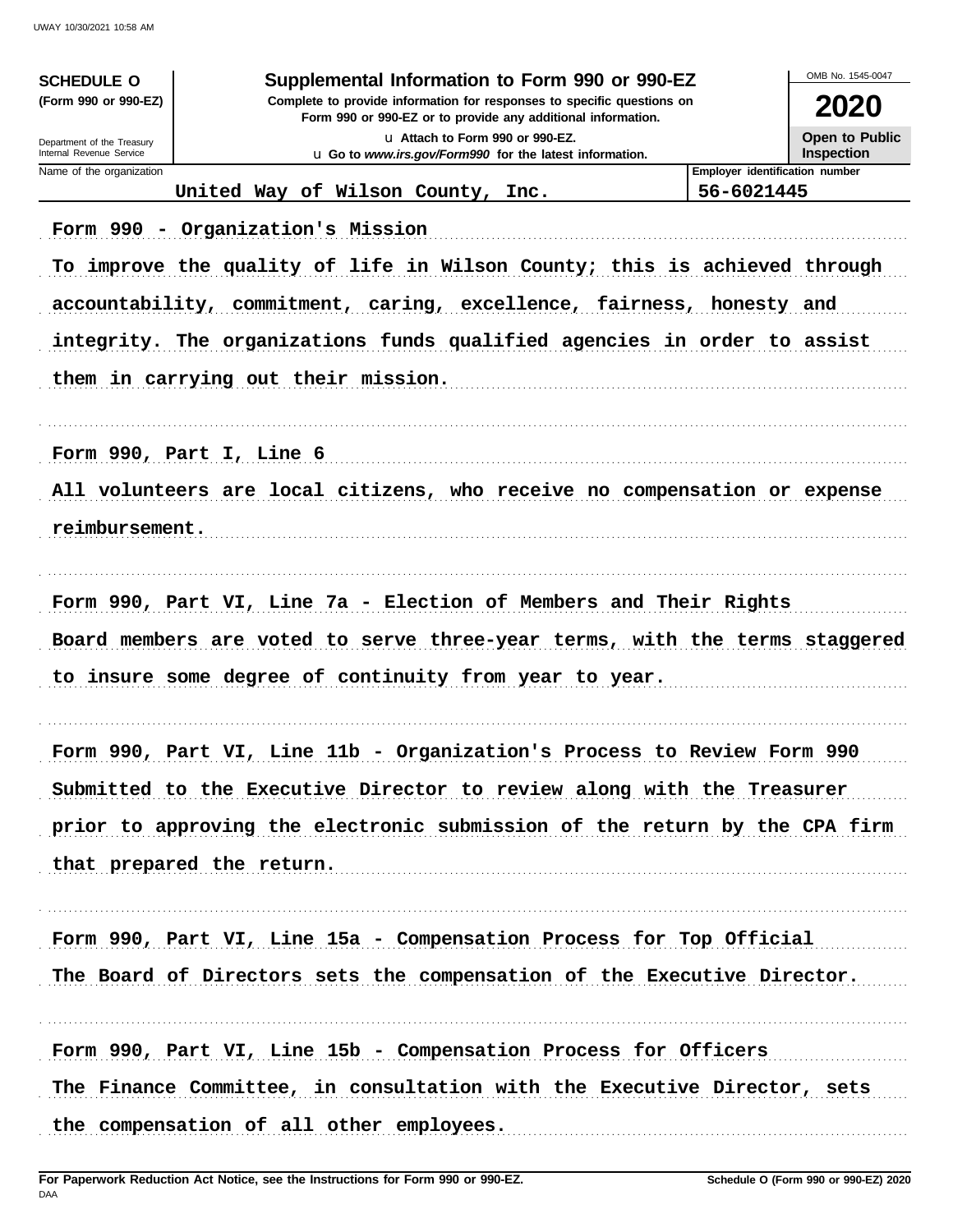| Schedule O (Form 990 or 990-EZ) 2020<br>Name of the organization        | Page 2<br>Employer identification number |
|-------------------------------------------------------------------------|------------------------------------------|
| United Way of Wilson County, Inc.                                       | 56-6021445                               |
|                                                                         |                                          |
| Form 990, Part VI, Line 18 - No Public Disclosure Explanation           |                                          |
| Available at our office upon request.                                   |                                          |
|                                                                         |                                          |
| Form 990, Part VI, Line 19 - Governing Documents Disclosure Explanation |                                          |
|                                                                         |                                          |
| Available at our office upon request.                                   |                                          |
|                                                                         |                                          |
|                                                                         |                                          |
|                                                                         |                                          |
|                                                                         |                                          |
|                                                                         |                                          |
|                                                                         |                                          |
|                                                                         |                                          |
|                                                                         |                                          |
|                                                                         |                                          |
|                                                                         |                                          |
|                                                                         |                                          |
|                                                                         |                                          |
|                                                                         |                                          |
|                                                                         |                                          |
|                                                                         |                                          |
|                                                                         |                                          |
|                                                                         |                                          |
|                                                                         |                                          |
|                                                                         |                                          |
|                                                                         |                                          |
|                                                                         |                                          |
|                                                                         |                                          |
|                                                                         |                                          |

Schedule O (Form 990 or 990-EZ) 2020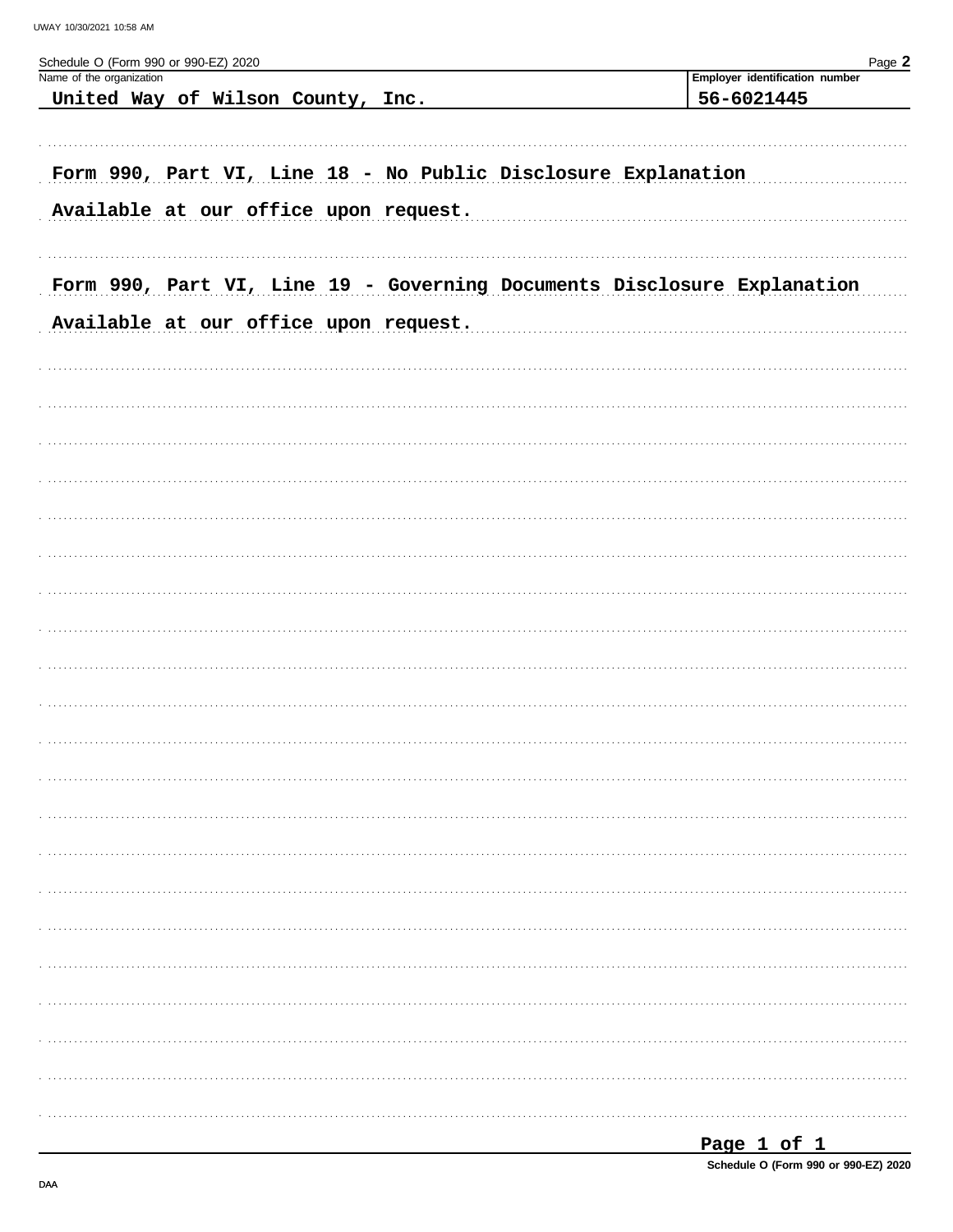|       |                                                                                 |                                                                                                                                         | <b>Depreciation and Amortization</b>                                                                             |                              |                |                    | OMB No. 1545-0172                 |
|-------|---------------------------------------------------------------------------------|-----------------------------------------------------------------------------------------------------------------------------------------|------------------------------------------------------------------------------------------------------------------|------------------------------|----------------|--------------------|-----------------------------------|
|       | Form 4562<br>(Including Information on Listed Property)                         |                                                                                                                                         |                                                                                                                  |                              |                |                    |                                   |
|       | u Attach to your tax return.<br>Department of the Treasury                      |                                                                                                                                         |                                                                                                                  |                              |                | 2020               |                                   |
|       | (99)<br>Internal Revenue Service                                                |                                                                                                                                         | u Go to www.irs.gov/Form4562 for instructions and the latest information.                                        |                              |                |                    | Attachment<br>179<br>Sequence No. |
|       | Name(s) shown on return                                                         |                                                                                                                                         |                                                                                                                  |                              |                | Identifying number |                                   |
|       |                                                                                 | United Way of Wilson County, Inc.                                                                                                       |                                                                                                                  |                              |                | 56-6021445         |                                   |
|       | Business or activity to which this form relates                                 |                                                                                                                                         |                                                                                                                  |                              |                |                    |                                   |
|       | Indirect Depreciation                                                           |                                                                                                                                         |                                                                                                                  |                              |                |                    |                                   |
|       | Part I                                                                          | Election To Expense Certain Property Under Section 179                                                                                  |                                                                                                                  |                              |                |                    |                                   |
|       |                                                                                 | Note: If you have any listed property, complete Part V before you complete Part I.                                                      |                                                                                                                  |                              |                |                    |                                   |
| 1     | Maximum amount (see instructions)                                               |                                                                                                                                         |                                                                                                                  |                              |                | $\mathbf{1}$       | 1,040,000                         |
| 2     |                                                                                 | Total cost of section 179 property placed in service (see instructions)                                                                 |                                                                                                                  |                              |                | $\mathbf{2}$       |                                   |
| 3     |                                                                                 |                                                                                                                                         |                                                                                                                  |                              |                | 3                  | 2,590,000                         |
| 4     |                                                                                 | Reduction in limitation. Subtract line 3 from line 2. If zero or less, enter -0-                                                        |                                                                                                                  |                              |                | 4                  |                                   |
| 5     |                                                                                 | Dollar limitation for tax year. Subtract line 4 from line 1. If zero or less, enter -0-. If married filing separately, see instructions |                                                                                                                  |                              |                | 5                  |                                   |
| 6     |                                                                                 | (a) Description of property                                                                                                             |                                                                                                                  | (b) Cost (business use only) |                | (c) Elected cost   |                                   |
|       |                                                                                 |                                                                                                                                         |                                                                                                                  |                              |                |                    |                                   |
|       |                                                                                 |                                                                                                                                         |                                                                                                                  |                              |                |                    |                                   |
| 7     | Listed property. Enter the amount from line 29                                  |                                                                                                                                         |                                                                                                                  |                              | $\overline{7}$ |                    |                                   |
| 8     |                                                                                 | Total elected cost of section 179 property. Add amounts in column (c), lines 6 and 7 [[[[[[[[[[[[[[[[[[[[[[[[[                          |                                                                                                                  |                              |                | 8                  |                                   |
| 9     |                                                                                 | Tentative deduction. Enter the smaller of line 5 or line 8                                                                              |                                                                                                                  |                              |                | 9                  |                                   |
| 10    |                                                                                 |                                                                                                                                         |                                                                                                                  |                              |                | 10                 |                                   |
| 11    |                                                                                 | Business income limitation. Enter the smaller of business income (not less than zero) or line 5. See instructions                       |                                                                                                                  |                              |                | 11                 |                                   |
| 12    |                                                                                 |                                                                                                                                         |                                                                                                                  |                              |                | 12                 |                                   |
| 13    |                                                                                 | Carryover of disallowed deduction to 2021. Add lines 9 and 10, less line 12 ▶                                                           |                                                                                                                  |                              | 13             |                    |                                   |
|       |                                                                                 | Note: Don't use Part II or Part III below for listed property. Instead, use Part V.                                                     |                                                                                                                  |                              |                |                    |                                   |
|       | Part II                                                                         | Special Depreciation Allowance and Other Depreciation (Don't include listed property. See instructions.)                                |                                                                                                                  |                              |                |                    |                                   |
| 14    |                                                                                 | Special depreciation allowance for qualified property (other than listed property) placed in service                                    |                                                                                                                  |                              |                |                    |                                   |
|       | during the tax year. See instructions                                           |                                                                                                                                         |                                                                                                                  |                              |                | 14                 |                                   |
| 15    |                                                                                 | Property subject to section 168(f)(1) election <i>contained a contained a contained a contained a contained a contained a</i>           |                                                                                                                  |                              |                | 15                 |                                   |
| 16    |                                                                                 |                                                                                                                                         |                                                                                                                  |                              |                | 16                 | 2,651                             |
|       | Part III                                                                        | <b>MACRS Depreciation (Don't include listed property. See instructions.)</b>                                                            |                                                                                                                  |                              |                |                    |                                   |
|       |                                                                                 |                                                                                                                                         | <b>Section A</b>                                                                                                 |                              |                |                    |                                   |
| 17    |                                                                                 | MACRS deductions for assets placed in service in tax years beginning before 2020                                                        |                                                                                                                  |                              |                | 17                 | 0                                 |
| 18    |                                                                                 | If you are electing to group any assets placed in service during the tax year into one or more general asset accounts, check here       |                                                                                                                  |                              |                | $\mathbf{u}$       |                                   |
|       |                                                                                 | Section B-Assets Placed in Service During 2020 Tax Year Using the General Depreciation System                                           |                                                                                                                  |                              |                |                    |                                   |
|       | (a) Classification of property                                                  | placed in<br>service                                                                                                                    | (b) Month and year (c) Basis for depreciation (d) Recovery<br>(business/investment use<br>only-see instructions) | period                       | (e) Convention | (f) Method         | (g) Depreciation deduction        |
| 19a   | 3-year property                                                                 |                                                                                                                                         |                                                                                                                  |                              |                |                    |                                   |
| b     | 5-year property                                                                 |                                                                                                                                         |                                                                                                                  |                              |                |                    |                                   |
| c     | 7-year property                                                                 |                                                                                                                                         |                                                                                                                  |                              |                |                    |                                   |
| d     | 10-year property                                                                |                                                                                                                                         |                                                                                                                  |                              |                |                    |                                   |
| е     | 15-year property                                                                |                                                                                                                                         |                                                                                                                  |                              |                |                    |                                   |
| f     | 20-year property                                                                |                                                                                                                                         |                                                                                                                  |                              |                |                    |                                   |
| q     | 25-year property                                                                |                                                                                                                                         |                                                                                                                  | 25 yrs.                      |                | S/L                |                                   |
|       | <b>h</b> Residential rental                                                     |                                                                                                                                         |                                                                                                                  | 27.5 yrs.                    | MM             | S/L                |                                   |
|       | property                                                                        |                                                                                                                                         |                                                                                                                  | 27.5 yrs.                    | MM             | S/L                |                                   |
|       | <i>i</i> Nonresidential real                                                    |                                                                                                                                         |                                                                                                                  | 39 yrs.                      | MM             | S/L                |                                   |
|       | property                                                                        |                                                                                                                                         |                                                                                                                  |                              | MM             | S/L                |                                   |
|       |                                                                                 | Section C-Assets Placed in Service During 2020 Tax Year Using the Alternative Depreciation System                                       |                                                                                                                  |                              |                |                    |                                   |
| 20a l | Class life                                                                      |                                                                                                                                         |                                                                                                                  |                              |                | S/L                |                                   |
| b     | 12-year                                                                         |                                                                                                                                         |                                                                                                                  | 12 yrs.                      |                | S/L                |                                   |
| c.    | 30-year                                                                         |                                                                                                                                         |                                                                                                                  | 30 yrs.                      | MМ             | S/L                |                                   |
|       | $d$ 40-year                                                                     |                                                                                                                                         |                                                                                                                  | 40 yrs.                      | MМ             | S/L                |                                   |
|       | Part IV                                                                         | <b>Summary</b> (See instructions.)                                                                                                      |                                                                                                                  |                              |                |                    |                                   |
| 21    | Listed property. Enter amount from line 28                                      |                                                                                                                                         |                                                                                                                  |                              |                | 21                 |                                   |
| 22    |                                                                                 | Total. Add amounts from line 12, lines 14 through 17, lines 19 and 20 in column (g), and line 21. Enter                                 |                                                                                                                  |                              |                |                    |                                   |
|       |                                                                                 | here and on the appropriate lines of your return. Partnerships and S corporations—see instructions                                      |                                                                                                                  |                              |                | 22                 | 2,651                             |
| 23    | For assets shown above and placed in service during the current year, enter the |                                                                                                                                         |                                                                                                                  |                              |                |                    |                                   |
|       |                                                                                 |                                                                                                                                         |                                                                                                                  |                              |                |                    |                                   |
|       |                                                                                 | For Paperwork Reduction Act Notice, see separate instructions.                                                                          |                                                                                                                  |                              | 23             |                    | Form 4562 (2020)                  |

**There are no amounts for Page 2**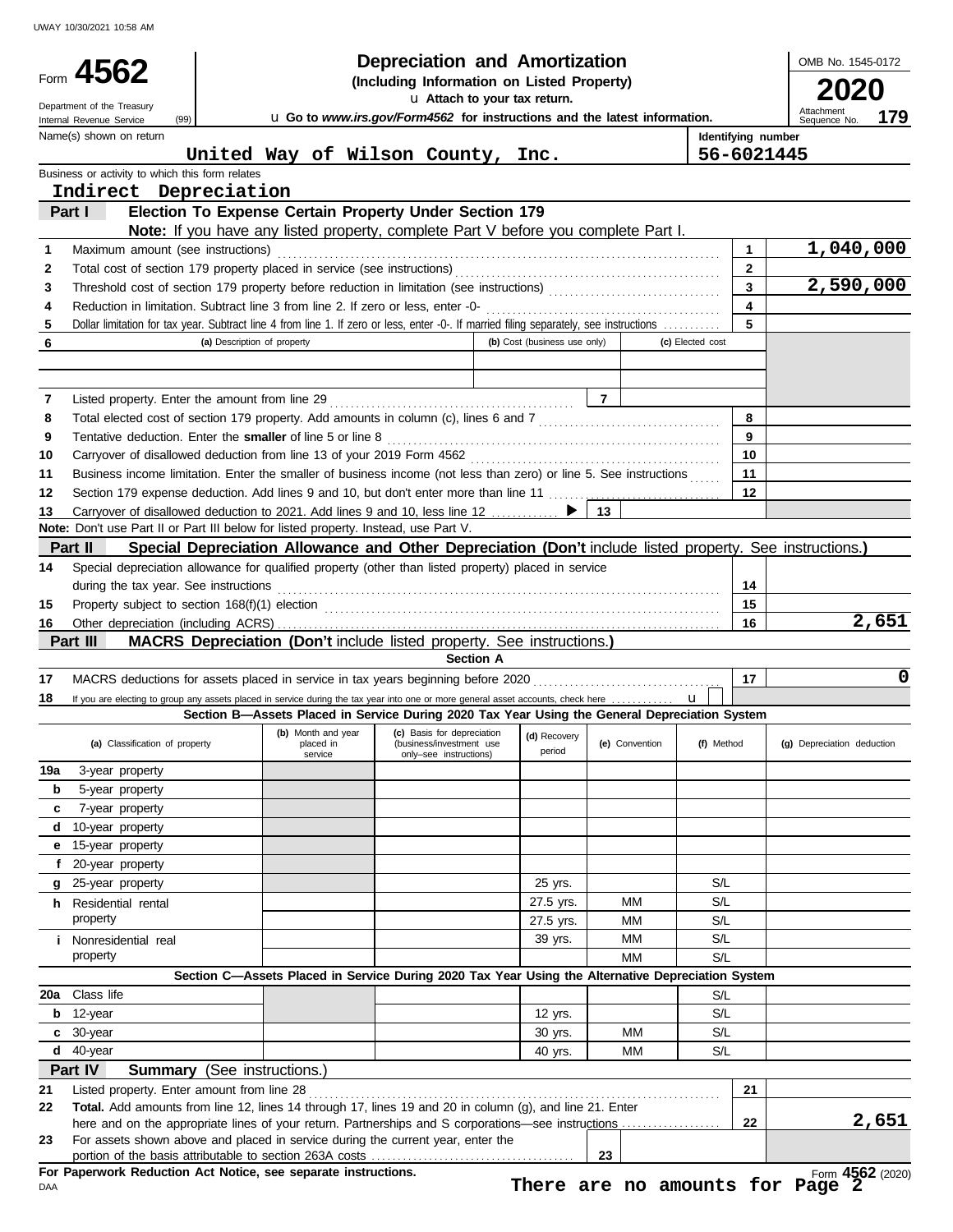# UWAY United Way of Wilson County, Inc. 10/30/2021 10:58 AM 56-6021445 **Federal Asset Report**

# FYE: 12/31/2020 **Form 990, Page 1**

| Asset    | Description                                         | Date<br>In Service   | Cost            | Bus Sec<br>%<br>179 Bonus for Depr | Basis          | Per Conv Meth                | Prior            | Current                              |
|----------|-----------------------------------------------------|----------------------|-----------------|------------------------------------|----------------|------------------------------|------------------|--------------------------------------|
|          |                                                     |                      |                 |                                    |                |                              |                  |                                      |
|          | <b>Other Depreciation:</b>                          |                      |                 |                                    |                |                              |                  |                                      |
| 1        | <b>Blinds</b>                                       | 8/01/83<br>9/01/83   | 1,560<br>3,964  |                                    | 1,560<br>3.964 | 5 MO S/L<br>30<br>MO S/L     | 1,560<br>3,964   | $\boldsymbol{0}$<br>$\mathbf{0}$     |
| 2<br>3   | Wiring & Fixtures<br>Bookcase Units                 | 1/01/84              | 1,120           |                                    | 1,120          | 8 MO S/L                     | 1,120            | $\mathbf{0}$                         |
| 4        | Microwave Oven                                      | 2/01/85              | 241             |                                    | 241            | MO S/L<br>8                  | 241              | $\mathbf{0}$                         |
| 5        | Computer Table                                      | 8/05/86              | 100             |                                    | 100            | 8 MOS/L                      | 100              | $\boldsymbol{0}$                     |
| 6        | House - W Nash Street                               | 12/31/86             | 72,080          |                                    | 72,080         | 30 MO S/L                    | 72,080           | $\boldsymbol{0}$                     |
| 7        | Lot - W Nash Street                                 | 12/31/86             | 18,020          |                                    | 18,020         | $0 -$ Land                   | $\boldsymbol{0}$ | $\boldsymbol{0}$                     |
| 8        | Video Stand                                         | 5/01/87              | 255             |                                    | 255            | 8 MO S/L                     | 255              | $\mathbf{0}$                         |
| 9        | Siding                                              | 1/31/89              | 9,892           |                                    | 9,892          | 30 MO S/L                    | 9,892            | $\mathbf{0}$                         |
| 10       | Ramp                                                | 12/01/89             | 400             |                                    | 400            | 30 MO S/L                    | 398              | $\sqrt{2}$                           |
| 11       | Desk Chair                                          | 9/15/92              | 105             |                                    | 105            | 8 MOS/L                      | 105              | $\boldsymbol{0}$                     |
| 12       | Electric Typewriter                                 | 11/15/92             | 451             |                                    | 451            | 8 MOS/L                      | 451              | $\boldsymbol{0}$                     |
| 13<br>14 | Carpet                                              | 5/15/93<br>11/15/93  | 6,340<br>157    |                                    | 6,340<br>157   | 20 MO S/L<br>8 MOS/L         | 6,340            | $\mathbf{0}$<br>$\mathbf{0}$         |
| 15       | Sump Pump<br>Desk - BB&T                            | 1/01/94              | 150             |                                    | 150            | 8 MOS/L                      | 157<br>150       | $\mathbf{0}$                         |
| 16       | Table - BB&T                                        | 1/01/94              | 150             |                                    | 150            | 8<br>MO S/L                  | 150              | $\mathbf{0}$                         |
| 17       | Remodel Bathrooms                                   | 9/01/94              | 7,001           |                                    | 7,001          | 30 MO S/L                    | 5,910            | 234                                  |
| 18       | Roof                                                | 9/01/94              | 5,613           |                                    | 5,613          | 30 MO S/L                    | 4,739            | 187                                  |
| 19       | Canon Copier                                        | 10/14/94             | 5,761           |                                    | 5,761          | 5 MO S/L                     | 5,761            | $\boldsymbol{0}$                     |
| 20       | 10 x 12 Canopy Tent                                 | 7/31/95              | 158             |                                    | 158            | 8<br>MO S/L                  | 158              | $\mathbf{0}$                         |
| 21       | 20.6 Cubic Foot Refrigerator                        | 9/30/95              | 561             |                                    | 561            | 8 MOS/L                      | 561              | $\boldsymbol{0}$                     |
| 22       | Office Chair                                        | 1/31/96              | 108             |                                    | 108            | 8<br>MO S/L                  | 108              | $\mathbf{0}$                         |
| 23       | Office Chair                                        | 8/31/96              | 111             |                                    | 111            | 8 MOS/L                      | 111              | $\mathbf{0}$                         |
| 24       | Laser Printer                                       | 8/15/97              | 1,000           |                                    | 1,000          | MO S/L<br>5                  | 1,000            | $\boldsymbol{0}$                     |
| 25       | United Way Sign                                     | 4/30/98<br>2/26/99   | 550             |                                    | 550            | 8 MOS/L                      | 550              | $\boldsymbol{0}$                     |
| 26<br>27 | Printer<br>Vinyl Floor-Kitchen/Baths                | 5/31/01              | 1,232<br>832    |                                    | 1,232<br>832   | 5<br>MO S/L<br>MO S/L<br>7   | 1,232<br>832     | $\boldsymbol{0}$<br>$\boldsymbol{0}$ |
| 28       | Refrigerator                                        | 8/30/01              | 384             |                                    | 384            | 7<br>MO S/L                  | 384              | $\boldsymbol{0}$                     |
| 29       | HP Laserjet Printer                                 | 3/28/02              | 204             |                                    | 204            | 5 MO S/L                     | 204              | $\boldsymbol{0}$                     |
| 30       | 3 Speakers & Sound Cards                            | 6/27/02              | 135             |                                    | 135            | 5<br>MO S/L                  | 135              | $\boldsymbol{0}$                     |
| 31       | (4) Norton Antivirus 2002                           | 7/30/02              | 221             |                                    | 221            | 5 MO S/L                     | 221              | $\boldsymbol{0}$                     |
| 32       | (5) Microsoft Windows XP                            | 11/27/02             | 781             |                                    | 781            | 5<br>MO S/L                  | 781              | $\boldsymbol{0}$                     |
| 33       | Dell Optiplex 160L Desktop                          | 9/15/03              | 979             |                                    | 979            | 5 MO S/L                     | 979              | $\boldsymbol{0}$                     |
| 34       | Sony Cybershot Camera                               | 9/15/03              | 218             |                                    | 218            | 5<br>MO S/L                  | 218              | $\boldsymbol{0}$                     |
| 35       | Dell Optiplex GX280 Desktop                         | 11/03/04             | 1,229           |                                    | 1,229          | 5 MO S/L                     | 1,229            | $\boldsymbol{0}$                     |
| 36       | Dell Computer (Betty's office)                      | 12/29/04             | 969             |                                    | 969            | 5<br>MO S/L                  | 969              | $\boldsymbol{0}$                     |
| 37       | Epson Projector                                     | 4/27/05              | 625             |                                    | 625            | 5 MO S/L                     | 625              | $\boldsymbol{0}$                     |
| 38<br>39 | Laptop                                              | 4/27/05<br>12/08/05  | 581<br>866      |                                    | 581<br>866     | 5<br>MO S/L<br>5 MO S/L      | 581              | $\boldsymbol{0}$<br>$\boldsymbol{0}$ |
| 40       | Computer & Monitor<br>Canon IR4570 Copier w/network | 10/05/06             | 9,395           |                                    | 9,395          | 5 MO S/L                     | 866<br>9,395     | $\boldsymbol{0}$                     |
| 41       | Framed Print of U/W Building                        | 2/08/07              | 693             |                                    | 693            | 8 MOS/L                      | 693              | $\boldsymbol{0}$                     |
| 42       | (2) HP 2015 Laserjet Printers                       | 1/16/08              | 465             |                                    | 465            | MO S/L<br>5                  | 465              | $\boldsymbol{0}$                     |
| 43       | HP Printer                                          | 4/30/08              | 218             |                                    | 218            | 5 MO S/L                     | 218              | $\mathbf{0}$                         |
| 44       | Vostro 1520 Laptop                                  | 5/21/09              | 474             |                                    | 474            | 5<br>MO S/L                  | 474              | $\boldsymbol{0}$                     |
| 45       | PAD HP PAQ 211 Enterprises                          | 9/08/09              | 368             |                                    | 368            | 5 MOS/L                      | 368              | $\overline{0}$                       |
| 46       | Sony DCR-DVD 650                                    | 9/11/09              | 259             |                                    | 259            | 5 MO S/L                     | 259              | $\overline{0}$                       |
| 47       | House Improvements                                  | 10/16/09             | 3,550           |                                    | 3,550          | 15 MO S/L                    | 2,406            | 237                                  |
| 48       | House Improvements                                  | 10/28/09             | 890             |                                    |                | 890 15 MO S/L                | 603              | 60                                   |
| 49       | Improvements - Front                                | 10/30/09             | 1,200           |                                    |                | 1,200 15 MO S/L              | 813              | 80                                   |
| 50       | Improvements - Gutters                              | 10/30/09             | 325             |                                    | 325            | 15 MO S/L                    | 220              | $22\,$                               |
| 51<br>52 | 3 Ton Rheem HVAC                                    | 11/06/09<br>11/06/09 | 11,090<br>1,080 |                                    | 11,090         | 15 MO S/L<br>1,080 15 MO S/L | 7,517<br>732     | 739<br>72                            |
| 53       | Electrical Upgrades<br>Plumbing Improvements        | 11/11/09             | 565             |                                    | 565            | 15 MO S/L                    | 383              | 38                                   |
| 54       | Alarm System                                        | 11/12/09             | 1,125           |                                    | 1,125          | 15 MO S/L                    | 763              | 75                                   |
| 55       | Telephone System                                    | 2/24/10              | 3,856           |                                    | 3,856          | $10$ MO S/L                  | 3,792            | 64                                   |
| 56       | HP8600 Printer                                      | 9/28/10              | 275             |                                    | 275            | 5 MO S/L                     | 275              | $\overline{0}$                       |
| 57       | Lawn Irrigation System                              | 11/12/10             | 3,500           |                                    | 3,500          | 15 MO S/L                    | 2,139            | 233                                  |
| 58       | <b>Brick Columns</b>                                | 11/24/10             | 2,451           |                                    | 2,451          | 15 MO S/L                    | 1,484            | 164                                  |
| 59       | Dell Latitude Computer                              | 9/14/11              | 625             |                                    | 625            | 5 MO S/L                     | 625              | $\boldsymbol{0}$                     |
| 60       | Millwork Molding                                    | 12/15/11             | 3,006           |                                    | 3,006          | 15 MO S/L                    | 1,620            | 200                                  |
| 61       | New Outdoor Sign                                    | 12/15/11             | 543             |                                    | 543            | 7 MO S/L                     | 543              | $\overline{0}$                       |
| 62       | New U/W Sign                                        | 3/27/12              | 2,017           |                                    | 2,017          | $\tau$<br>MO S/L             | 2,017            | $\mathbf{0}$                         |
| 63       | Computer - Finance Office                           | 7/23/12              | 400             |                                    | 400            | 5 MO S/L                     | 400              | $\mathbf{0}$                         |
| 64       | HP P2035 Mono Laser Printer                         | 11/15/12             | 250             |                                    | 250            | 5 MO S/L                     | 250              | $\mathbf{0}$                         |
|          | 65 HP Pavilion G7 Laptop                            | 7/10/13              | 400             |                                    | 400            | 5 MO S/L                     | 400              | $\mathbf{0}$                         |
| 66       | <b>HP</b> Pavilion Laptop                           | 7/10/13              | 320             |                                    | 320            | 5 MO S/L                     | 320              | $\mathbf{0}$                         |
| 67<br>68 | TV for Presentations<br>Asus2334 TouchScreen (Judi) | 11/10/14<br>5/28/15  | 280<br>1,014    |                                    | 280<br>1,014   | 5 MO S/L<br>5 MO S/L         | 280<br>930       | $\mathbf{0}$<br>84                   |
|          |                                                     |                      |                 |                                    |                |                              |                  |                                      |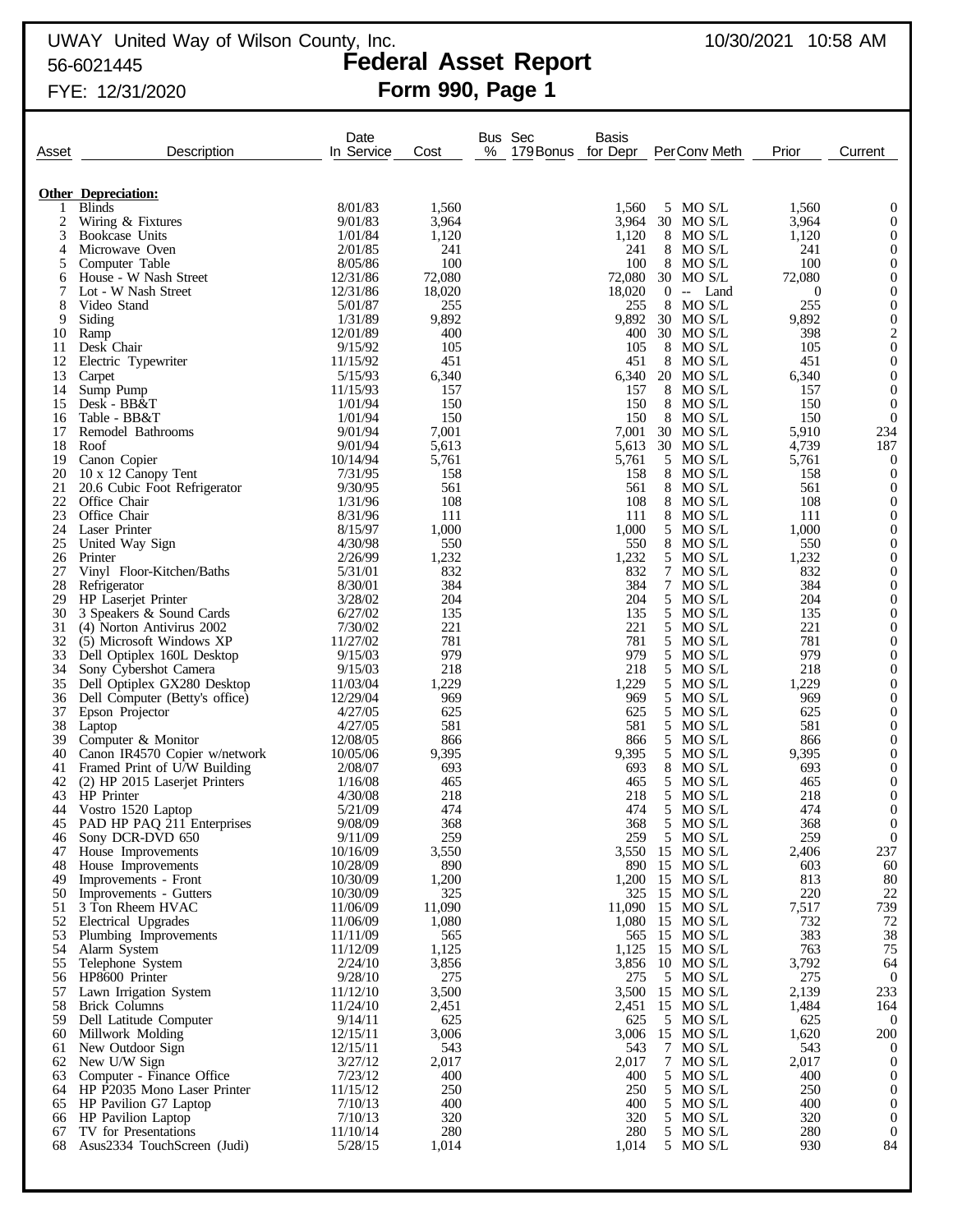# FYE: 12/31/2020 **Form 990, Page 1**

# Date Bus Sec Basis<br>In Service Cost % 179Bonus for Dep Asset Description In Service Cost % 179Bonus for Depr PerConv Meth Prior Current 69 Lenovo G50 Laptop 10/12/15 330 330 5 MO S/L 281 49 70 1/2 Apple MacBook Pro MPXR2LL/A 7/31/19 555 5 5 5 5 5 MO S/L 555 5 111 **Total Other Depreciation** 196,623 196,623 165,828 2,651 **Total ACRS and Other Depreciation** 196,623 196,623 196,623 165,828 2,651 **Grand Totals** 196,623 196,623 196,623 165,828 2,651 **Less: Dispositions and Transfers**  $\begin{array}{ccccccc} 0 & 0 & 0 & 0 \\ \textbf{Less: } \textbf{Start-up/Org} & \textbf{Express: } & 0 & 0 \\ 0 & 0 & 0 & 0 \\ \end{array}$ **Less: Start-up/Org Expense Net Grand Totals** 196,623 196,623 196,623 165,828 2,651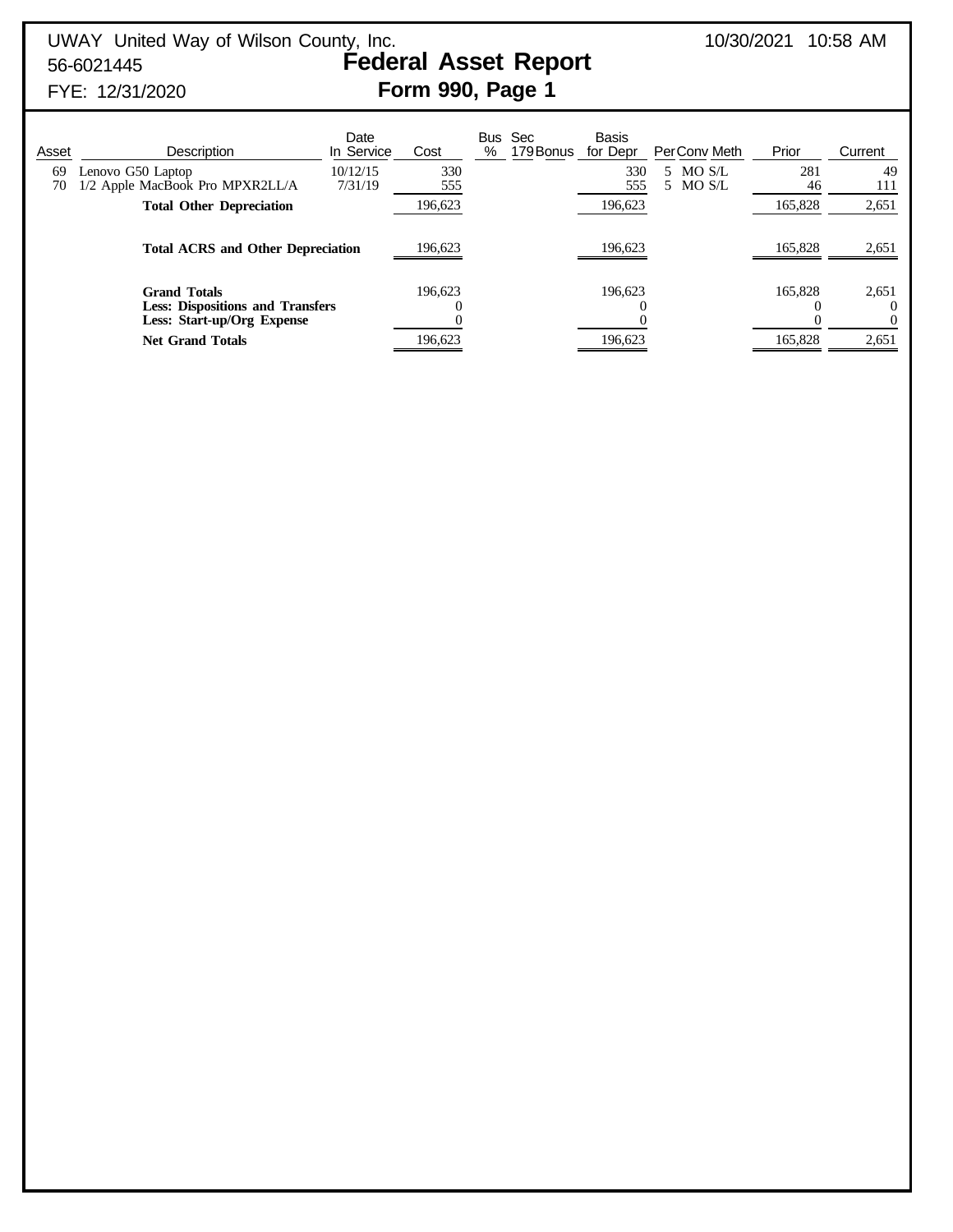|                                       | UWAY United Way of Wilson County, Inc.<br>56-6021445 <b>Depreciation Adjustment Report</b><br><b>All Business Activities</b> | 10/30/2021 10:58 AM |                                    |
|---------------------------------------|------------------------------------------------------------------------------------------------------------------------------|---------------------|------------------------------------|
| FYE: 12/31/2020<br>Unit Asset<br>Form | Description<br>Tax<br>AMT                                                                                                    |                     | AMT<br>Adjustments/<br>Preferences |
|                                       | There are no assets that meet the criteria of this report                                                                    |                     |                                    |
|                                       |                                                                                                                              |                     |                                    |
|                                       |                                                                                                                              |                     |                                    |
|                                       |                                                                                                                              |                     |                                    |
|                                       |                                                                                                                              |                     |                                    |
|                                       |                                                                                                                              |                     |                                    |
|                                       |                                                                                                                              |                     |                                    |
|                                       |                                                                                                                              |                     |                                    |
|                                       |                                                                                                                              |                     |                                    |
|                                       |                                                                                                                              |                     |                                    |
|                                       |                                                                                                                              |                     |                                    |
|                                       |                                                                                                                              |                     |                                    |
|                                       |                                                                                                                              |                     |                                    |
|                                       |                                                                                                                              |                     |                                    |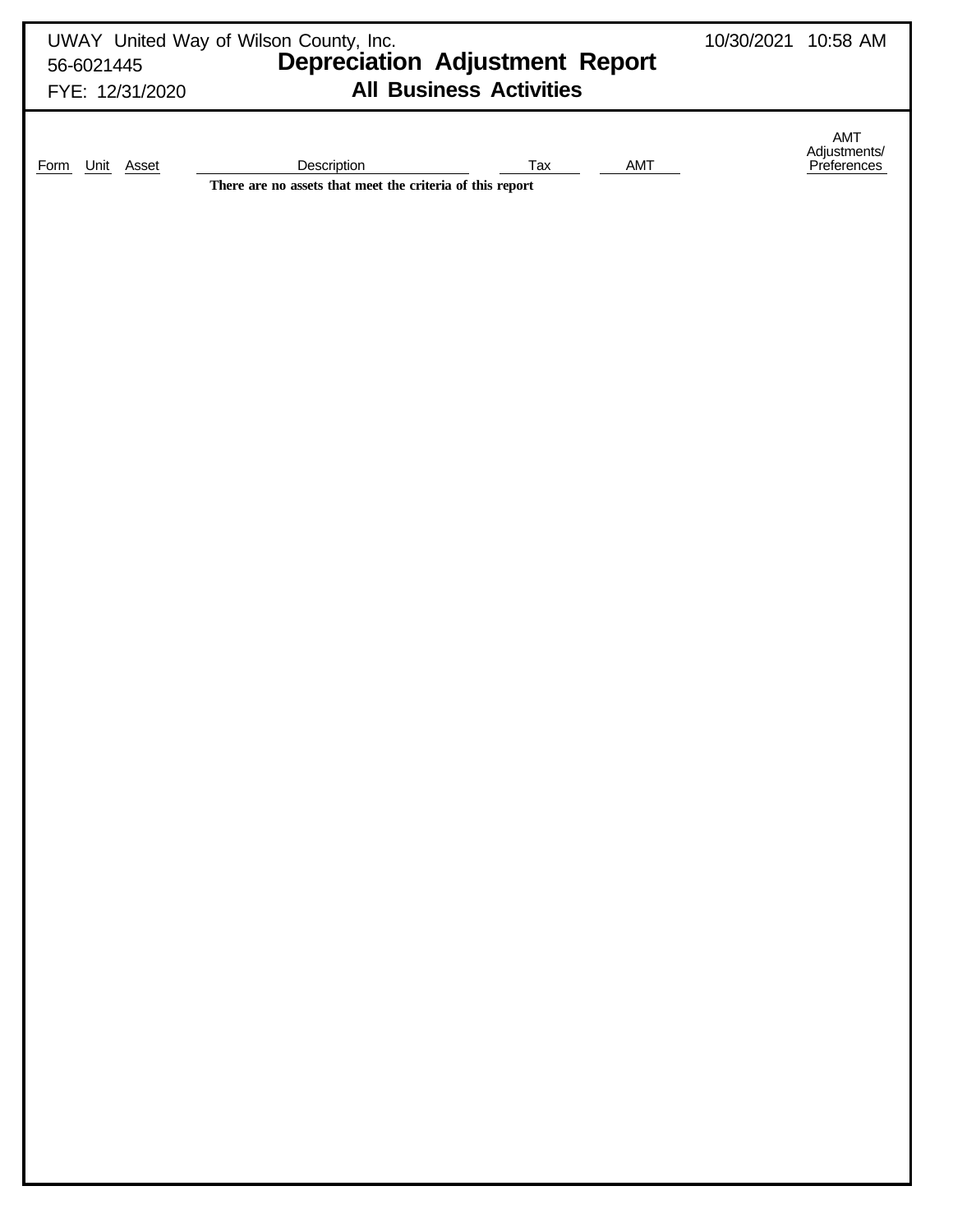# FYE: 12/31/2020 **Form 990, Page 1**

| Asset                   | Description                                           | Date In<br>Service   | Cost          | Tax                                | <b>AMT</b>            |
|-------------------------|-------------------------------------------------------|----------------------|---------------|------------------------------------|-----------------------|
|                         | <b>Other Depreciation:</b>                            |                      |               |                                    |                       |
| 1                       | <b>Blinds</b>                                         | 8/01/83              | 1,560         | 0                                  | 0                     |
| $\overline{\mathbf{c}}$ | Wiring & Fixtures                                     | 9/01/83              | 3,964         | $\overline{0}$                     | 0                     |
| 3                       | Bookcase Units                                        | 1/01/84              | 1,120         | 0                                  | 0                     |
| 4                       | Microwave Oven                                        | 2/01/85              | 241           | 0                                  | 0                     |
| 5                       | Computer Table                                        | 8/05/86              | 100           | 0                                  | 0                     |
| 6                       | House - W Nash Street                                 | 12/31/86             | 72,080        | 0                                  | 0                     |
| 7<br>8                  | Lot - W Nash Street<br>Video Stand                    | 12/31/86             | 18,020<br>255 | 0<br>0                             | 0<br>0                |
| 9                       | Siding                                                | 5/01/87<br>1/31/89   | 9,892         | 0                                  | 0                     |
| 10                      | Ramp                                                  | 12/01/89             | 400           | 0                                  | 0                     |
| 11                      | Desk Chair                                            | 9/15/92              | 105           | 0                                  | 0                     |
| 12                      | Electric Typewriter                                   | 11/15/92             | 451           | 0                                  | 0                     |
| 13                      | Carpet                                                | 5/15/93              | 6,340         | 0                                  | 0                     |
| 14                      | Sump Pump                                             | 11/15/93             | 157           | $\mathbf{0}$                       | 0                     |
| 15<br>16                | Desk - BB&T<br>Table - BB&T                           | 1/01/94<br>1/01/94   | 150<br>150    | $\boldsymbol{0}$<br>$\mathbf{0}$   | 0<br>0                |
| 17                      | Remodel Bathrooms                                     | 9/01/94              | 7,001         | 233                                | 0                     |
| 18                      | Roof                                                  | 9/01/94              | 5,613         | 187                                | 0                     |
| 19                      | Canon Copier                                          | 10/14/94             | 5,761         | 0                                  | 0                     |
| 20                      | 10 x 12 Canopy Tent                                   | 7/31/95              | 158           | $\boldsymbol{0}$                   | 0                     |
| 21                      | 20.6 Cubic Foot Refrigerator                          | 9/30/95              | 561           | $\boldsymbol{0}$                   | 0                     |
| 22                      | Office Chair                                          | 1/31/96              | 108           | 0                                  | 0                     |
| 23<br>24                | Office Chair<br>Laser Printer                         | 8/31/96<br>8/15/97   | 111<br>1,000  | 0<br>0                             | 0<br>0                |
| 25                      | United Way Sign                                       | 4/30/98              | 550           | 0                                  | 0                     |
| 26                      | Printer                                               | 2/26/99              | 1,232         | 0                                  | 0                     |
| 27                      | Vinyl Floor-Kitchen/Baths                             | 5/31/01              | 832           | 0                                  | 0                     |
| 28                      | Refrigerator                                          | 8/30/01              | 384           | 0                                  | 0                     |
| 29                      | HP Laserjet Printer                                   | 3/28/02              | 204           | 0                                  | 0                     |
| 30                      | 3 Speakers & Sound Cards                              | 6/27/02              | 135           | $\overline{0}$                     | 0                     |
| 31<br>32                | (4) Norton Antivirus 2002<br>(5) Microsoft Windows XP | 7/30/02<br>11/27/02  | 221<br>781    | 0<br>0                             | 0<br>0                |
| 33                      | Dell Optiplex 160L Desktop                            | 9/15/03              | 979           | 0                                  | 0                     |
| 34                      | Sony Cybershot Camera                                 | 9/15/03              | 218           | $\overline{0}$                     | 0                     |
| 35                      | Dell Optiplex GX280 Desktop                           | 11/03/04             | 1,229         | 0                                  | 0                     |
| 36                      | Dell Computer (Betty's office)                        | 12/29/04             | 969           | 0                                  | 0                     |
| 37                      | Epson Projector                                       | 4/27/05              | 625           | 0                                  | 0                     |
| 38<br>39                | Laptop<br>Computer & Monitor                          | 4/27/05<br>12/08/05  | 581<br>866    | 0<br>0                             | 0<br>0                |
| 40                      | Canon IR4570 Copier w/network                         | 10/05/06             | 9,395         | 0                                  | 0                     |
| 41                      | Framed Print of U/W Building                          | 2/08/07              | 693           | 0                                  | 0                     |
| 42                      | (2) HP 2015 Laserjet Printers                         | 1/16/08              | 465           | 0                                  | 0                     |
| 43                      | <b>HP</b> Printer                                     | 4/30/08              | 218           | 0                                  | 0                     |
| 44                      | Vostro 1520 Laptop                                    | 5/21/09              | 474           | $\Omega$                           | $\theta$              |
| 45<br>46                | PAD HP PAQ 211 Enterprises<br>Sony DCR-DVD 650        | 9/08/09<br>9/11/09   | 368<br>259    | $\boldsymbol{0}$<br>$\overline{0}$ | $\boldsymbol{0}$<br>0 |
| 47                      | House Improvements                                    | 10/16/09             | 3,550         | 236                                | 0                     |
| 48                      | House Improvements                                    | 10/28/09             | 890           | 59                                 | 0                     |
| 49                      | Improvements - Front                                  | 10/30/09             | 1,200         | $80\,$                             | 0                     |
| 50                      | Improvements - Gutters                                | 10/30/09             | 325           | 22                                 | 0                     |
| 51                      | 3 Ton Rheem HVAC                                      | 11/06/09             | 11,090        | 739                                | 0                     |
| 52<br>53                | Electrical Upgrades<br>Plumbing Improvements          | 11/06/09<br>11/11/09 | 1,080<br>565  | 72<br>37                           | 0<br>0                |
| 54                      | Alarm System                                          | 11/12/09             | 1,125         | 75                                 | 0                     |
| 55                      | Telephone System                                      | 2/24/10              | 3,856         | $\boldsymbol{0}$                   | 0                     |
| 56                      | HP8600 Printer                                        | 9/28/10              | 275           | $\boldsymbol{0}$                   | 0                     |
| 57                      | Lawn Irrigation System                                | 11/12/10             | 3,500         | 234                                | 0                     |
| 58                      | <b>Brick Columns</b>                                  | 11/24/10             | 2,451         | 163                                | 0                     |
| 59                      | Dell Latitude Computer                                | 9/14/11              | 625           | $\mathbf{0}$                       | 0                     |
| 60<br>61                | Millwork Molding<br>New Outdoor Sign                  | 12/15/11<br>12/15/11 | 3,006<br>543  | 201<br>0                           | 0<br>0                |
| 62                      | New U/W Sign                                          | 3/27/12              | 2,017         | $\boldsymbol{0}$                   | 0                     |
| 63                      | Computer - Finance Office                             | 7/23/12              | 400           | 0                                  | 0                     |
| 64                      | HP P2035 Mono Laser Printer                           | 11/15/12             | 250           | 0                                  | 0                     |
| 65                      | HP Pavilion G7 Laptop                                 | 7/10/13              | 400           | $\boldsymbol{0}$                   | $\boldsymbol{0}$      |
| 66                      | HP Pavilion Laptop                                    | 7/10/13              | 320           | 0                                  | 0                     |
| 67                      | TV for Presentations                                  | 11/10/14             | 280           | $\boldsymbol{0}$                   | $\boldsymbol{0}$      |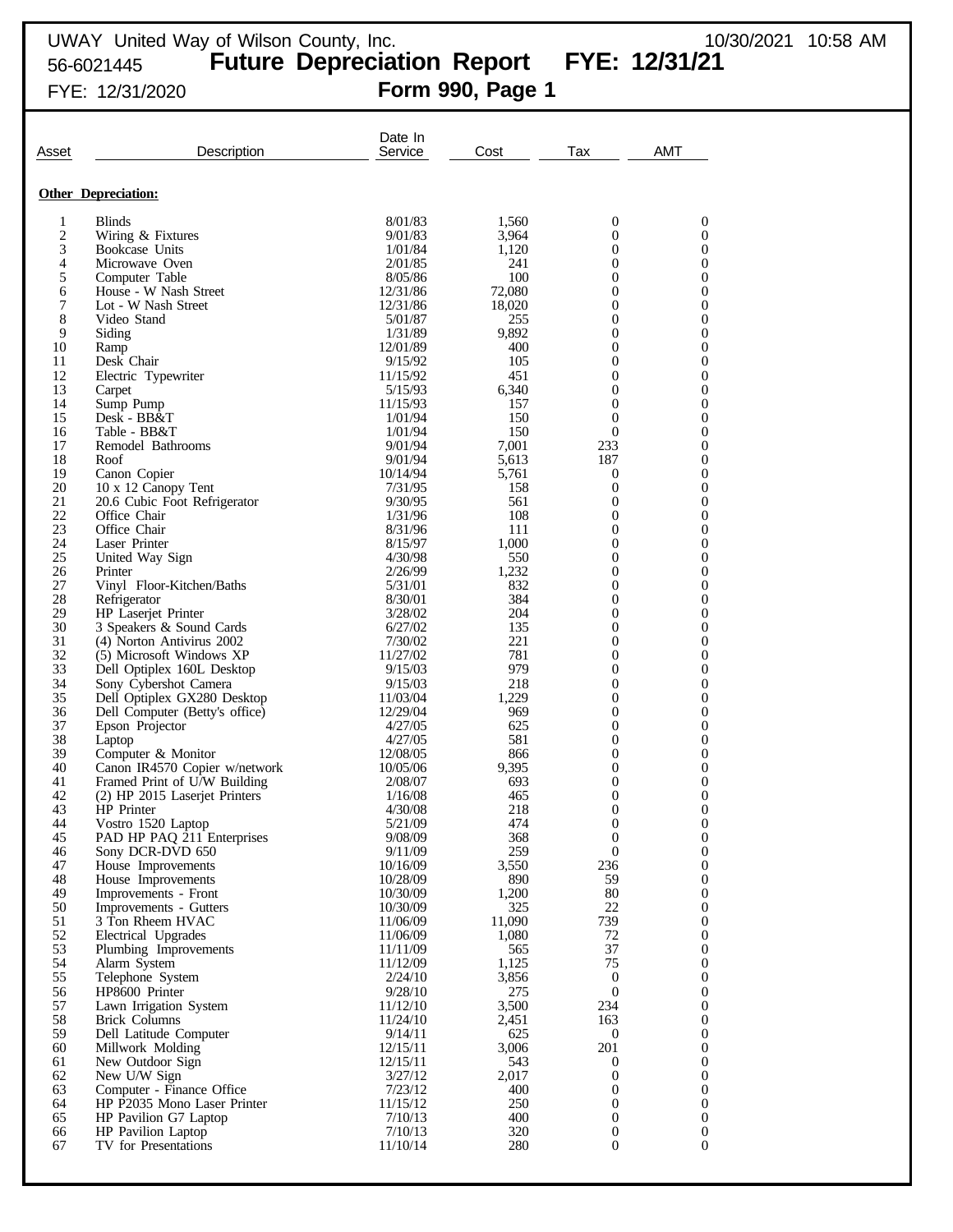# UWAY United Way of Wilson County, Inc. 10/30/2021 10:58 AM 56-6021445 **Future Depreciation Report FYE: 12/31/21** FYE: 12/31/2020 **Form 990, Page 1**

| Asset          | Description                                                                         | Date In<br>Service             | Cost                | Tax   | AMT |
|----------------|-------------------------------------------------------------------------------------|--------------------------------|---------------------|-------|-----|
| 68<br>69<br>70 | Asus2334 TouchScreen (Judi)<br>Lenovo G50 Laptop<br>1/2 Apple MacBook Pro MPXR2LL/A | 5/28/15<br>10/12/15<br>7/31/19 | 1,014<br>330<br>555 | 111   |     |
|                | <b>Total Other Depreciation</b>                                                     |                                | 196,623             | 2,449 |     |
|                | <b>Total ACRS and Other Depreciation</b>                                            |                                | 196.623             | 2.449 |     |
|                | <b>Grand Totals</b>                                                                 |                                | 196,623             | 2.449 |     |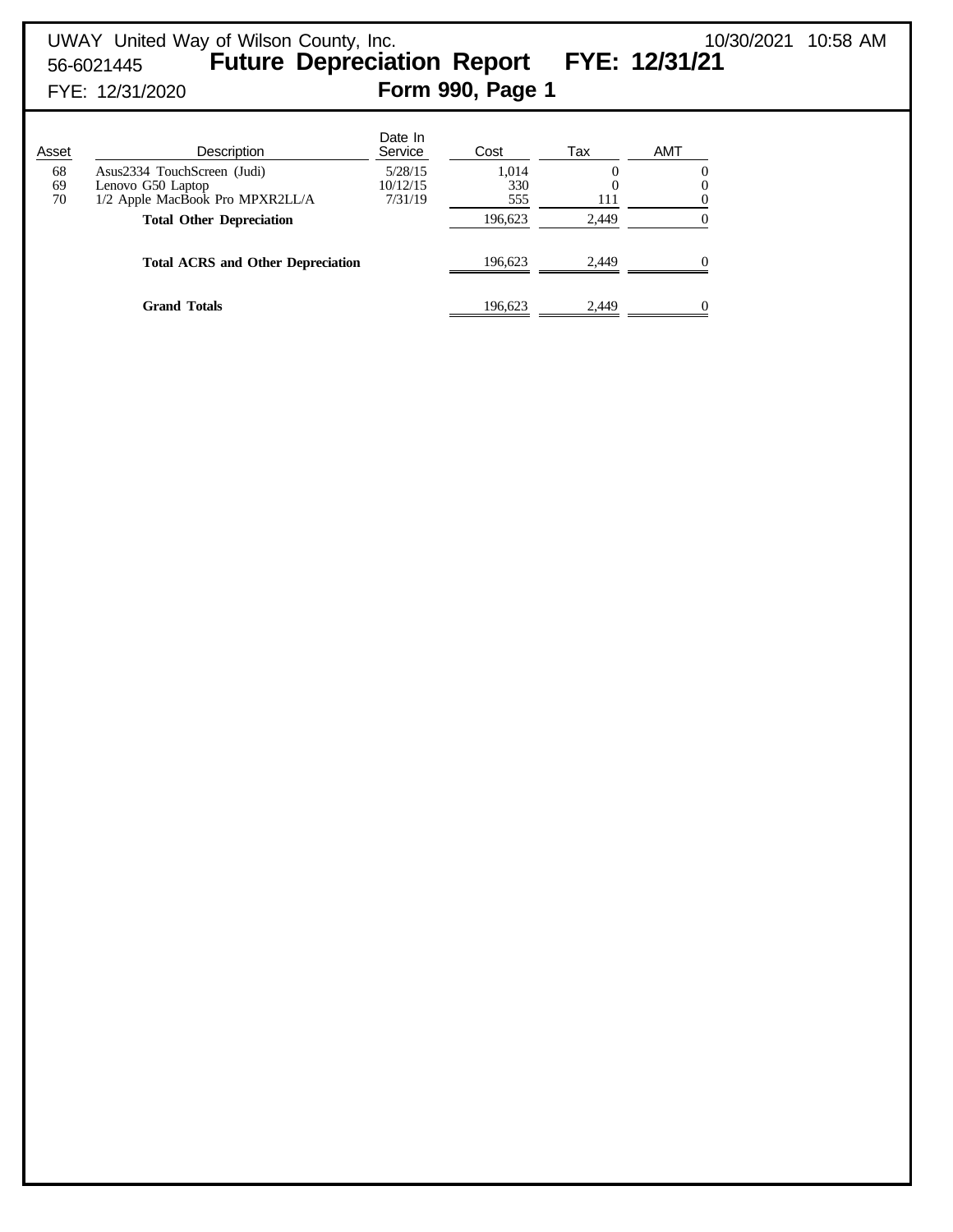| Form 990/990PF | <b>Rent Income and Deduction Worksheet</b><br>Description Office building |            | 2020                           |
|----------------|---------------------------------------------------------------------------|------------|--------------------------------|
| Name           | United Way of Wilson County, Inc.                                         | 56-6021445 | Taxpayer Identification Number |

Use this summary worksheet to verify data entered for a specific activity for your rental information

| 1. Gross rents                              | 12,600 |
|---------------------------------------------|--------|
| Expenses (see details on worksheets below): |        |
| 2. Fees for services                        |        |
| <b>3. Depreciation Expense</b>              |        |
| 4. Direct Expense                           | 22,768 |
| 5. Total expenses. Add lines 8 through 12   | 25.174 |
| 6. Net Income/Loss. Line 7 minus Line 13    |        |

#### **Expense Details - Fees for Services:**

| .                              |  |
|--------------------------------|--|
| Legal                          |  |
| Commissions                    |  |
| ınaqement<br>.                 |  |
| Professional Fees              |  |
| <b>Total Fees for Services</b> |  |
|                                |  |

#### **Expense Details - Depreciation Expense:**

| On non-investment property    |  |
|-------------------------------|--|
| On investment property        |  |
| Amortization                  |  |
| $\omega$ epletion             |  |
| Depreciation Expense<br>Total |  |
|                               |  |

#### **Expense Details - Direct Expense:**

| Interest                    |        |
|-----------------------------|--------|
| Taxes/licenses              |        |
| Occupancy Expenses          |        |
| Repairs & Maintenance       | 13,182 |
| Travel/conferences/meetings |        |
| Printing & Publication      |        |
| Advertising                 |        |
| Insurance                   | 895    |
| <b>Utilities</b>            |        |
| Supplies                    |        |
| Other expenses              | 36     |
| <b>Total Direct Expense</b> |        |

| Information is indicated for use on Form 990-T, Schedule A: | Expense Allocation to Program Service Accomplishments for 990/990EZ: |
|-------------------------------------------------------------|----------------------------------------------------------------------|
| Part IV, Rent Income                                        | First                                                                |
| Part V, Debt Financing                                      | Second                                                               |
| Part VI, Controlled Org Income                              | Third                                                                |
| Part VII, Investments for C(7)(9)(17)                       | All other                                                            |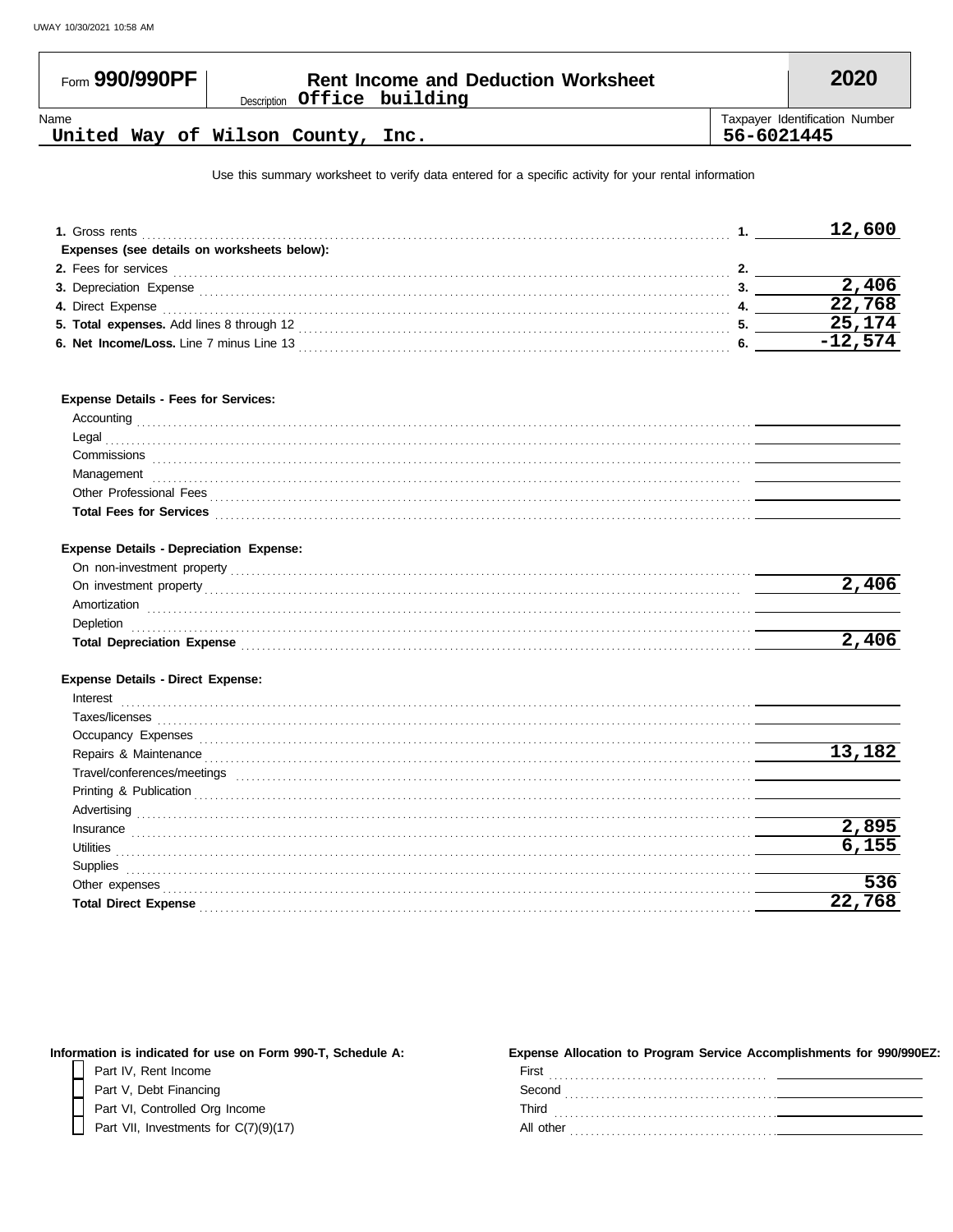| Form 990                                      |  |                                                                                                     | <b>Two Year Comparison Report</b>                                                                         | 2019 & 2020               |                |            |                                |  |
|-----------------------------------------------|--|-----------------------------------------------------------------------------------------------------|-----------------------------------------------------------------------------------------------------------|---------------------------|----------------|------------|--------------------------------|--|
| For calendar year 2020, or tax year beginning |  |                                                                                                     |                                                                                                           |                           | ending         |            |                                |  |
| Name                                          |  |                                                                                                     |                                                                                                           |                           |                |            | Taxpayer Identification Number |  |
| United Way of Wilson County, Inc.             |  |                                                                                                     |                                                                                                           |                           |                |            | 56-6021445                     |  |
|                                               |  |                                                                                                     |                                                                                                           |                           | 2019           | 2020       | <b>Differences</b>             |  |
|                                               |  | 1. Contributions, gifts, grants                                                                     |                                                                                                           | 1.                        | 1,190,323      | 1,023,305  | $-167,018$                     |  |
|                                               |  |                                                                                                     |                                                                                                           | 2.                        |                |            |                                |  |
|                                               |  |                                                                                                     |                                                                                                           | $\overline{\mathbf{3}}$ . |                | 54,637     | 54,637                         |  |
|                                               |  |                                                                                                     |                                                                                                           | 4.                        |                |            |                                |  |
| c                                             |  | 5. Investment income                                                                                |                                                                                                           |                           | 9,497          | 3,065      | $-6,432$                       |  |
|                                               |  | 6. Proceeds from tax exempt bonds<br>7. Net gain or (loss) from sale of assets other than inventory |                                                                                                           | 6.                        |                |            |                                |  |
| œ                                             |  |                                                                                                     |                                                                                                           | 7.                        |                |            |                                |  |
|                                               |  | 8. Net income or (loss) from fundraising events                                                     |                                                                                                           | 8.                        |                |            |                                |  |
|                                               |  |                                                                                                     |                                                                                                           | 9.                        |                |            |                                |  |
|                                               |  |                                                                                                     | 10. Net gain or (loss) on sales of inventory [11][11][11][11][11][11][11][11][11]                         | 10.                       |                |            |                                |  |
|                                               |  | 11. Other revenue                                                                                   |                                                                                                           | 11.                       | $-14,029$      | $-11,505$  | 2,524                          |  |
|                                               |  |                                                                                                     | 12. Total revenue. Add lines 1 through 11                                                                 | 12.                       | 1,185,791      | 1,069,502  | $-116,289$                     |  |
|                                               |  |                                                                                                     | 13. Grants and similar amounts paid                                                                       | 13.                       |                |            |                                |  |
|                                               |  | 14. Benefits paid to or for members                                                                 |                                                                                                           | 14.                       |                |            |                                |  |
|                                               |  |                                                                                                     | 15. Compensation of officers, directors, trustees, etc.                                                   | 15.                       |                |            |                                |  |
|                                               |  | 16. Salaries, other compensation, and employee benefits                                             |                                                                                                           | 16.                       | 282,206        | 301,696    | 19,490                         |  |
| Ф                                             |  |                                                                                                     |                                                                                                           | 17.                       |                |            |                                |  |
|                                               |  | 18. Other professional fees                                                                         |                                                                                                           | 18.                       | 8,179          | 8,310      | 131                            |  |
| ш                                             |  |                                                                                                     | 19. Occupancy, rent, utilities, and maintenance <i>[[19. Occupancy, rent, utilities</i> , and maintenance | 19.                       | 6,540          | 6,540      |                                |  |
|                                               |  |                                                                                                     |                                                                                                           | 20.                       | 434            | 245        | $-189$                         |  |
|                                               |  |                                                                                                     |                                                                                                           | 21.                       | 1,035,734      | 908,549    | $-127,185$                     |  |
|                                               |  |                                                                                                     | 22. Total expenses. Add lines 13 through 21                                                               | 22.                       | 1,333,093      | 1,225,340  | $-107,753$                     |  |
|                                               |  |                                                                                                     | 23. Excess or (Deficit). Subtract line 22 from line 12                                                    | 23.                       | $-147,302$     | $-155,838$ | $-8,536$                       |  |
|                                               |  |                                                                                                     |                                                                                                           | 24.                       | 1,185,791      | 1,069,502  | $-116,289$                     |  |
|                                               |  | 25. Total unrelated revenue                                                                         |                                                                                                           | 25.                       |                |            |                                |  |
|                                               |  |                                                                                                     |                                                                                                           | 26.                       | $-4,532$       | $-8,440$   | $-3,908$                       |  |
| Information                                   |  |                                                                                                     |                                                                                                           | 27.                       | 2,366,506      | 2,191,339  | $-175, 167$                    |  |
|                                               |  | 28. Total liabilities                                                                               |                                                                                                           | 28.                       | 27,033         | 7,704      | $-19,329$                      |  |
|                                               |  |                                                                                                     |                                                                                                           | 29.                       | 2,339,473      | 2,183,635  | $-155,838$                     |  |
|                                               |  |                                                                                                     | <b>30.</b> Number of voting members of governing body <i>minimizing</i>                                   | 30.<br>31.                | 19             | 19         |                                |  |
|                                               |  |                                                                                                     | 31. Number of independent voting members of governing body                                                |                           | 19             | 19         |                                |  |
|                                               |  | 32. Number of employees                                                                             |                                                                                                           | 32.                       | $\overline{5}$ | 4          |                                |  |
|                                               |  | 33. Number of volunteers                                                                            |                                                                                                           | 33.                       | 125            | 125        |                                |  |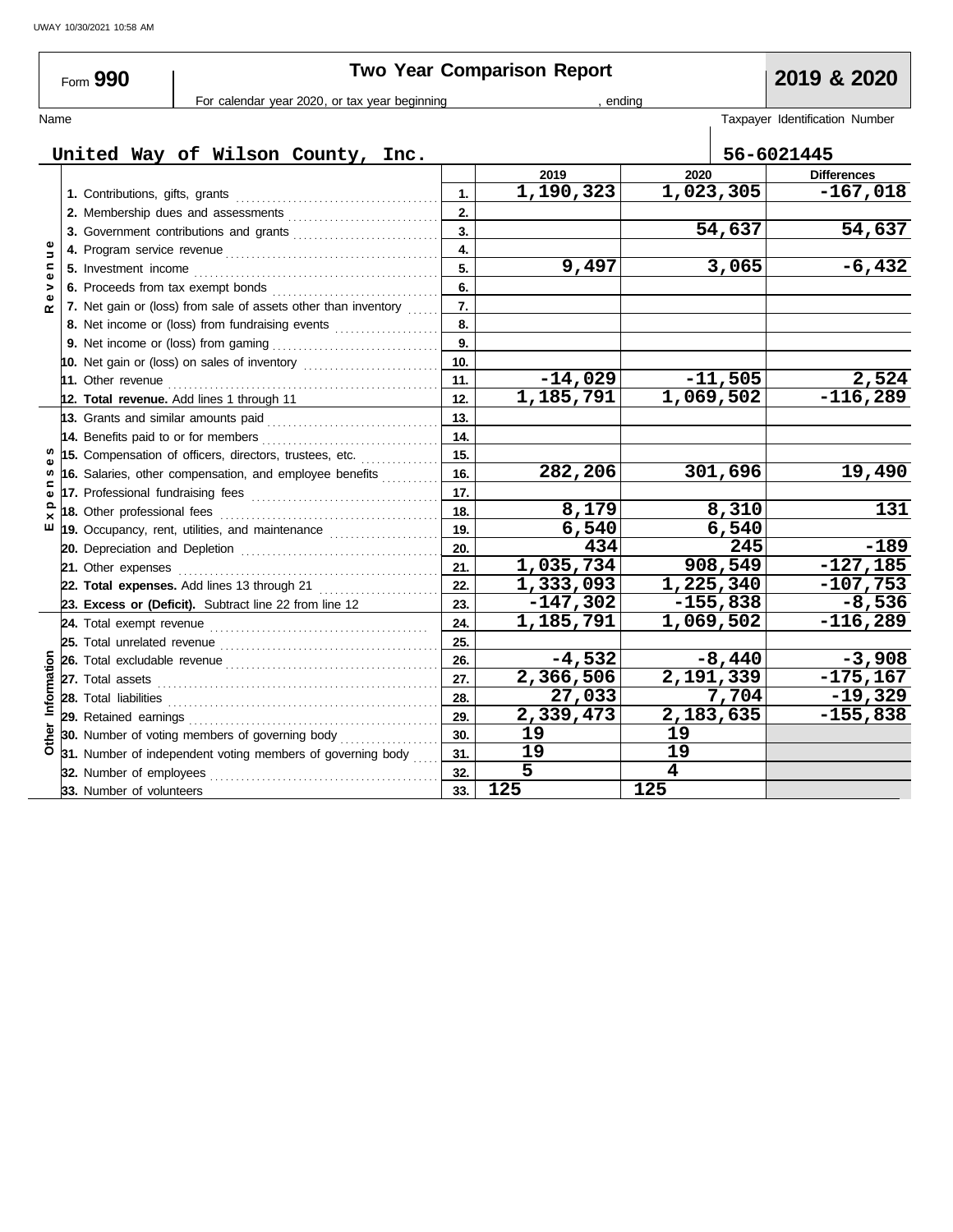# Form **990 Tax Return History 2020**

UWAY 10/30/2021 10:58 AM

Name United Way of Wilson County, Inc. Fig. 2014 1997 Funching the United Way of Wilson County, Inc. **United Way of Wilson County, Inc. 56-6021445**

|                                                                                                                                                                                                                                    | 2016      | 2017                   | 2018       | 2019       | 2020       | 2021 |
|------------------------------------------------------------------------------------------------------------------------------------------------------------------------------------------------------------------------------------|-----------|------------------------|------------|------------|------------|------|
| Contributions, gifts, grants                                                                                                                                                                                                       | 1,321,996 | 1,292,612              | 1,184,410  | 1,190,323  | 1,077,942  |      |
| Membership dues                                                                                                                                                                                                                    |           |                        |            |            |            |      |
| Program service revenue                                                                                                                                                                                                            |           |                        |            |            |            |      |
|                                                                                                                                                                                                                                    |           |                        |            |            |            |      |
|                                                                                                                                                                                                                                    | 571       | 529                    | 573        | 9,497      | 3,065      |      |
| Fundraising revenue (income/loss) [11]                                                                                                                                                                                             |           |                        |            |            |            |      |
| Gaming revenue (income/loss)                                                                                                                                                                                                       |           |                        |            |            |            |      |
|                                                                                                                                                                                                                                    | $-10,942$ | $-17,203$              | $-24,135$  | $-14,029$  | $-11,505$  |      |
|                                                                                                                                                                                                                                    | 1,311,625 | 1,275,938              | 1,160,848  | 1,185,791  | 1,069,502  |      |
|                                                                                                                                                                                                                                    |           |                        |            |            |            |      |
|                                                                                                                                                                                                                                    |           |                        |            |            |            |      |
|                                                                                                                                                                                                                                    | 95,003    |                        | 82,680     |            |            |      |
|                                                                                                                                                                                                                                    | 154,036   | 255,145                | 182,257    | 282,206    | 301,696    |      |
|                                                                                                                                                                                                                                    | 7,895     | 10,216                 | 8,511      | 8,179      | 8,310      |      |
|                                                                                                                                                                                                                                    | 6,540     | 6,540                  | 6,540      | 6,540      | 6,540      |      |
| Depreciation and depletion                                                                                                                                                                                                         | 1,048     | 923                    | 756        | 434        | 245        |      |
|                                                                                                                                                                                                                                    | 1,000,508 | $\overline{1,}005,338$ | 1,036,916  | 1,035,734  | 908,549    |      |
| Total expenses <i>manufacturers</i> and the set of the set of the set of the set of the set of the set of the set of the set of the set of the set of the set of the set of the set of the set of the set of the set of the set of | 1,265,030 | 1,278,162              | 1,317,660  | 1,333,093  | 1,225,340  |      |
| Excess or (Deficit) $\ldots$                                                                                                                                                                                                       | 46,595    | $-2,224$               | $-156,812$ | $-147,302$ | $-155,838$ |      |
|                                                                                                                                                                                                                                    |           |                        |            |            |            |      |
| Total exempt revenue                                                                                                                                                                                                               | 1,311,625 | 1,275,938              | 1,160,848  | 1,185,791  | 1,069,502  |      |
| Total unrelated revenue                                                                                                                                                                                                            |           |                        |            |            |            |      |
| Total excludable revenue                                                                                                                                                                                                           | $-10,371$ | $-16,674$              | $-23,562$  | $-4,532$   | $-8,440$   |      |
|                                                                                                                                                                                                                                    | 2,647,293 | 2,644,091              | 2,488,719  | 2,366,506  | 2,191,339  |      |
|                                                                                                                                                                                                                                    | 1,482     | 504                    | 1,944      | 27,033     | 7,704      |      |
| Net Fund Balances                                                                                                                                                                                                                  | 2,645,811 | 2,643,587              | 2,486,775  | 2,339,473  | 2,183,635  |      |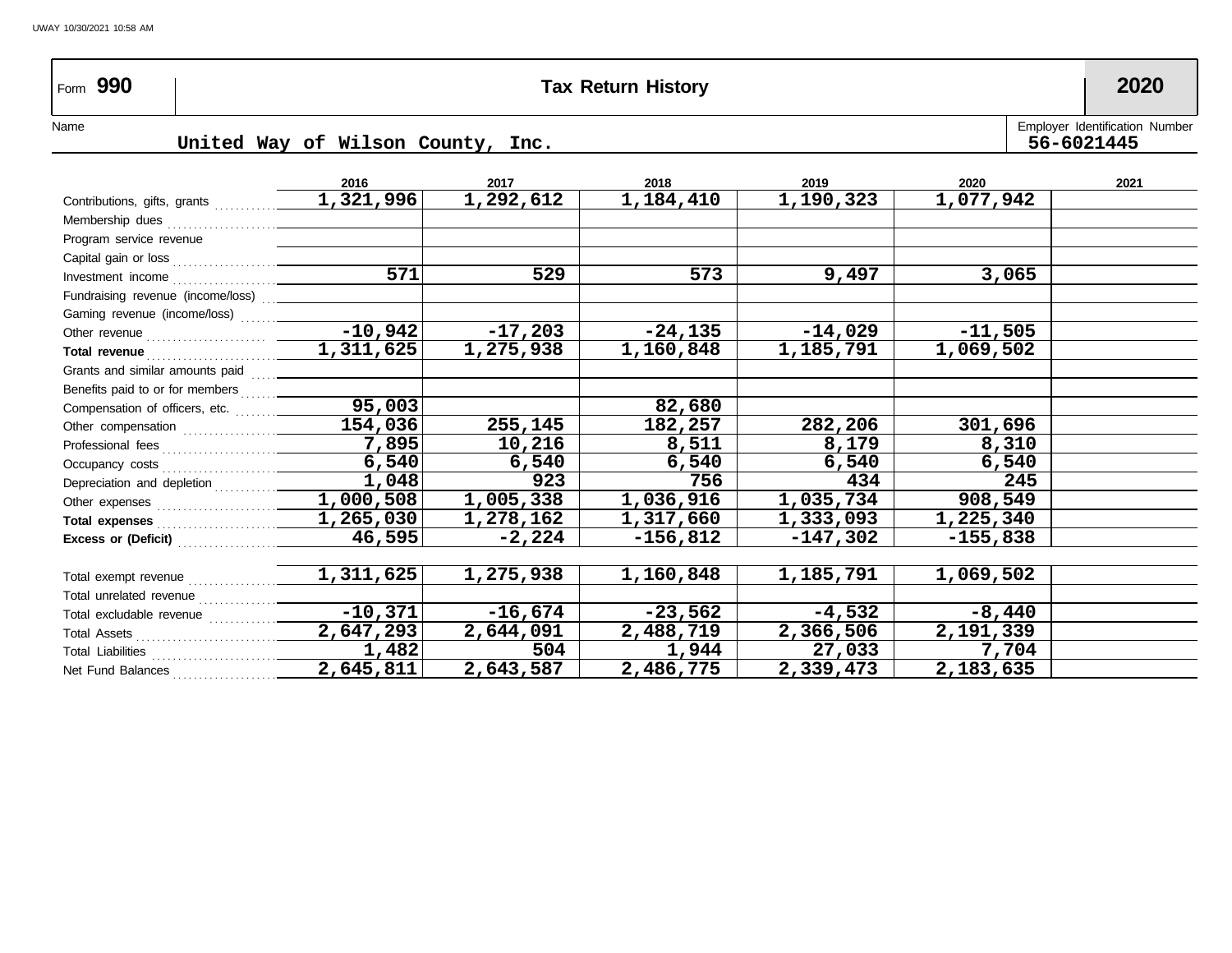FYE: 12/31/2020

| Form 990, Part IX, Line 24e - All Other Expenses |  |  |  |  |  |  |
|--------------------------------------------------|--|--|--|--|--|--|
|--------------------------------------------------|--|--|--|--|--|--|

| <b>Description</b>        | Total<br><b>Expenses</b> |    | Program<br>Service |    | Management &<br>General |    | Fund<br>Raising |  |
|---------------------------|--------------------------|----|--------------------|----|-------------------------|----|-----------------|--|
| 211 Program expenses      | \$<br>6,512              | \$ | 6,512              | \$ |                         | \$ |                 |  |
| Equipment rental & mainte | 5,073                    |    | 1,522              |    | 1,522                   |    | 2,029           |  |
| State dues                | 3,977                    |    | 3,977              |    |                         |    |                 |  |
| Sponsored meetings        | 3,099                    |    | 3,099              |    |                         |    |                 |  |
| Out of county designation | 2,033                    |    | 2,033              |    |                         |    |                 |  |
| Dues and subscriptions    | 1,654                    |    | 496                |    | 496                     |    | 662             |  |
| T-Shirts                  | 1,626                    |    | 488                |    | 488                     |    | 650             |  |
| Payroll processing fees   | 1,004                    |    | 301                |    | 301                     |    | 402             |  |
| Campaign supplies         | 952                      |    |                    |    |                         |    | 952             |  |
| Awards, Film, Video       | 866                      |    | 260                |    | 260                     |    | 346             |  |
| Bank service charges      | 521                      |    | 157                |    | 156                     |    | 208             |  |
| Special fundraising event | 356                      |    |                    |    |                         |    | 356             |  |
| Taxes and licenses        | 252                      |    | 75                 |    | 76                      |    | 101             |  |
| Workforce development     | 70                       |    | 70                 |    |                         |    |                 |  |
| Total                     | 27,995                   |    | 18,990             |    | 3,299                   |    | 5,706           |  |